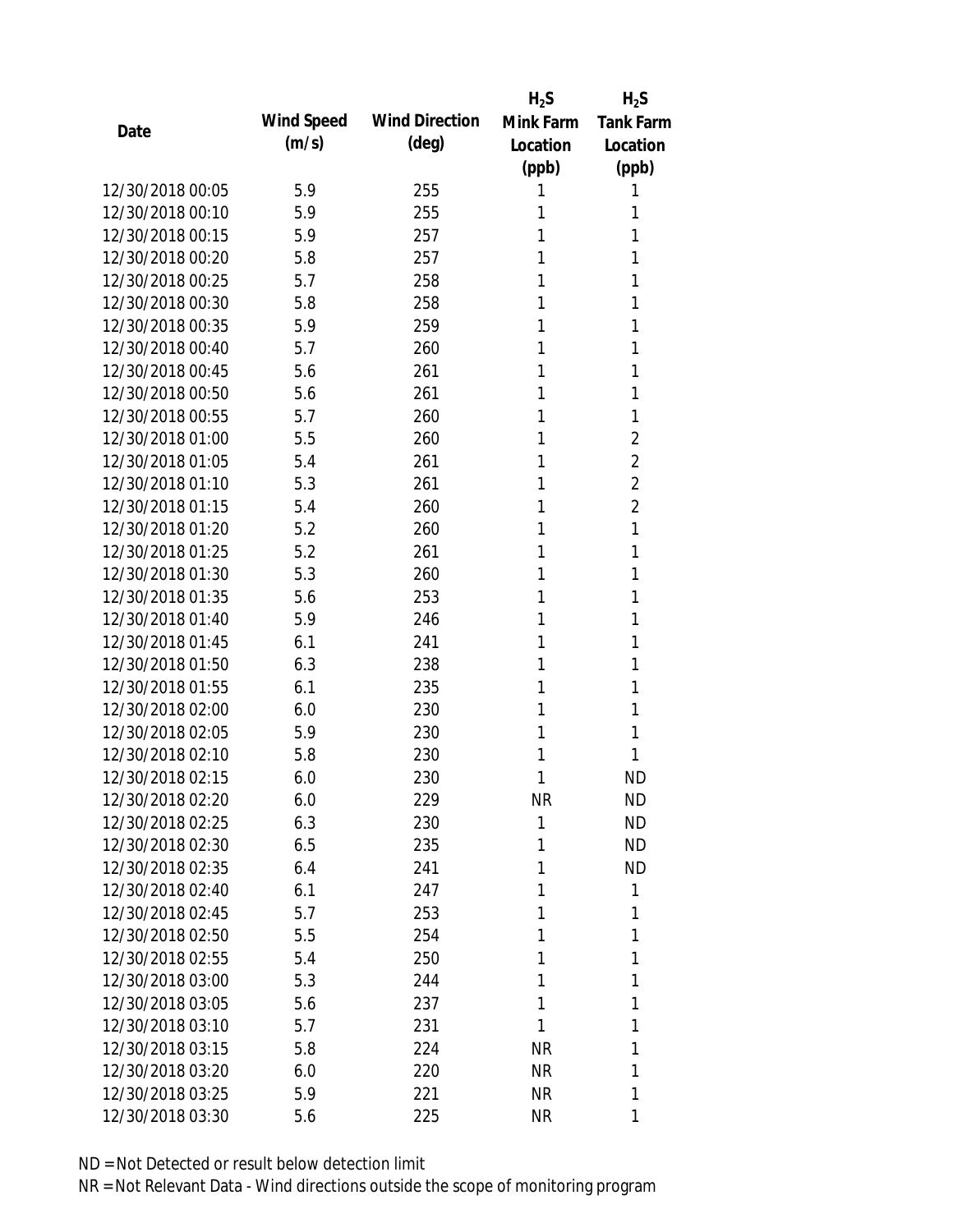|                  |            |                       | $H_2S$    | $H_2S$           |
|------------------|------------|-----------------------|-----------|------------------|
| Date             | Wind Speed | <b>Wind Direction</b> | Mink Farm | <b>Tank Farm</b> |
|                  | (m/s)      | $(\text{deg})$        | Location  | Location         |
|                  |            |                       | (ppb)     | (ppb)            |
| 12/30/2018 03:35 | 5.3        | 232                   | 1         | 1                |
| 12/30/2018 03:40 | 5.4        | 238                   | 1         | 1                |
| 12/30/2018 03:45 | 5.4        | 245                   | 1         | 1                |
| 12/30/2018 03:50 | 5.2        | 252                   | 1         | 1                |
| 12/30/2018 03:55 | 5.2        | 257                   | 1         | 1                |
| 12/30/2018 04:00 | 5.1        | 260                   | 1         | 1                |
| 12/30/2018 04:05 | 5.2        | 259                   | 1         | 1                |
| 12/30/2018 04:10 | 5.0        | 260                   | 1         | 1                |
| 12/30/2018 04:15 | 4.9        | 259                   | 1         | 1                |
| 12/30/2018 04:20 | 4.8        | 259                   | 1         | 1                |
| 12/30/2018 04:25 | 5.0        | 258                   | 1         | 1                |
| 12/30/2018 04:30 | 5.2        | 252                   | 1         | <b>ND</b>        |
| 12/30/2018 04:35 | 5.3        | 245                   | 1         | <b>ND</b>        |
| 12/30/2018 04:40 | 5.3        | 237                   | 1         | 1                |
| 12/30/2018 04:45 | 5.4        | 230                   | 1         | <b>ND</b>        |
| 12/30/2018 04:50 | 5.4        | 225                   | <b>NR</b> | 1                |
| 12/30/2018 04:55 | 5.2        | 220                   | <b>NR</b> | 1                |
| 12/30/2018 05:00 | 5.1        | 226                   | <b>NR</b> | 1                |
| 12/30/2018 05:05 | 5.0        | 232                   | 1         | 1                |
| 12/30/2018 05:10 | 4.9        | 238                   | <b>ND</b> | $\overline{2}$   |
| 12/30/2018 05:15 | 4.9        | 244                   | 1         | $\overline{2}$   |
| 12/30/2018 05:20 | 4.9        | 250                   | 1         | 1                |
| 12/30/2018 05:25 | 4.9        | 256                   | 1         | 1                |
| 12/30/2018 05:30 | 4.9        | 255                   | 1         | 1                |
| 12/30/2018 05:35 | 4.9        | 258                   | 1         | 1                |
| 12/30/2018 05:40 | 5.0        | 259                   | 1         | 1                |
| 12/30/2018 05:45 | 5.0        | 260                   | 1         | 1                |
| 12/30/2018 05:50 | 5.1        | 261                   | 1         | 1                |
| 12/30/2018 05:55 | 5.0        | 260                   | 1         | 1                |
| 12/30/2018 06:00 | 5.0        | 260                   | 1         | 1                |
| 12/30/2018 06:05 | 4.9        | 260                   | 1         | 1                |
| 12/30/2018 06:10 | 4.8        | 260                   | 1         | 1                |
| 12/30/2018 06:15 | 4.6        | 260                   | 1         | <b>ND</b>        |
| 12/30/2018 06:20 | 4.4        | 261                   | 1         | 1                |
| 12/30/2018 06:25 | 4.4        | 259                   | 1         | 1                |
| 12/30/2018 06:30 | 4.2        | 258                   | 1         | 1                |
| 12/30/2018 06:35 | 4.0        | 253                   | 1         | 1                |
| 12/30/2018 06:40 | 3.8        | 247                   | 1         | 1                |
| 12/30/2018 06:45 | 3.8        | 240                   | 1         | 1                |
| 12/30/2018 06:50 | 3.8        | 232                   | 1         | 1                |
| 12/30/2018 06:55 | 3.6        | 224                   | <b>NR</b> | 1                |
| 12/30/2018 07:00 | 3.6        | 217                   | <b>NR</b> | 1                |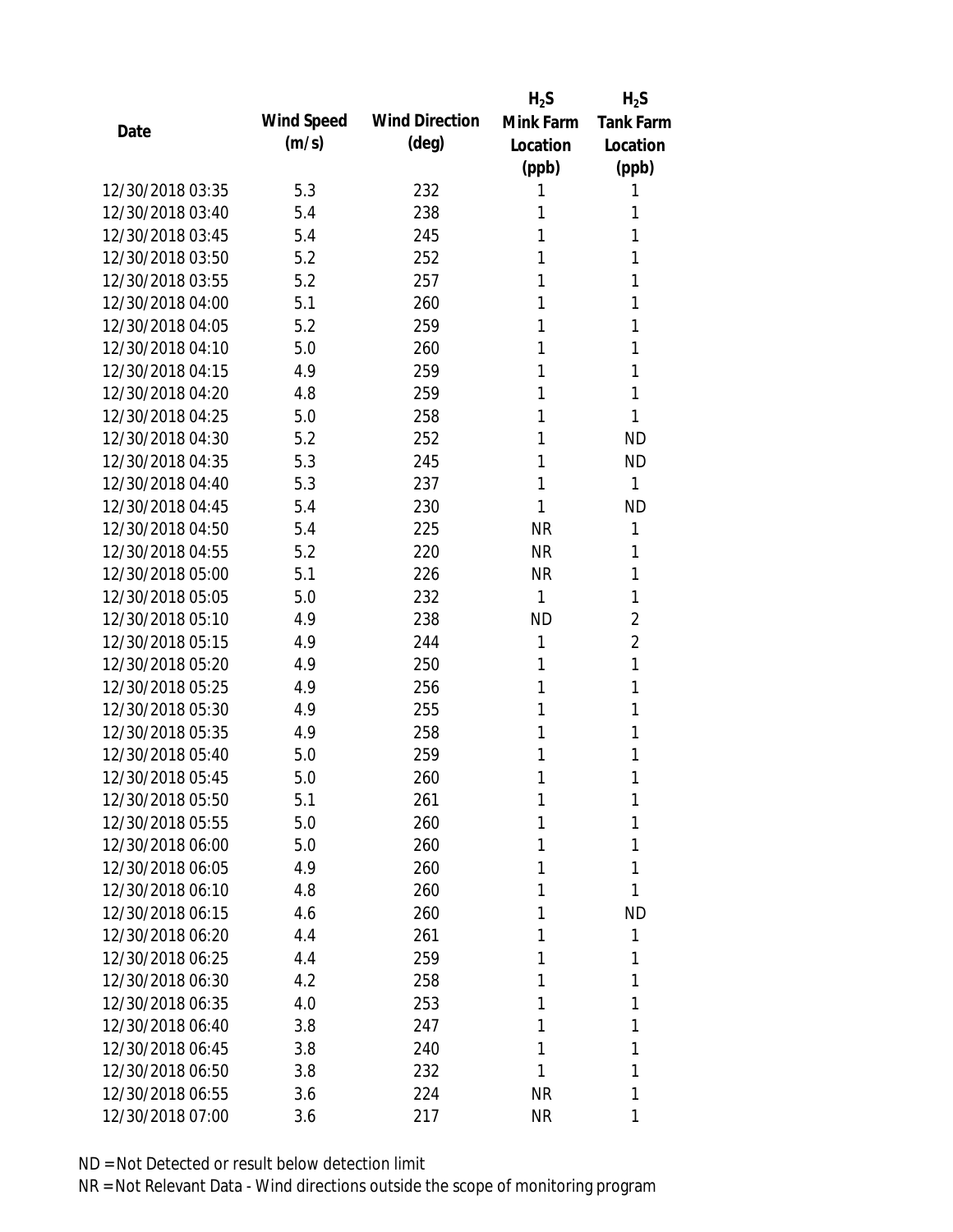|                  |            |                       | $H_2S$    | $H_2S$           |
|------------------|------------|-----------------------|-----------|------------------|
|                  | Wind Speed | <b>Wind Direction</b> | Mink Farm | <b>Tank Farm</b> |
| Date             | (m/s)      | $(\text{deg})$        | Location  | Location         |
|                  |            |                       | (ppb)     | (ppb)            |
| 12/30/2018 07:05 | 3.7        | 211                   | <b>NR</b> | 1                |
| 12/30/2018 07:10 | 3.8        | 208                   | <b>NR</b> | 1                |
| 12/30/2018 07:15 | 3.7        | 207                   | <b>NR</b> | 1                |
| 12/30/2018 07:20 | 3.6        | 206                   | <b>NR</b> | 1                |
| 12/30/2018 07:25 | 3.6        | 207                   | <b>NR</b> | 1                |
| 12/30/2018 07:30 | 3.5        | 208                   | <b>NR</b> | 1                |
| 12/30/2018 07:35 | 3.6        | 210                   | <b>NR</b> | 1                |
| 12/30/2018 07:40 | 3.6        | 212                   | <b>NR</b> | 1                |
| 12/30/2018 07:45 | 3.6        | 214                   | <b>NR</b> | 1                |
| 12/30/2018 07:50 | 3.8        | 214                   | <b>NR</b> | 1                |
| 12/30/2018 07:55 | 3.8        | 213                   | <b>NR</b> | 1                |
| 12/30/2018 08:00 | 3.9        | 212                   | <b>NR</b> | 1                |
| 12/30/2018 08:05 | 3.7        | 211                   | <b>NR</b> | 1                |
| 12/30/2018 08:10 | 3.7        | 208                   | <b>NR</b> | 1                |
| 12/30/2018 08:15 | 3.7        | 207                   | <b>NR</b> | 1                |
| 12/30/2018 08:20 | 3.5        | 205                   | <b>NR</b> | 1                |
| 12/30/2018 08:25 | 3.5        | 204                   | <b>NR</b> | 1                |
| 12/30/2018 08:30 | 3.5        | 202                   | <b>NR</b> | 1                |
| 12/30/2018 08:35 | 3.6        | 200                   | <b>NR</b> | 1                |
| 12/30/2018 08:40 | 3.6        | 199                   | <b>NR</b> | 1                |
| 12/30/2018 08:45 | 3.6        | 197                   | <b>NR</b> | 1                |
| 12/30/2018 08:50 | 3.7        | 197                   | <b>NR</b> | 1                |
| 12/30/2018 08:55 | 3.8        | 198                   | <b>NR</b> | 1                |
| 12/30/2018 09:00 | 3.8        | 200                   | <b>NR</b> | 1                |
| 12/30/2018 09:05 | 3.8        | 201                   | <b>NR</b> | 1                |
| 12/30/2018 09:10 | 3.8        | 201                   | <b>NR</b> | 1                |
| 12/30/2018 09:15 | 3.8        | 199                   | <b>NR</b> | 1                |
| 12/30/2018 09:20 | 3.7        | 196                   | <b>NR</b> | 1                |
| 12/30/2018 09:25 | 3.6        | 194                   | <b>NR</b> | 1                |
| 12/30/2018 09:30 | 3.6        | 192                   | NR        | 1                |
| 12/30/2018 09:35 | 3.6        | 191                   | <b>NR</b> | 1                |
| 12/30/2018 09:40 | 3.6        | 193                   | NR        | 1                |
| 12/30/2018 09:45 | 3.6        | 194                   | NR        | 1                |
| 12/30/2018 09:50 | 3.6        | 195                   | NR        | 1                |
| 12/30/2018 09:55 | 3.7        | 195                   | NR        | 1                |
| 12/30/2018 10:00 | 3.9        | 194                   | <b>NR</b> | 1                |
| 12/30/2018 10:05 | 4.1        | 193                   | NR        | 1                |
| 12/30/2018 10:10 | 4.1        | 192                   | NR        | 1                |
| 12/30/2018 10:15 | 4.1        | 191                   | NR        | 1                |
| 12/30/2018 10:20 | 4.2        | 190                   | NR        | 1                |
| 12/30/2018 10:25 | 4.1        | 192                   | <b>NR</b> | 1                |
| 12/30/2018 10:30 | 4.0        | 192                   | <b>NR</b> | 1                |
|                  |            |                       |           |                  |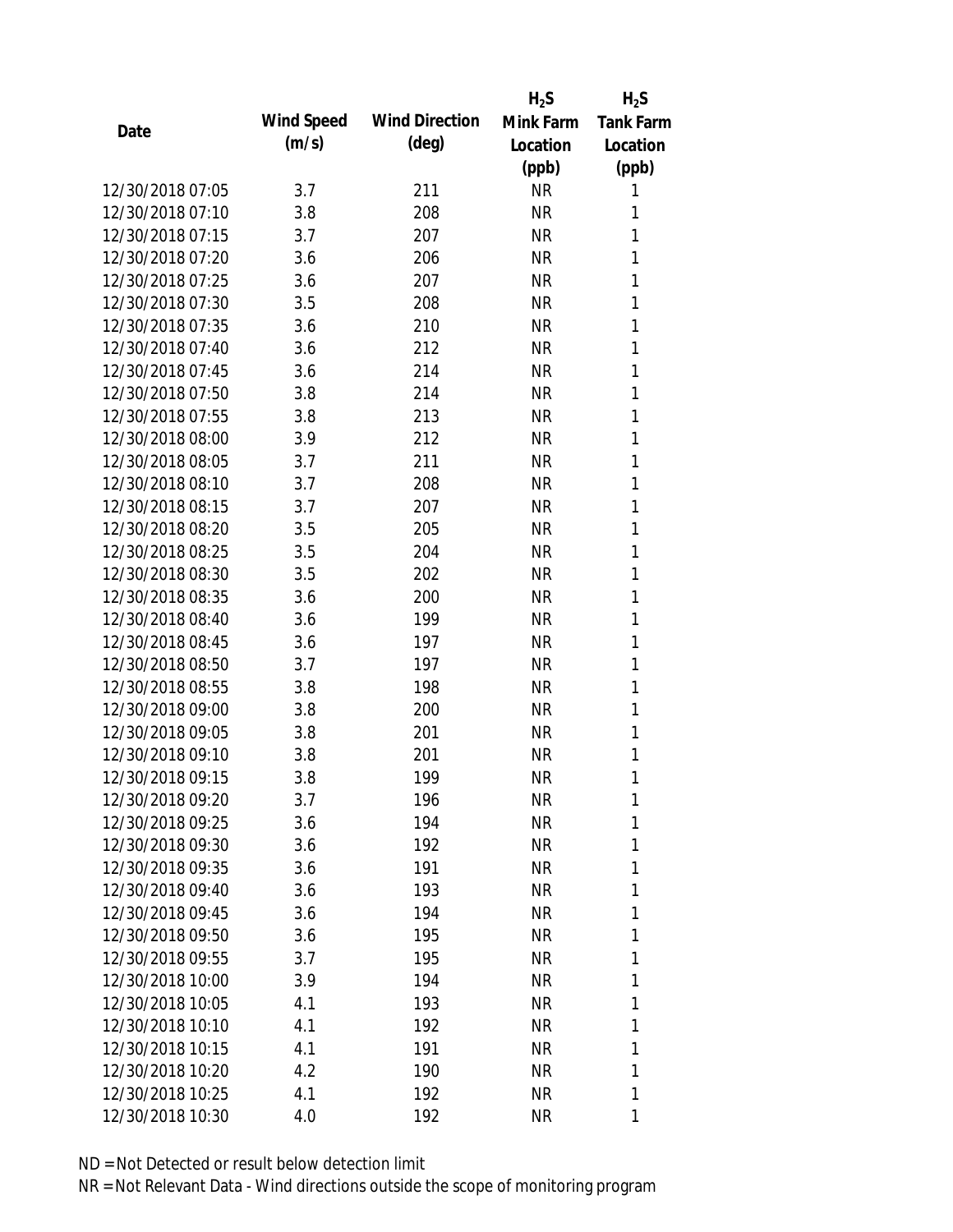|                  |            |                       | $H_2S$    | $H_2S$           |
|------------------|------------|-----------------------|-----------|------------------|
| Date             | Wind Speed | <b>Wind Direction</b> | Mink Farm | <b>Tank Farm</b> |
|                  | (m/s)      | $(\text{deg})$        | Location  | Location         |
|                  |            |                       | (ppb)     | (ppb)            |
| 12/30/2018 10:35 | 4.0        | 192                   | <b>NR</b> | 1                |
| 12/30/2018 10:40 | 4.2        | 190                   | <b>NR</b> | 1                |
| 12/30/2018 10:45 | 4.4        | 189                   | <b>NR</b> | 1                |
| 12/30/2018 10:50 | 4.3        | 192                   | <b>NR</b> | 1                |
| 12/30/2018 10:55 | 4.4        | 192                   | <b>NR</b> | 1                |
| 12/30/2018 11:00 | 4.5        | 194                   | <b>NR</b> | 1                |
| 12/30/2018 11:05 | 4.4        | 196                   | <b>NR</b> | 1                |
| 12/30/2018 11:10 | 4.4        | 199                   | <b>NR</b> | 1                |
| 12/30/2018 11:15 | 4.4        | 200                   | <b>NR</b> | 1                |
| 12/30/2018 11:20 | 4.6        | 197                   | <b>NR</b> | 1                |
| 12/30/2018 11:25 | 4.5        | 196                   | <b>NR</b> | 1                |
| 12/30/2018 11:30 | 4.3        | 195                   | <b>NR</b> | 1                |
| 12/30/2018 11:35 | 4.4        | 194                   | <b>NR</b> | 1                |
| 12/30/2018 11:40 | 4.2        | 192                   | <b>NR</b> | 1                |
| 12/30/2018 11:45 | 4.3        | 193                   | <b>NR</b> | 1                |
| 12/30/2018 11:50 | 4.1        | 193                   | <b>NR</b> | 1                |
| 12/30/2018 11:55 | 4.2        | 194                   | <b>NR</b> | 1                |
| 12/30/2018 12:00 | 4.4        | 192                   | <b>NR</b> | 1                |
| 12/30/2018 12:05 | 4.5        | 195                   | <b>NR</b> | 1                |
| 12/30/2018 12:10 | 4.7        | 195                   | <b>NR</b> | 1                |
| 12/30/2018 12:15 | 4.7        | 194                   | <b>NR</b> | 1                |
| 12/30/2018 12:20 | 4.7        | 195                   | <b>NR</b> | 1                |
| 12/30/2018 12:25 | 4.8        | 195                   | <b>NR</b> | 1                |
| 12/30/2018 12:30 | 4.7        | 197                   | <b>NR</b> | 1                |
| 12/30/2018 12:35 | 4.5        | 195                   | <b>NR</b> | 1                |
| 12/30/2018 12:40 | 4.4        | 196                   | <b>NR</b> | 1                |
| 12/30/2018 12:45 | 4.5        | 196                   | <b>NR</b> | 1                |
| 12/30/2018 12:50 | 4.8        | 195                   | <b>NR</b> | 1                |
| 12/30/2018 12:55 | 4.8        | 195                   | <b>NR</b> | 1                |
| 12/30/2018 13:00 | 4.9        | 196                   | NR        | 1                |
| 12/30/2018 13:05 | 5.1        | 197                   | <b>NR</b> | 1                |
| 12/30/2018 13:10 | 5.2        | 198                   | NR        | 1                |
| 12/30/2018 13:15 | 5.1        | 199                   | NR        | 1                |
| 12/30/2018 13:20 | 5.1        | 201                   | NR        | 1                |
| 12/30/2018 13:25 | 5.1        | 201                   | NR        | 1                |
| 12/30/2018 13:30 | 5.2        | 199                   | <b>NR</b> | 1                |
| 12/30/2018 13:35 | 5.2        | 198                   | NR        | 1                |
| 12/30/2018 13:40 |            | 197                   |           | 1                |
| 12/30/2018 13:45 | 5.3<br>5.3 | 197                   | NR<br>NR  | 1                |
| 12/30/2018 13:50 | 5.3        |                       |           | 1                |
|                  |            | 199                   | NR        |                  |
| 12/30/2018 13:55 | 5.2        | 199                   | <b>NR</b> | 1                |
| 12/30/2018 14:00 | 5.2        | 202                   | <b>NR</b> | 1                |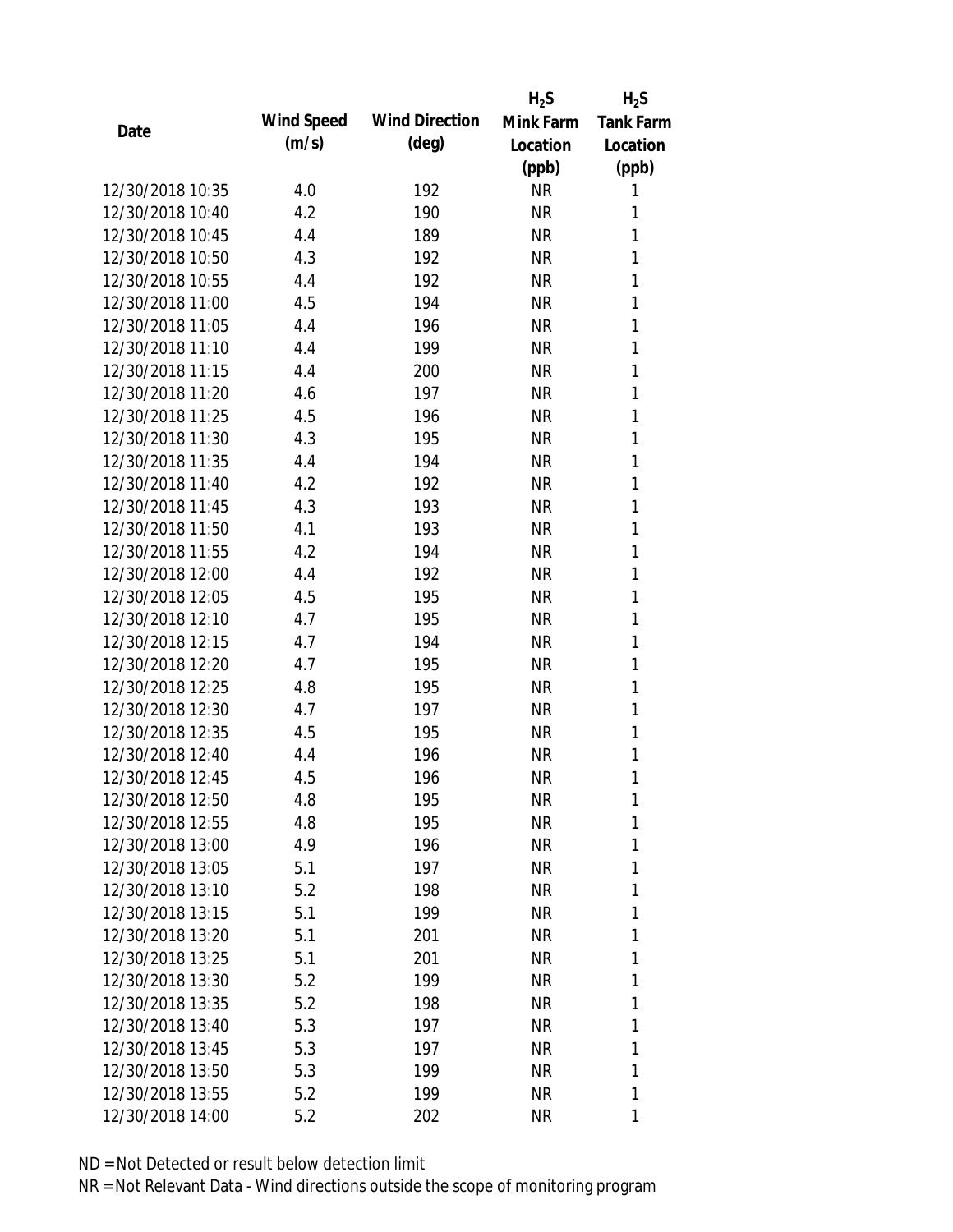|                  |            |                       | $H_2S$    | $H_2S$           |
|------------------|------------|-----------------------|-----------|------------------|
|                  | Wind Speed | <b>Wind Direction</b> | Mink Farm | <b>Tank Farm</b> |
| Date             | (m/s)      | $(\text{deg})$        | Location  | Location         |
|                  |            |                       | (ppb)     | (ppb)            |
| 12/30/2018 14:05 | 5.2        | 203                   | <b>NR</b> | 1                |
| 12/30/2018 14:10 | 5.1        | 203                   | <b>NR</b> | 1                |
| 12/30/2018 14:15 | 5.0        | 203                   | <b>NR</b> | 1                |
| 12/30/2018 14:20 | 5.1        | 201                   | <b>NR</b> | 1                |
| 12/30/2018 14:25 | 5.2        | 202                   | <b>NR</b> | 1                |
| 12/30/2018 14:30 | 5.2        | 202                   | <b>NR</b> | 1                |
| 12/30/2018 14:35 | 5.2        | 202                   | <b>NR</b> | 1                |
| 12/30/2018 14:40 | 5.3        | 202                   | <b>NR</b> | 1                |
| 12/30/2018 14:45 | 5.2        | 201                   | <b>NR</b> | 1                |
| 12/30/2018 14:50 | 5.2        | 201                   | <b>NR</b> | 1                |
| 12/30/2018 14:55 | 5.2        | 203                   | <b>NR</b> | 1                |
| 12/30/2018 15:00 | 5.2        | 202                   | <b>NR</b> | 1                |
| 12/30/2018 15:05 | 5.1        | 200                   | <b>NR</b> | 1                |
| 12/30/2018 15:10 | 5.0        | 199                   | <b>NR</b> | 1                |
| 12/30/2018 15:15 | 5.2        | 200                   | <b>NR</b> | 1                |
| 12/30/2018 15:20 | 5.1        | 200                   | <b>NR</b> | 1                |
| 12/30/2018 15:25 | 5.1        | 199                   | <b>NR</b> | 1                |
| 12/30/2018 15:30 | 5.1        | 199                   | <b>NR</b> | 1                |
| 12/30/2018 15:35 | 5.3        | 198                   | <b>NR</b> | $\overline{2}$   |
| 12/30/2018 15:40 | 5.4        | 200                   | <b>NR</b> | 1                |
| 12/30/2018 15:45 | 5.4        | 198                   | <b>NR</b> | 1                |
| 12/30/2018 15:50 | 5.5        | 199                   | <b>NR</b> | 1                |
| 12/30/2018 15:55 | 5.4        | 198                   | <b>NR</b> | 1                |
| 12/30/2018 16:00 | 5.3        | 197                   | <b>NR</b> | 1                |
| 12/30/2018 16:05 | 5.2        | 199                   | <b>NR</b> | 1                |
| 12/30/2018 16:10 | 5.2        | 199                   | <b>NR</b> | 1                |
| 12/30/2018 16:15 | 5.1        | 201                   | <b>NR</b> | 1                |
| 12/30/2018 16:20 | 5.2        | 204                   | <b>NR</b> | 1                |
| 12/30/2018 16:25 | 5.1        | 204                   | <b>NR</b> | 1                |
| 12/30/2018 16:30 | 5.1        | 204                   | NR        | 1                |
| 12/30/2018 16:35 | 5.1        | 203                   | NR        | 1                |
| 12/30/2018 16:40 | 5.2        | 201                   | NR        | 1                |
| 12/30/2018 16:45 | 5.3        | 199                   | NR        | 1                |
| 12/30/2018 16:50 | 5.1        | 195                   | NR        | 1                |
| 12/30/2018 16:55 | 5.1        | 191                   | NR        | 1                |
| 12/30/2018 17:00 | 4.9        | 190                   | <b>NR</b> | 1                |
| 12/30/2018 17:05 | 4.7        | 188                   | NR        | 1                |
| 12/30/2018 17:10 | 4.3        | 185                   | NR        | 1                |
| 12/30/2018 17:15 | 4.0        | 183                   | NR        | 1                |
| 12/30/2018 17:20 | 4.0        | 181                   | NR        | 1                |
| 12/30/2018 17:25 | 4.1        | 181                   | <b>NR</b> | 1                |
| 12/30/2018 17:30 | 4.2        | 179                   | <b>NR</b> | 1                |
|                  |            |                       |           |                  |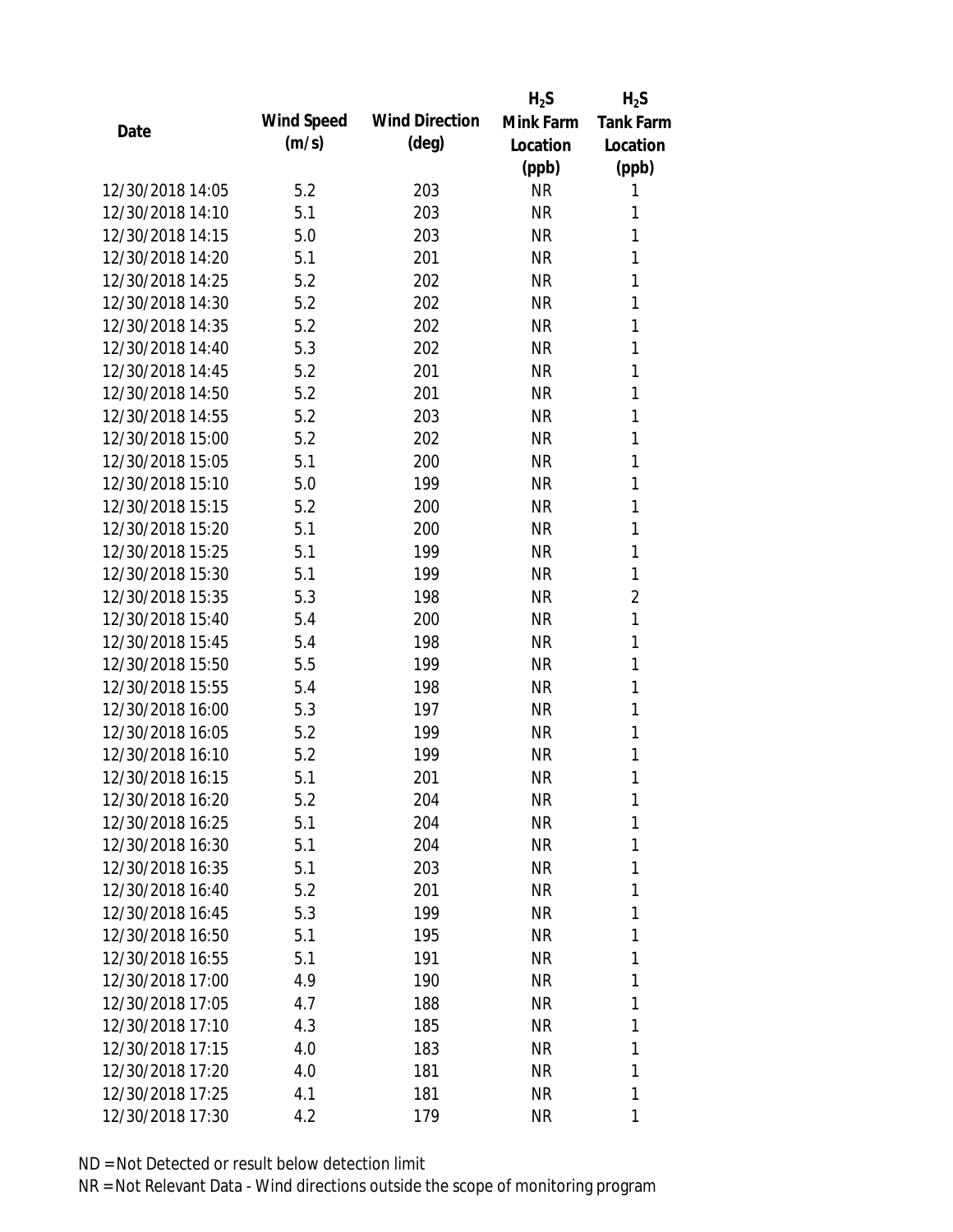|                  |            |                       | $H_2S$    | $H_2S$         |
|------------------|------------|-----------------------|-----------|----------------|
| Date             | Wind Speed | <b>Wind Direction</b> | Mink Farm | Tank Farm      |
|                  | (m/s)      | $(\text{deg})$        | Location  | Location       |
|                  |            |                       | (ppb)     | (ppb)          |
| 12/30/2018 17:35 | 4.3        | 178                   | <b>NR</b> | 1              |
| 12/30/2018 17:40 | 4.6        | 179                   | <b>NR</b> | 1              |
| 12/30/2018 17:45 | 4.7        | 180                   | <b>NR</b> | 1              |
| 12/30/2018 17:50 | 4.8        | 181                   | <b>NR</b> | 1              |
| 12/30/2018 17:55 | 4.8        | 181                   | <b>NR</b> | 1              |
| 12/30/2018 18:00 | 4.7        | 181                   | <b>NR</b> | 1              |
| 12/30/2018 18:05 | 4.7        | 180                   | <b>NR</b> | 1              |
| 12/30/2018 18:10 | 4.7        | 178                   | <b>NR</b> | <b>ND</b>      |
| 12/30/2018 18:15 | 4.8        | 177                   | <b>NR</b> | <b>ND</b>      |
| 12/30/2018 18:20 | 4.9        | 175                   | <b>NR</b> | $\mathbf{1}$   |
| 12/30/2018 18:25 | 5.0        | 175                   | <b>NR</b> | 1              |
| 12/30/2018 18:30 | 5.2        | 175                   | <b>NR</b> | <b>ND</b>      |
| 12/30/2018 18:35 | 5.3        | 176                   | <b>NR</b> | <b>ND</b>      |
| 12/30/2018 18:40 | 5.3        | 176                   | <b>NR</b> | 1              |
| 12/30/2018 18:45 | 5.4        | 175                   | <b>NR</b> | 1              |
| 12/30/2018 18:50 | 5.3        | 176                   | <b>NR</b> | 1              |
| 12/30/2018 18:55 | 5.3        | 175                   | <b>NR</b> | 1              |
| 12/30/2018 19:00 | 5.1        | 177                   | <b>NR</b> | 1              |
| 12/30/2018 19:05 | 5.2        | 179                   | <b>NR</b> | 1              |
| 12/30/2018 19:10 | 5.1        | 180                   | <b>NR</b> | 1              |
| 12/30/2018 19:15 | 4.9        | 181                   | <b>NR</b> | 1              |
| 12/30/2018 19:20 | 4.9        | 181                   | <b>NR</b> | 1              |
| 12/30/2018 19:25 | 4.8        | 183                   | <b>NR</b> | 1              |
| 12/30/2018 19:30 | 4.8        | 183                   | <b>NR</b> | $\overline{2}$ |
| 12/30/2018 19:35 | 4.7        | 183                   | <b>NR</b> | $\overline{2}$ |
| 12/30/2018 19:40 | 4.7        | 183                   | <b>NR</b> | $\overline{2}$ |
| 12/30/2018 19:45 | 4.7        | 183                   | <b>NR</b> | 1              |
| 12/30/2018 19:50 | 4.7        | 184                   | <b>NR</b> | 1              |
| 12/30/2018 19:55 | 4.7        | 184                   | <b>NR</b> | 1              |
| 12/30/2018 20:00 | 4.7        | 184                   | NR        | 1              |
| 12/30/2018 20:05 | 4.9        | 185                   | <b>NR</b> | 1              |
| 12/30/2018 20:10 | 4.8        | 186                   | NR        | 1              |
| 12/30/2018 20:15 | 4.8        | 187                   | NR        | 1              |
| 12/30/2018 20:20 | 4.8        | 187                   | NR        | 1              |
| 12/30/2018 20:25 | 4.8        | 186                   | ΝR        | 1              |
| 12/30/2018 20:30 | 4.7        | 186                   | <b>NR</b> | 1              |
| 12/30/2018 20:35 | 4.5        | 185                   | NR        | 1              |
| 12/30/2018 20:40 | 4.5        |                       | NR        | 1              |
| 12/30/2018 20:45 | 4.6        | 185<br>185            | NR        | 1              |
| 12/30/2018 20:50 |            |                       |           | 1              |
|                  | 4.6        | 185                   | NR        |                |
| 12/30/2018 20:55 | 4.6        | 185                   | <b>NR</b> | 1              |
| 12/30/2018 21:00 | 4.5        | 184                   | <b>NR</b> | 1              |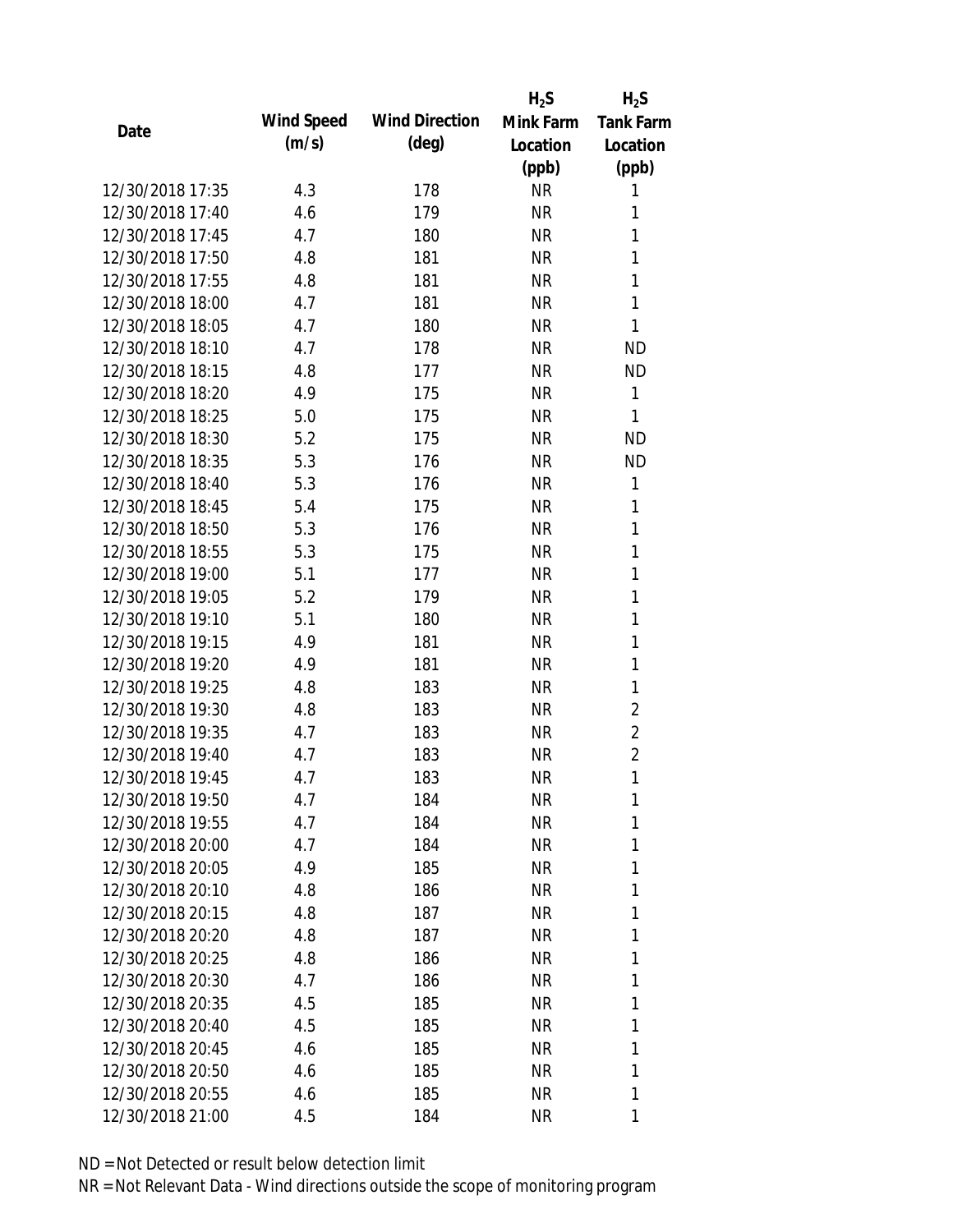|                  |            |                       | $H_2S$    | $H_2S$         |
|------------------|------------|-----------------------|-----------|----------------|
| Date             | Wind Speed | <b>Wind Direction</b> | Mink Farm | Tank Farm      |
|                  | (m/s)      | $(\text{deg})$        | Location  | Location       |
|                  |            |                       | (ppb)     | (ppb)          |
| 12/30/2018 21:05 | 4.7        | 184                   | <b>NR</b> | 1              |
| 12/30/2018 21:10 | 4.7        | 183                   | <b>NR</b> | 1              |
| 12/30/2018 21:15 | 4.6        | 182                   | <b>NR</b> | 1              |
| 12/30/2018 21:20 | 4.6        | 181                   | <b>NR</b> | 1              |
| 12/30/2018 21:25 | 4.6        | 180                   | <b>NR</b> | 1              |
| 12/30/2018 21:30 | 4.7        | 180                   | <b>NR</b> | 1              |
| 12/30/2018 21:35 | 4.7        | 179                   | <b>NR</b> | 1              |
| 12/30/2018 21:40 | 4.8        | 179                   | <b>NR</b> | 1              |
| 12/30/2018 21:45 | 4.8        | 178                   | <b>NR</b> | 1              |
| 12/30/2018 21:50 | 4.8        | 178                   | <b>NR</b> | 1              |
| 12/30/2018 21:55 | 4.7        | 178                   | <b>NR</b> | 1              |
| 12/30/2018 22:00 | 4.5        | 177                   | <b>NR</b> | 1              |
| 12/30/2018 22:05 | 4.4        | 177                   | <b>NR</b> | 1              |
| 12/30/2018 22:10 | 4.3        | 176                   | <b>NR</b> | 1              |
| 12/30/2018 22:15 | 4.2        | 176                   | <b>NR</b> | 1              |
| 12/30/2018 22:20 | 4.1        | 176                   | <b>NR</b> | 1              |
| 12/30/2018 22:25 | 4.1        | 176                   | <b>NR</b> | $\mathbf{1}$   |
| 12/30/2018 22:30 | 4.2        | 175                   | <b>NR</b> | $\mathbf{1}$   |
| 12/30/2018 22:35 | 4.2        | 175                   | <b>NR</b> | 1              |
| 12/30/2018 22:40 | 4.3        | 175                   | <b>NR</b> | 1              |
| 12/30/2018 22:45 | 4.3        | 175                   | <b>NR</b> | 1              |
| 12/30/2018 22:50 | 4.4        | 175                   | <b>NR</b> | $\mathbf{1}$   |
| 12/30/2018 22:55 | 4.4        | 174                   | <b>NR</b> | 1              |
| 12/30/2018 23:00 | 4.3        | 174                   | <b>NR</b> | 1              |
| 12/30/2018 23:05 | 4.4        | 173                   | <b>NR</b> | 1              |
| 12/30/2018 23:10 | 4.4        | 173                   | <b>NR</b> | $\mathbf{1}$   |
| 12/30/2018 23:15 | 4.5        | 172                   | <b>NR</b> | 1              |
| 12/30/2018 23:20 | 4.6        | 172                   | <b>NR</b> | 1              |
| 12/30/2018 23:25 | 4.6        | 172                   | <b>NR</b> | 1              |
| 12/30/2018 23:30 | 4.8        | 172                   | NR        | 1              |
| 12/30/2018 23:35 | 4.7        | 172                   | <b>NR</b> | 1              |
| 12/30/2018 23:40 | 4.7        | 173                   | NR        | 1              |
| 12/30/2018 23:45 | 4.6        | 174                   | NR        | 1              |
| 12/30/2018 23:50 | 4.5        | 174                   | NR        | 1              |
| 12/30/2018 23:55 | 4.5        | 175                   | NR        | 1              |
| 12/30/2018 24:00 | 4.4        | 176                   | <b>NR</b> | 1              |
| 12/31/2018 00:05 | 4.5        | 177                   | NR        | 1              |
| 12/31/2018 00:10 | 4.5        | 177                   | <b>NR</b> | 2              |
| 12/31/2018 00:15 | 4.6        | 176                   | NR        | $\overline{2}$ |
| 12/31/2018 00:20 | 4.7        | 175                   | NR        | 1              |
| 12/31/2018 00:25 | 4.7        | 174                   | NR        | 1              |
| 12/31/2018 00:30 | 4.7        | 174                   | <b>NR</b> | 1              |
|                  |            |                       |           |                |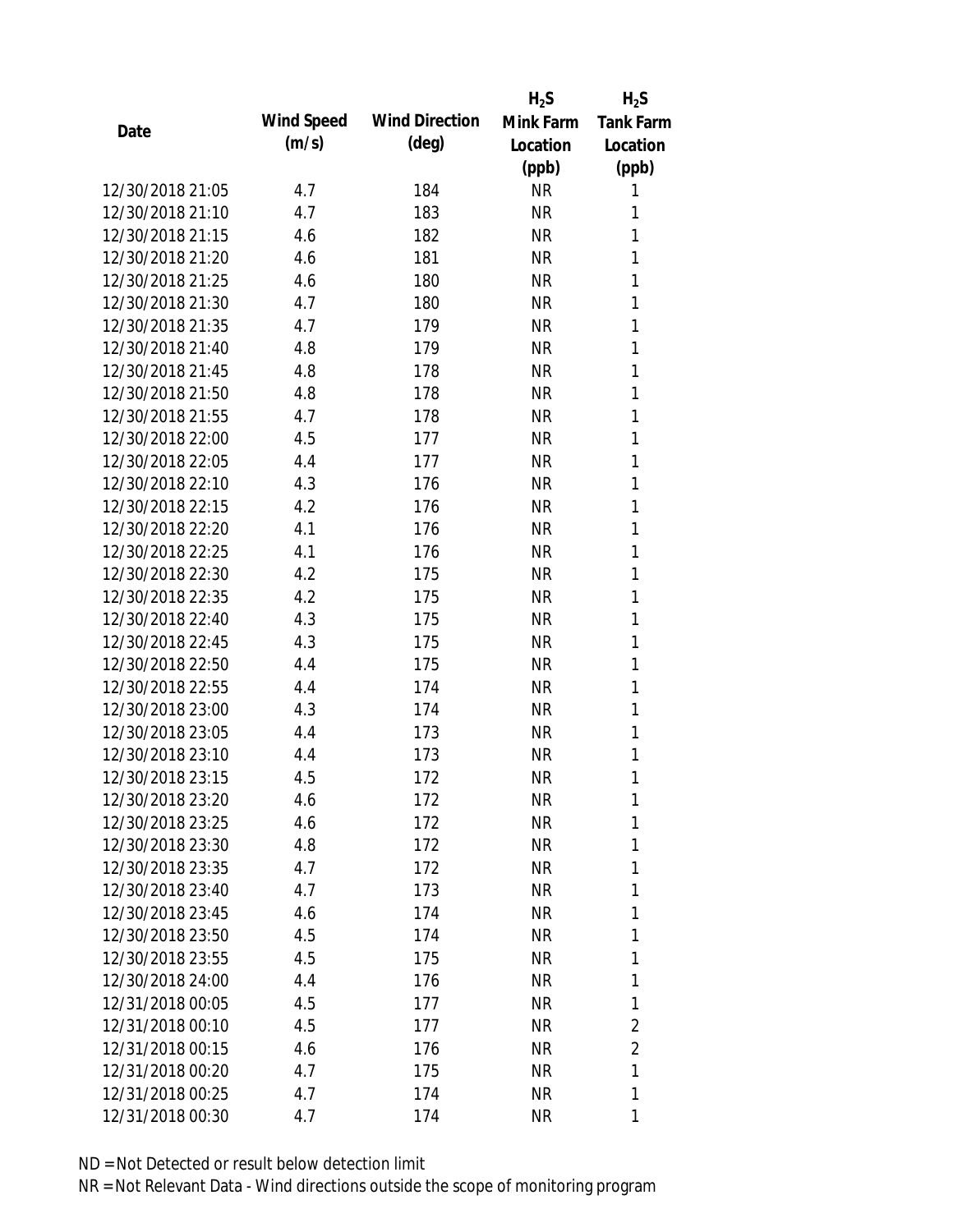|                  |            |                       | $H_2S$    | $H_2S$           |
|------------------|------------|-----------------------|-----------|------------------|
| Date             | Wind Speed | <b>Wind Direction</b> | Mink Farm | <b>Tank Farm</b> |
|                  | (m/s)      | $(\text{deg})$        | Location  | Location         |
|                  |            |                       | (ppb)     | (ppb)            |
| 12/31/2018 00:35 | 4.6        | 174                   | <b>NR</b> | 1                |
| 12/31/2018 00:40 | 4.6        | 175                   | <b>NR</b> | 1                |
| 12/31/2018 00:45 | 4.4        | 176                   | <b>NR</b> | $\mathbf{1}$     |
| 12/31/2018 00:50 | 4.3        | 176                   | <b>NR</b> | $\mathbf{1}$     |
| 12/31/2018 00:55 | 4.1        | 176                   | <b>NR</b> | $\mathbf{1}$     |
| 12/31/2018 01:00 | 4.0        | 174                   | <b>NR</b> | $\overline{2}$   |
| 12/31/2018 01:05 | 3.8        | 174                   | <b>NR</b> | 1                |
| 12/31/2018 01:10 | 3.7        | 171                   | <b>NR</b> | 1                |
| 12/31/2018 01:15 | 3.5        | 168                   | <b>NR</b> | <b>NR</b>        |
| 12/31/2018 01:20 | 3.4        | 168                   | <b>NR</b> | <b>NR</b>        |
| 12/31/2018 01:25 | 3.4        | 167                   | <b>NR</b> | <b>NR</b>        |
| 12/31/2018 01:30 | 3.4        | 168                   | <b>NR</b> | <b>NR</b>        |
| 12/31/2018 01:35 | 3.3        | 168                   | <b>NR</b> | <b>NR</b>        |
| 12/31/2018 01:40 | 3.2        | 169                   | <b>NR</b> | <b>NR</b>        |
| 12/31/2018 01:45 | 3.2        | 169                   | <b>NR</b> | <b>NR</b>        |
| 12/31/2018 01:50 | 3.2        | 169                   | <b>NR</b> | <b>NR</b>        |
| 12/31/2018 01:55 | 3.1        | 168                   | <b>NR</b> | <b>NR</b>        |
| 12/31/2018 02:00 | 3.0        | 167                   | <b>NR</b> | <b>NR</b>        |
| 12/31/2018 02:05 | 3.0        | 164                   | <b>NR</b> | <b>NR</b>        |
| 12/31/2018 02:10 | 3.0        | 161                   | <b>NR</b> | <b>NR</b>        |
| 12/31/2018 02:15 | 2.8        | 158                   | <b>NR</b> | <b>NR</b>        |
| 12/31/2018 02:20 | 2.7        | 156                   | <b>NR</b> | <b>NR</b>        |
| 12/31/2018 02:25 | 2.7        | 154                   | <b>NR</b> | <b>NR</b>        |
| 12/31/2018 02:30 | 2.8        | 153                   | <b>NR</b> | <b>NR</b>        |
| 12/31/2018 02:35 | 2.8        | 153                   | <b>NR</b> | <b>NR</b>        |
| 12/31/2018 02:40 | 2.8        | 153                   | <b>NR</b> | <b>NR</b>        |
| 12/31/2018 02:45 | 3.0        | 154                   | <b>NR</b> | <b>NR</b>        |
| 12/31/2018 02:50 | 3.0        | 155                   | <b>NR</b> | <b>NR</b>        |
| 12/31/2018 02:55 | 3.0        | 154                   | <b>NR</b> | <b>NR</b>        |
| 12/31/2018 03:00 | 2.9        | 153                   | <b>NR</b> | <b>NR</b>        |
| 12/31/2018 03:05 | 2.8        | 151                   | <b>NR</b> | <b>NR</b>        |
| 12/31/2018 03:10 | 2.7        | 150                   | <b>NR</b> | <b>NR</b>        |
| 12/31/2018 03:15 | 2.5        | 149                   | <b>NR</b> | <b>NR</b>        |
| 12/31/2018 03:20 | 2.6        | 149                   | <b>NR</b> | <b>NR</b>        |
| 12/31/2018 03:25 | 2.8        | 150                   | <b>NR</b> | <b>NR</b>        |
| 12/31/2018 03:30 | 2.8        | 149                   | <b>NR</b> | <b>NR</b>        |
| 12/31/2018 03:35 | 2.9        | 149                   | NR        | <b>NR</b>        |
| 12/31/2018 03:40 | 3.0        | 150                   | <b>NR</b> | <b>NR</b>        |
| 12/31/2018 03:45 | 3.0        | 150                   | <b>NR</b> | NR               |
| 12/31/2018 03:50 | 3.1        | 150                   | <b>NR</b> | <b>NR</b>        |
| 12/31/2018 03:55 | 3.1        | 149                   | <b>NR</b> | <b>NR</b>        |
| 12/31/2018 04:00 | 3.2        | 150                   | <b>NR</b> | <b>NR</b>        |
|                  |            |                       |           |                  |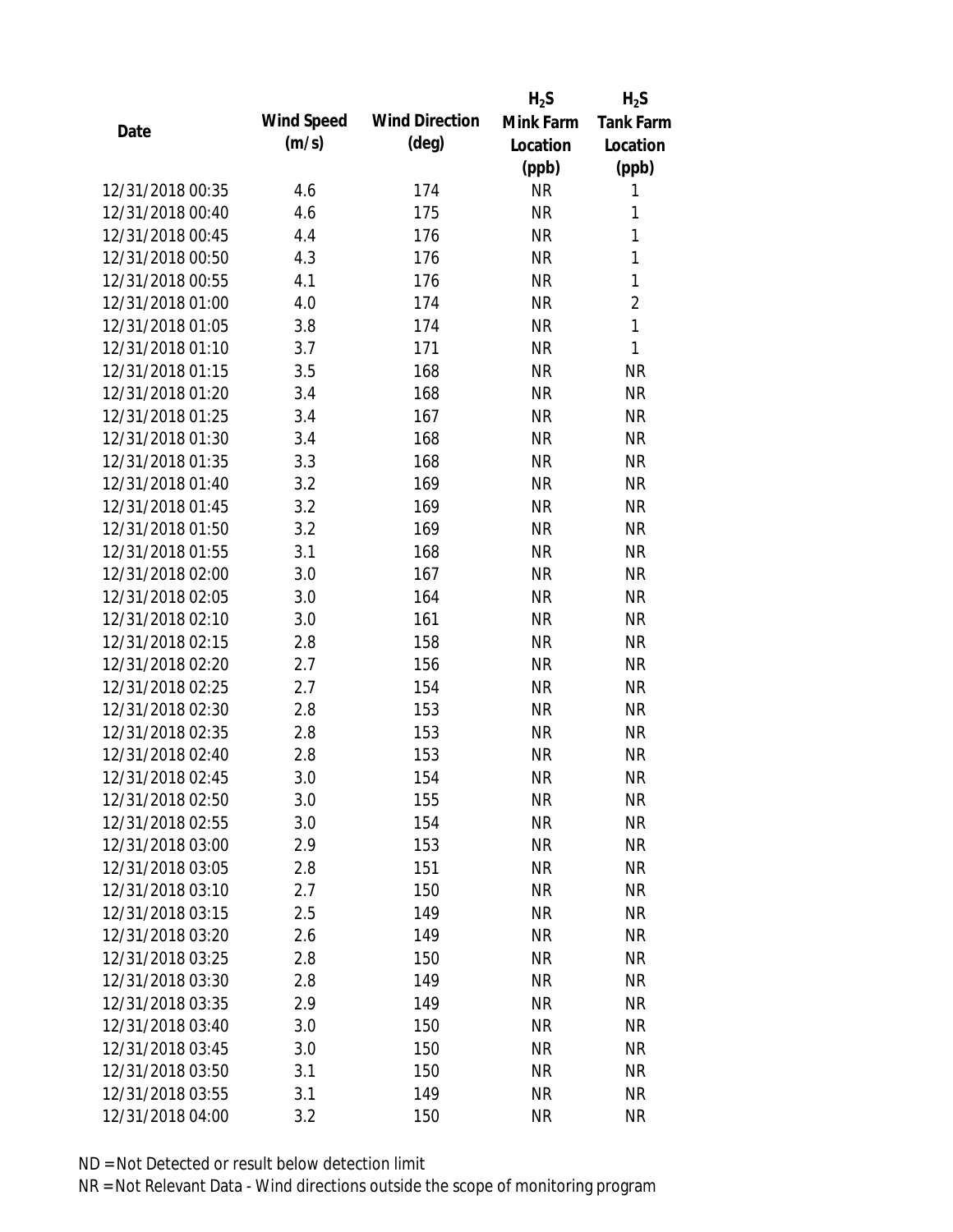|                  |            |                       | $H_2S$    | $H_2S$           |
|------------------|------------|-----------------------|-----------|------------------|
| Date             | Wind Speed | <b>Wind Direction</b> | Mink Farm | <b>Tank Farm</b> |
|                  | (m/s)      | (deg)                 | Location  | Location         |
|                  |            |                       | (ppb)     | (ppb)            |
| 12/31/2018 04:05 | 3.3        | 150                   | <b>NR</b> | <b>NR</b>        |
| 12/31/2018 04:10 | 3.4        | 151                   | <b>NR</b> | <b>NR</b>        |
| 12/31/2018 04:15 | 3.4        | 151                   | <b>NR</b> | <b>NR</b>        |
| 12/31/2018 04:20 | 3.3        | 151                   | <b>NR</b> | <b>NR</b>        |
| 12/31/2018 04:25 | 3.2        | 151                   | <b>NR</b> | <b>NR</b>        |
| 12/31/2018 04:30 | 3.2        | 151                   | <b>NR</b> | <b>NR</b>        |
| 12/31/2018 04:35 | 3.3        | 152                   | <b>NR</b> | <b>NR</b>        |
| 12/31/2018 04:40 | 3.5        | 152                   | <b>NR</b> | <b>NR</b>        |
| 12/31/2018 04:45 | 3.8        | 152                   | <b>NR</b> | <b>NR</b>        |
| 12/31/2018 04:50 | 4.1        | 152                   | <b>NR</b> | <b>NR</b>        |
| 12/31/2018 04:55 | 4.4        | 153                   | <b>NR</b> | <b>NR</b>        |
| 12/31/2018 05:00 | 4.4        | 153                   | <b>NR</b> | <b>NR</b>        |
| 12/31/2018 05:05 | 4.5        | 152                   | <b>NR</b> | <b>NR</b>        |
| 12/31/2018 05:10 | 4.4        | 149                   | <b>NR</b> | <b>NR</b>        |
| 12/31/2018 05:15 | 3.9        | 147                   | <b>NR</b> | <b>NR</b>        |
| 12/31/2018 05:20 | 3.3        | 144                   | <b>NR</b> | <b>NR</b>        |
| 12/31/2018 05:25 | 3.0        | 146                   | <b>NR</b> | <b>NR</b>        |
| 12/31/2018 05:30 | 2.8        | 147                   | <b>NR</b> | <b>NR</b>        |
| 12/31/2018 05:35 | 2.4        | 151                   | <b>NR</b> | <b>NR</b>        |
| 12/31/2018 05:40 | 2.2        | 156                   | <b>NR</b> | <b>NR</b>        |
| 12/31/2018 05:45 | 2.4        | 159                   | <b>NR</b> | <b>NR</b>        |
| 12/31/2018 05:50 | 2.7        | 160                   | <b>NR</b> | <b>NR</b>        |
| 12/31/2018 05:55 | 2.7        | 158                   | <b>NR</b> | <b>NR</b>        |
| 12/31/2018 06:00 | 2.6        | 154                   | <b>NR</b> | <b>NR</b>        |
| 12/31/2018 06:05 | 2.7        | 149                   | <b>NR</b> | <b>NR</b>        |
| 12/31/2018 06:10 | 2.7        | 142                   | <b>NR</b> | <b>NR</b>        |
| 12/31/2018 06:15 | 2.4        | 136                   | <b>NR</b> | <b>NR</b>        |
| 12/31/2018 06:20 | 2.0        | 127                   | <b>NR</b> | <b>NR</b>        |
| 12/31/2018 06:25 | 1.8        | 111                   | <b>NR</b> | <b>NR</b>        |
| 12/31/2018 06:30 | 1.7        | 98                    | <b>NR</b> | <b>NR</b>        |
| 12/31/2018 06:35 | 1.6        | 91                    | <b>NR</b> | <b>NR</b>        |
| 12/31/2018 06:40 | 1.6        | 83                    | <b>NR</b> | <b>NR</b>        |
| 12/31/2018 06:45 | 1.6        | 76                    | <b>NR</b> | <b>NR</b>        |
| 12/31/2018 06:50 | 1.8        | 75                    | <b>NR</b> | <b>NR</b>        |
| 12/31/2018 06:55 | 2.0        | 81                    | <b>NR</b> | NR               |
| 12/31/2018 07:00 | 2.2        | 84                    | <b>NR</b> | <b>NR</b>        |
| 12/31/2018 07:05 | 2.3        | 84                    | <b>NR</b> | <b>NR</b>        |
| 12/31/2018 07:10 | 2.4        | 87                    | <b>NR</b> | <b>NR</b>        |
| 12/31/2018 07:15 | 2.7        | 92                    | <b>NR</b> | NR               |
| 12/31/2018 07:20 | 3.0        | 99                    | <b>NR</b> | <b>NR</b>        |
| 12/31/2018 07:25 | 3.4        | 104                   | <b>NR</b> | <b>NR</b>        |
| 12/31/2018 07:30 | 3.6        | 109                   | <b>NR</b> | <b>NR</b>        |
|                  |            |                       |           |                  |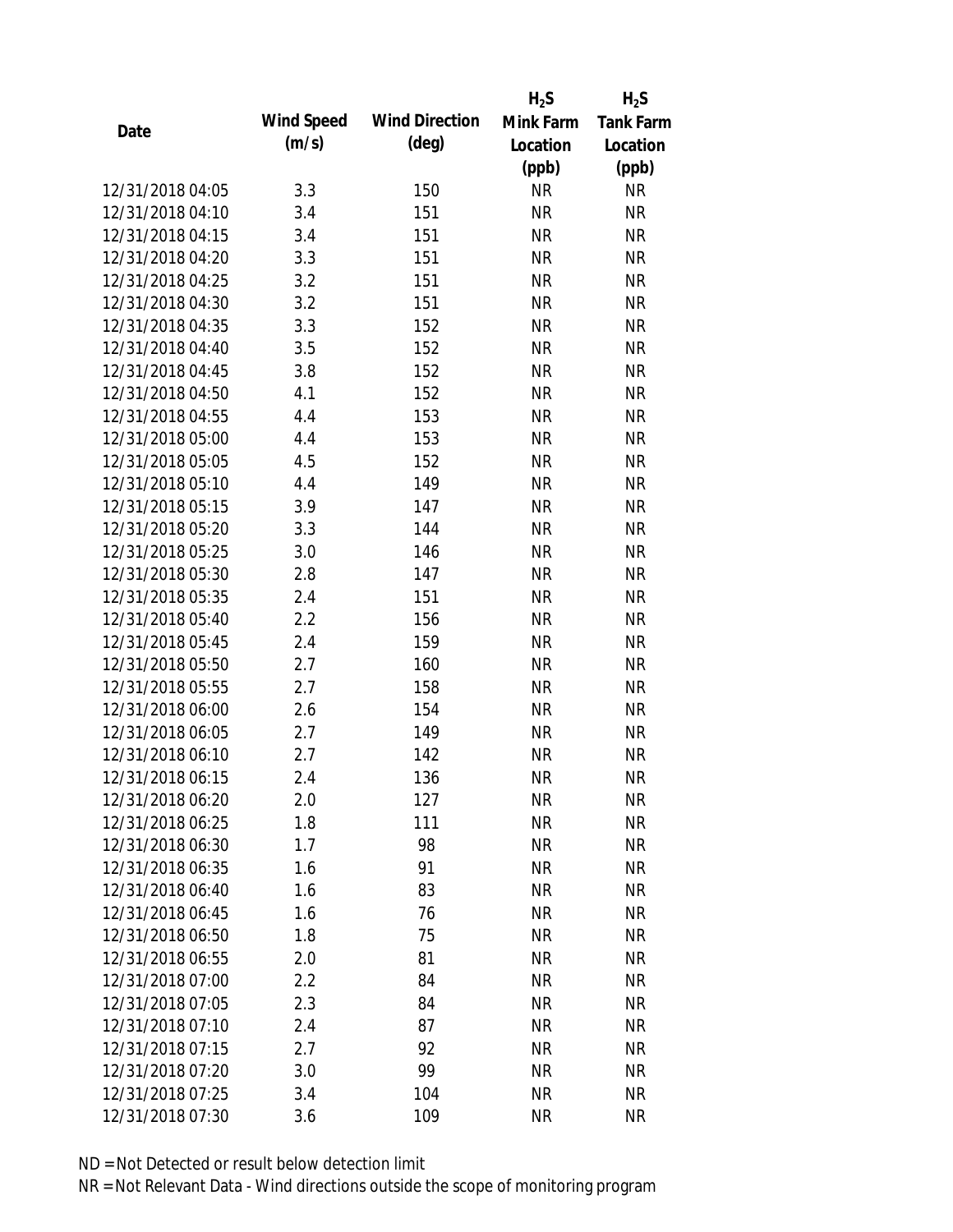|                  |            |                       | $H_2S$    | $H_2S$           |
|------------------|------------|-----------------------|-----------|------------------|
| Date             | Wind Speed | <b>Wind Direction</b> | Mink Farm | <b>Tank Farm</b> |
|                  | (m/s)      | (deg)                 | Location  | Location         |
|                  |            |                       | (ppb)     | (ppb)            |
| 12/31/2018 07:35 | 3.9        | 114                   | <b>NR</b> | <b>NR</b>        |
| 12/31/2018 07:40 | 4.1        | 118                   | <b>NR</b> | <b>NR</b>        |
| 12/31/2018 07:45 | 4.3        | 121                   | <b>NR</b> | <b>NR</b>        |
| 12/31/2018 07:50 | 4.3        | 123                   | <b>NR</b> | <b>NR</b>        |
| 12/31/2018 07:55 | 4.2        | 126                   | <b>NR</b> | <b>NR</b>        |
| 12/31/2018 08:00 | 4.2        | 127                   | <b>NR</b> | <b>NR</b>        |
| 12/31/2018 08:05 | 4.1        | 127                   | <b>NR</b> | <b>NR</b>        |
| 12/31/2018 08:10 | 4.1        | 125                   | <b>NR</b> | <b>NR</b>        |
| 12/31/2018 08:15 | 4.0        | 122                   | <b>NR</b> | <b>NR</b>        |
| 12/31/2018 08:20 | 3.8        | 118                   | <b>NR</b> | <b>NR</b>        |
| 12/31/2018 08:25 | 3.5        | 114                   | <b>NR</b> | <b>NR</b>        |
| 12/31/2018 08:30 | 3.5        | 111                   | <b>NR</b> | <b>NR</b>        |
| 12/31/2018 08:35 | 3.4        | 109                   | <b>NR</b> | <b>NR</b>        |
| 12/31/2018 08:40 | 3.1        | 108                   | <b>NR</b> | <b>NR</b>        |
| 12/31/2018 08:45 | 2.9        | 108                   | <b>NR</b> | <b>NR</b>        |
| 12/31/2018 08:50 | 2.8        | 108                   | <b>NR</b> | <b>NR</b>        |
| 12/31/2018 08:55 | 2.7        | 108                   | <b>NR</b> | <b>NR</b>        |
| 12/31/2018 09:00 | 2.6        | 107                   | <b>NR</b> | <b>NR</b>        |
| 12/31/2018 09:05 | 2.4        | 107                   | <b>NR</b> | <b>NR</b>        |
| 12/31/2018 09:10 | 2.4        | 107                   | <b>NR</b> | <b>NR</b>        |
| 12/31/2018 09:15 | 2.2        | 104                   | <b>NR</b> | <b>NR</b>        |
| 12/31/2018 09:20 | 2.3        | 102                   | <b>NR</b> | <b>NR</b>        |
| 12/31/2018 09:25 | 2.3        | 100                   | <b>NR</b> | <b>NR</b>        |
| 12/31/2018 09:30 | 2.2        | 96                    | <b>NR</b> | <b>NR</b>        |
| 12/31/2018 09:35 | 2.3        | 93                    | <b>NR</b> | <b>NR</b>        |
| 12/31/2018 09:40 | 2.4        | 91                    | <b>NR</b> | <b>NR</b>        |
| 12/31/2018 09:45 | 2.5        | 91                    | <b>NR</b> | <b>NR</b>        |
| 12/31/2018 09:50 | 2.6        | 91                    | <b>NR</b> | <b>NR</b>        |
| 12/31/2018 09:55 | 2.7        | 91                    | <b>NR</b> | <b>NR</b>        |
| 12/31/2018 10:00 | 2.8        | 93                    | <b>NR</b> | <b>NR</b>        |
| 12/31/2018 10:05 | 2.9        | 94                    | <b>NR</b> | <b>NR</b>        |
| 12/31/2018 10:10 | 2.8        | 93                    | <b>NR</b> | <b>NR</b>        |
| 12/31/2018 10:15 | 2.8        | 93                    | <b>NR</b> | <b>NR</b>        |
| 12/31/2018 10:20 | 2.8        | 92                    | <b>NR</b> | <b>NR</b>        |
| 12/31/2018 10:25 | 2.9        | 91                    | <b>NR</b> | <b>NR</b>        |
| 12/31/2018 10:30 | 2.8        | 90                    | <b>NR</b> | <b>NR</b>        |
| 12/31/2018 10:35 | 2.7        | 89                    | <b>NR</b> | <b>NR</b>        |
| 12/31/2018 10:40 | 2.7        | 88                    | <b>NR</b> | <b>NR</b>        |
| 12/31/2018 10:45 | 2.7        | 88                    | <b>NR</b> | NR               |
| 12/31/2018 10:50 | 2.7        | 88                    | <b>NR</b> | <b>NR</b>        |
| 12/31/2018 10:55 | 2.6        | 87                    | <b>NR</b> | <b>NR</b>        |
| 12/31/2018 11:00 | 2.6        | 86                    | <b>NR</b> | <b>NR</b>        |
|                  |            |                       |           |                  |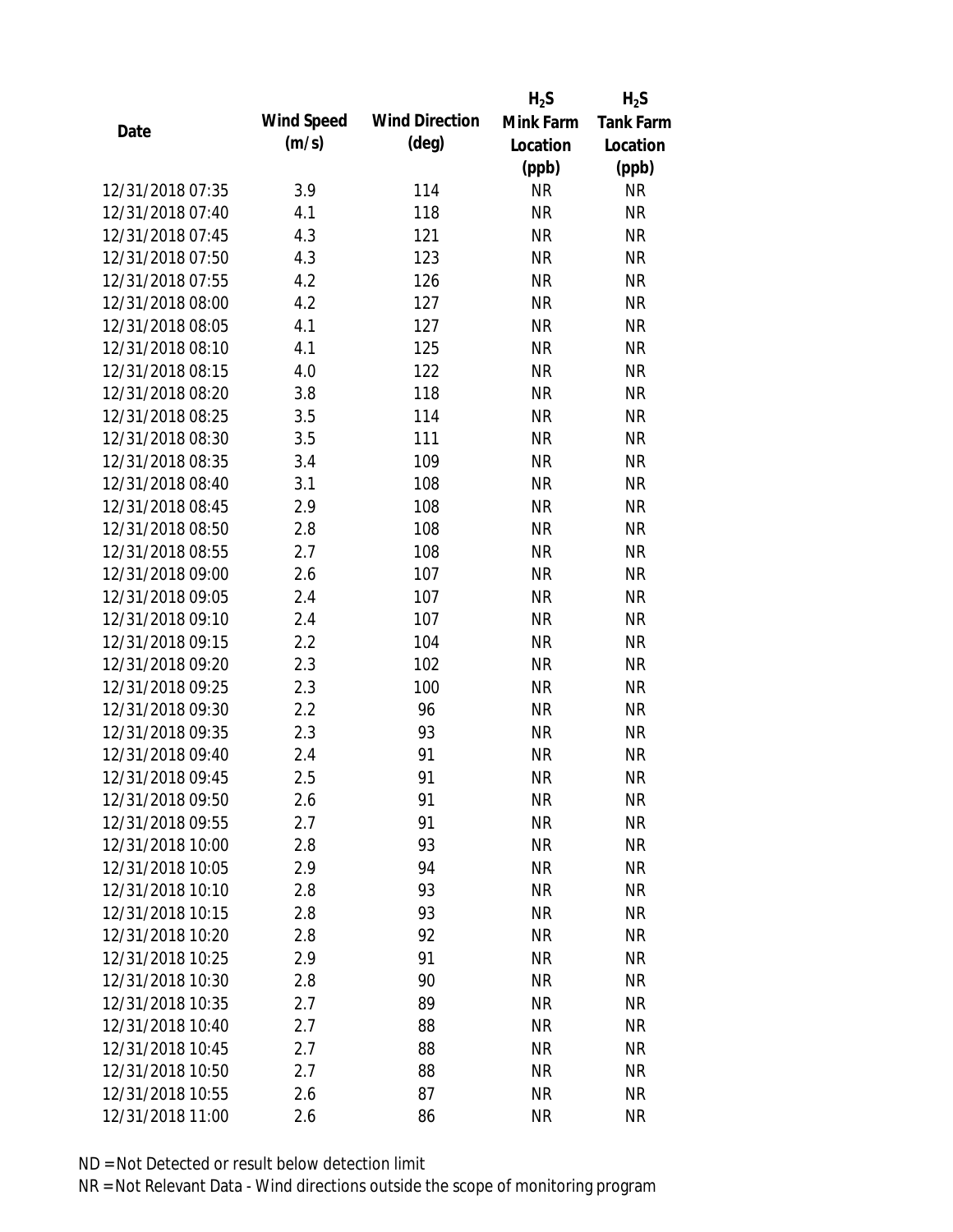|                  |            |                       | $H_2S$    | $H_2S$           |
|------------------|------------|-----------------------|-----------|------------------|
| Date             | Wind Speed | <b>Wind Direction</b> | Mink Farm | <b>Tank Farm</b> |
|                  | (m/s)      | $(\text{deg})$        | Location  | Location         |
|                  |            |                       | (ppb)     | (ppb)            |
| 12/31/2018 11:05 | 2.6        | 83                    | <b>NR</b> | <b>NR</b>        |
| 12/31/2018 11:10 | 2.5        | 78                    | <b>NR</b> | <b>NR</b>        |
| 12/31/2018 11:15 | 2.2        | 74                    | <b>NR</b> | <b>NR</b>        |
| 12/31/2018 11:20 | 2.1        | 67                    | <b>NR</b> | <b>NR</b>        |
| 12/31/2018 11:25 | 2.0        | 61                    | <b>NR</b> | <b>NR</b>        |
| 12/31/2018 11:30 | 1.9        | 57                    | <b>NR</b> | <b>NR</b>        |
| 12/31/2018 11:35 | 1.8        | 57                    | <b>NR</b> | <b>NR</b>        |
| 12/31/2018 11:40 | 1.6        | 57                    | <b>NR</b> | <b>NR</b>        |
| 12/31/2018 11:45 | 1.5        | 59                    | <b>NR</b> | <b>NR</b>        |
| 12/31/2018 11:50 | 1.4        | 62                    | <b>NR</b> | <b>NR</b>        |
| 12/31/2018 11:55 | 1.4        | 64                    | <b>NR</b> | <b>NR</b>        |
| 12/31/2018 12:00 | 1.4        | 66                    | <b>NR</b> | <b>NR</b>        |
| 12/31/2018 12:05 | 1.4        | 61                    | <b>NR</b> | <b>NR</b>        |
| 12/31/2018 12:10 | 1.5        | 61                    | <b>NR</b> | <b>NR</b>        |
| 12/31/2018 12:15 | 1.6        | 58                    | <b>NR</b> | <b>NR</b>        |
| 12/31/2018 12:20 | 1.7        | 59                    | <b>NR</b> | <b>NR</b>        |
| 12/31/2018 12:25 | 1.7        | 57                    | <b>NR</b> | <b>NR</b>        |
| 12/31/2018 12:30 | 1.7        | 55                    | <b>NR</b> | <b>NR</b>        |
| 12/31/2018 12:35 | 1.7        | 54                    | <b>NR</b> | <b>NR</b>        |
| 12/31/2018 12:40 | 1.8        | 54                    | <b>NR</b> | <b>NR</b>        |
| 12/31/2018 12:45 | 1.9        | 53                    | <b>NR</b> | <b>NR</b>        |
| 12/31/2018 12:50 | 2.0        | 50                    | <b>NR</b> | <b>NR</b>        |
| 12/31/2018 12:55 | 2.1        | 49                    | <b>NR</b> | <b>NR</b>        |
| 12/31/2018 13:00 | 2.3        | 47                    | <b>NR</b> | <b>NR</b>        |
| 12/31/2018 13:05 | 2.5        | 47                    | <b>NR</b> | <b>NR</b>        |
| 12/31/2018 13:10 | 2.7        | 45                    | <b>NR</b> | <b>NR</b>        |
| 12/31/2018 13:15 | 3.1        | 43                    | <b>NR</b> | <b>NR</b>        |
| 12/31/2018 13:20 | 3.3        | 42                    | <b>NR</b> | <b>NR</b>        |
| 12/31/2018 13:25 | 3.4        | 42                    | <b>NR</b> | <b>NR</b>        |
| 12/31/2018 13:30 | 3.4        | 43                    | <b>NR</b> | <b>NR</b>        |
| 12/31/2018 13:35 | 3.4        | 43                    | <b>NR</b> | <b>NR</b>        |
| 12/31/2018 13:40 | 3.3        | 43                    | <b>NR</b> | <b>NR</b>        |
| 12/31/2018 13:45 | 3.0        | 46                    | <b>NR</b> | <b>NR</b>        |
| 12/31/2018 13:50 | 3.0        | 46                    | <b>NR</b> | <b>NR</b>        |
| 12/31/2018 13:55 | 3.2        | 47                    | <b>NR</b> | NR               |
| 12/31/2018 14:00 | 3.4        | 48                    | <b>NR</b> | <b>NR</b>        |
| 12/31/2018 14:05 | 3.6        | 47                    | <b>NR</b> | <b>NR</b>        |
| 12/31/2018 14:10 | 3.8        | 47                    | <b>NR</b> | <b>NR</b>        |
| 12/31/2018 14:15 | 4.1        | 45                    | <b>NR</b> | NR               |
| 12/31/2018 14:20 | 4.4        | 44                    | <b>NR</b> | <b>NR</b>        |
| 12/31/2018 14:25 | 4.5        | 44                    | <b>NR</b> | <b>NR</b>        |
| 12/31/2018 14:30 | 4.5        | 43                    | <b>NR</b> | <b>NR</b>        |
|                  |            |                       |           |                  |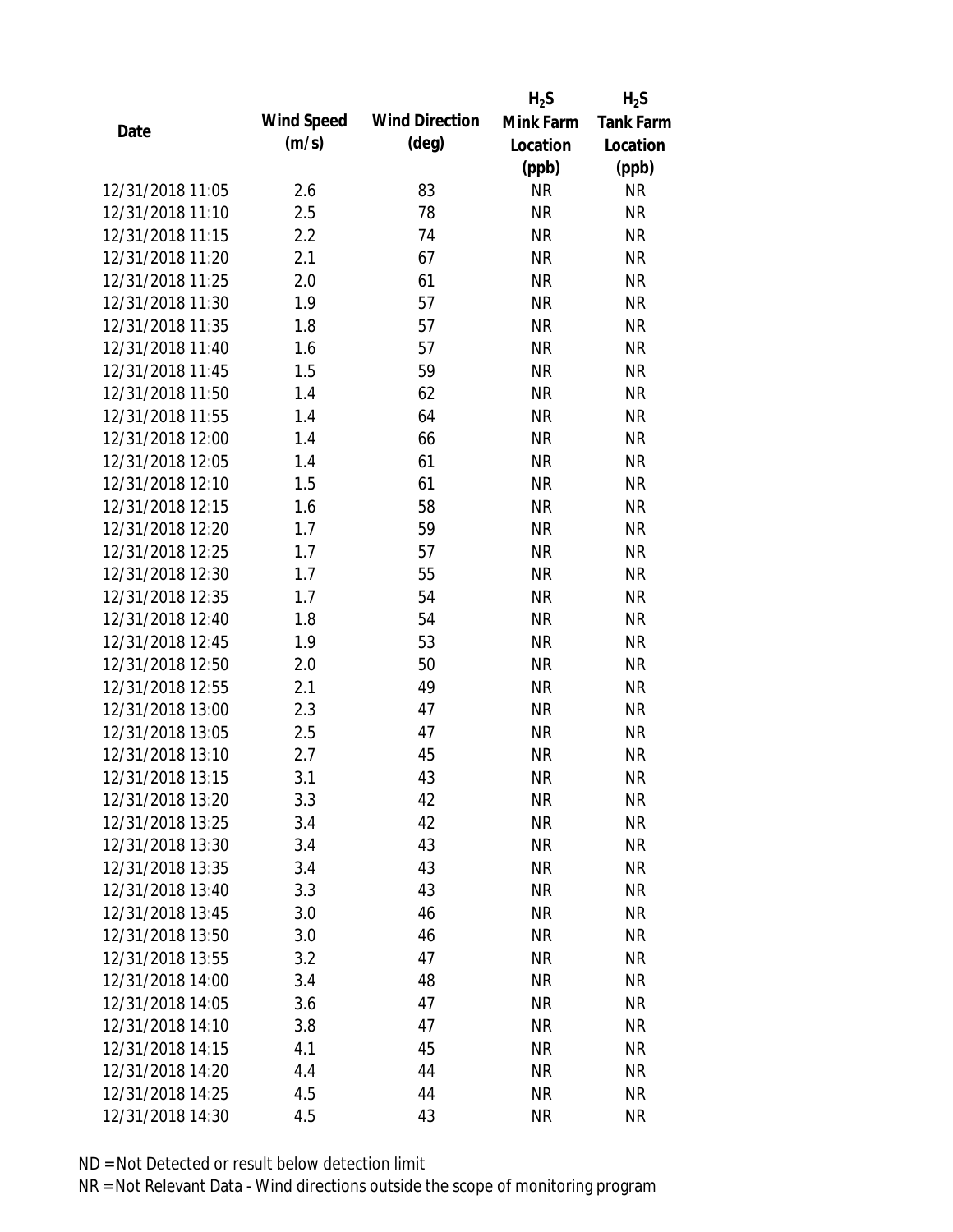|                  |            |                       | $H_2S$         | $H_2S$           |
|------------------|------------|-----------------------|----------------|------------------|
| Date             | Wind Speed | <b>Wind Direction</b> | Mink Farm      | <b>Tank Farm</b> |
|                  | (m/s)      | $(\text{deg})$        | Location       | Location         |
|                  |            |                       | (ppb)          | (ppb)            |
| 12/31/2018 14:35 | 4.5        | 41                    | <b>NR</b>      | <b>NR</b>        |
| 12/31/2018 14:40 | 4.4        | 36                    | 1              | <b>NR</b>        |
| 12/31/2018 14:45 | 4.2        | 31                    | $\overline{2}$ | <b>NR</b>        |
| 12/31/2018 14:50 | 3.9        | 27                    | $\mathbf{1}$   | <b>NR</b>        |
| 12/31/2018 14:55 | 3.7        | 22                    | $\mathbf{1}$   | <b>NR</b>        |
| 12/31/2018 15:00 | 3.2        | 19                    | $\overline{2}$ | <b>NR</b>        |
| 12/31/2018 15:05 | 2.8        | 19                    | $\overline{2}$ | <b>NR</b>        |
| 12/31/2018 15:10 | 2.7        | 20                    | $\overline{2}$ | <b>NR</b>        |
| 12/31/2018 15:15 | 2.6        | 28                    | $\overline{2}$ | <b>NR</b>        |
| 12/31/2018 15:20 | 2.6        | 37                    | $\overline{2}$ | <b>NR</b>        |
| 12/31/2018 15:25 | 2.9        | 49                    | <b>NR</b>      | <b>NR</b>        |
| 12/31/2018 15:30 | 3.6        | 59                    | <b>NR</b>      | <b>NR</b>        |
| 12/31/2018 15:35 | 4.1        | 67                    | <b>NR</b>      | <b>NR</b>        |
| 12/31/2018 15:40 | 4.5        | 74                    | <b>NR</b>      | <b>NR</b>        |
| 12/31/2018 15:45 | 4.7        | 78                    | <b>NR</b>      | <b>NR</b>        |
| 12/31/2018 15:50 | 4.7        | 76                    | <b>NR</b>      | <b>NR</b>        |
| 12/31/2018 15:55 | 4.4        | 73                    | <b>NR</b>      | <b>NR</b>        |
| 12/31/2018 16:00 | 4.4        | 71                    | <b>NR</b>      | <b>NR</b>        |
| 12/31/2018 16:05 | 4.3        | 71                    | <b>NR</b>      | <b>NR</b>        |
| 12/31/2018 16:10 | 4.1        | 72                    | <b>NR</b>      | <b>NR</b>        |
| 12/31/2018 16:15 | 4.2        | 72                    | <b>NR</b>      | <b>NR</b>        |
| 12/31/2018 16:20 | 4.2        | 76                    | <b>NR</b>      | <b>NR</b>        |
| 12/31/2018 16:25 | 4.4        | 77                    | <b>NR</b>      | <b>NR</b>        |
| 12/31/2018 16:30 | 4.1        | 74                    | <b>NR</b>      | <b>NR</b>        |
| 12/31/2018 16:35 | 4.0        | 71                    | <b>NR</b>      | <b>NR</b>        |
| 12/31/2018 16:40 | 3.8        | 68                    | <b>NR</b>      | <b>NR</b>        |
| 12/31/2018 16:45 | 3.5        | 60                    | <b>NR</b>      | <b>NR</b>        |
| 12/31/2018 16:50 | 3.2        | 47                    | <b>NR</b>      | <b>NR</b>        |
| 12/31/2018 16:55 | 2.9        | 30                    | <b>NR</b>      | <b>NR</b>        |
| 12/31/2018 17:00 | 2.6        | 17                    | <b>NR</b>      | <b>NR</b>        |
| 12/31/2018 17:05 | 2.4        | 7                     | 1              | <b>NR</b>        |
| 12/31/2018 17:10 | 2.3        | 357                   | 1              | <b>NR</b>        |
| 12/31/2018 17:15 | 2.1        | 346                   | 1              | <b>NR</b>        |
| 12/31/2018 17:20 | 2.4        | 343                   | 1              | <b>NR</b>        |
| 12/31/2018 17:25 | 2.7        | 342                   | 1              | <b>NR</b>        |
| 12/31/2018 17:30 | 2.8        | 340                   | 1              | <b>NR</b>        |
| 12/31/2018 17:35 | 3.0        | 339                   | 1              | <b>NR</b>        |
| 12/31/2018 17:40 | 3.2        | 338                   | 1              | <b>NR</b>        |
| 12/31/2018 17:45 | 3.2        | 343                   | 1              | <b>NR</b>        |
| 12/31/2018 17:50 | 3.0        | 346                   | 1              | <b>NR</b>        |
| 12/31/2018 17:55 | 2.8        | 348                   | 1              | <b>NR</b>        |
| 12/31/2018 18:00 | 2.7        | 349                   | 1              | <b>NR</b>        |
|                  |            |                       |                |                  |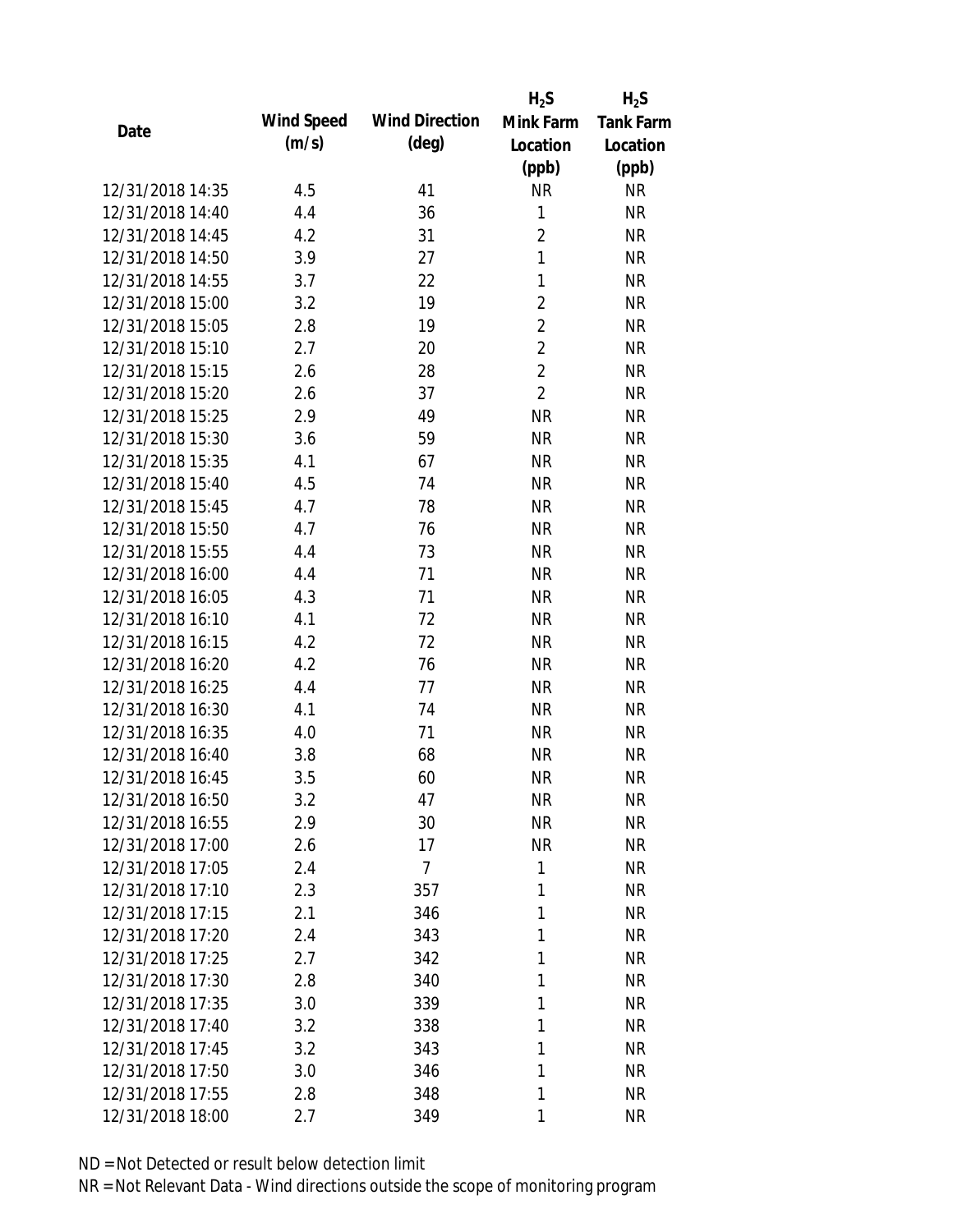|                  |            |                       | $H_2S$       | $H_2S$           |
|------------------|------------|-----------------------|--------------|------------------|
| Date             | Wind Speed | <b>Wind Direction</b> | Mink Farm    | <b>Tank Farm</b> |
|                  | (m/s)      | (deg)                 | Location     | Location         |
|                  |            |                       | (ppb)        | (ppb)            |
| 12/31/2018 18:05 | 2.8        | 344                   | 1            | <b>NR</b>        |
| 12/31/2018 18:10 | 2.9        | 342                   | 1            | <b>NR</b>        |
| 12/31/2018 18:15 | 3.3        | 339                   | 1            | <b>NR</b>        |
| 12/31/2018 18:20 | 3.7        | 336                   | 1            | <b>NR</b>        |
| 12/31/2018 18:25 | 4.0        | 337                   | 1            | <b>NR</b>        |
| 12/31/2018 18:30 | 4.1        | 340                   | 1            | <b>NR</b>        |
| 12/31/2018 18:35 | 4.0        | 343                   | 1            | <b>NR</b>        |
| 12/31/2018 18:40 | 4.1        | 347                   | 1            | <b>NR</b>        |
| 12/31/2018 18:45 | 4.1        | 351                   | 1            | <b>NR</b>        |
| 12/31/2018 18:50 | 4.1        | 354                   | 1            | <b>NR</b>        |
| 12/31/2018 18:55 | 4.1        | 358                   | 1            | <b>NR</b>        |
| 12/31/2018 19:00 | 4.3        | 359                   | 1            | <b>NR</b>        |
| 12/31/2018 19:05 | 4.5        | 1                     | 1            | <b>NR</b>        |
| 12/31/2018 19:10 | 4.6        | 1                     | $\mathbf{1}$ | <b>NR</b>        |
| 12/31/2018 19:15 | 4.7        | $\overline{2}$        | 1            | <b>NR</b>        |
| 12/31/2018 19:20 | 5.0        | 3                     | 1            | <b>NR</b>        |
| 12/31/2018 19:25 | 5.1        | 4                     | 1            | <b>NR</b>        |
| 12/31/2018 19:30 | 5.2        | 4                     | 1            | <b>NR</b>        |
| 12/31/2018 19:35 | 5.2        | 3                     | 1            | <b>NR</b>        |
| 12/31/2018 19:40 | 5.1        | 3                     | 1            | <b>NR</b>        |
| 12/31/2018 19:45 | 4.8        | $\overline{2}$        | 1            | <b>NR</b>        |
| 12/31/2018 19:50 | 4.5        | 360                   | 1            | <b>NR</b>        |
| 12/31/2018 19:55 | 4.3        | 359                   | 1            | <b>NR</b>        |
| 12/31/2018 20:00 | 4.1        | 359                   | 1            | <b>NR</b>        |
| 12/31/2018 20:05 | 4.0        | 359                   | 1            | <b>NR</b>        |
| 12/31/2018 20:10 | 3.8        | 359                   | 1            | <b>NR</b>        |
| 12/31/2018 20:15 | 3.9        | 357                   | 1            | <b>NR</b>        |
| 12/31/2018 20:20 | 3.8        | 356                   | 1            | <b>NR</b>        |
| 12/31/2018 20:25 | 3.7        | 354                   | 1            | <b>NR</b>        |
| 12/31/2018 20:30 | 3.7        | 352                   | 1            | <b>NR</b>        |
| 12/31/2018 20:35 | 3.8        | 351                   | 1            | <b>NR</b>        |
| 12/31/2018 20:40 | 4.1        | 351                   | 1            | <b>NR</b>        |
| 12/31/2018 20:45 | 3.8        | 351                   | 1            | <b>NR</b>        |
| 12/31/2018 20:50 | 3.8        | 350                   | 1            | <b>NR</b>        |
| 12/31/2018 20:55 | 4.0        | 351                   | 1            | <b>NR</b>        |
| 12/31/2018 21:00 | 3.9        | 350                   | 1            | <b>NR</b>        |
| 12/31/2018 21:05 | 3.7        | 348                   | 1            | <b>NR</b>        |
| 12/31/2018 21:10 | 3.6        | 345                   | 1            | <b>NR</b>        |
| 12/31/2018 21:15 | 3.8        | 343                   | 1            | <b>NR</b>        |
| 12/31/2018 21:20 | 4.0        | 342                   | 1            | <b>NR</b>        |
| 12/31/2018 21:25 | 3.9        | 339                   | 1            | <b>NR</b>        |
| 12/31/2018 21:30 | 3.8        | 340                   | 1            | <b>NR</b>        |
|                  |            |                       |              |                  |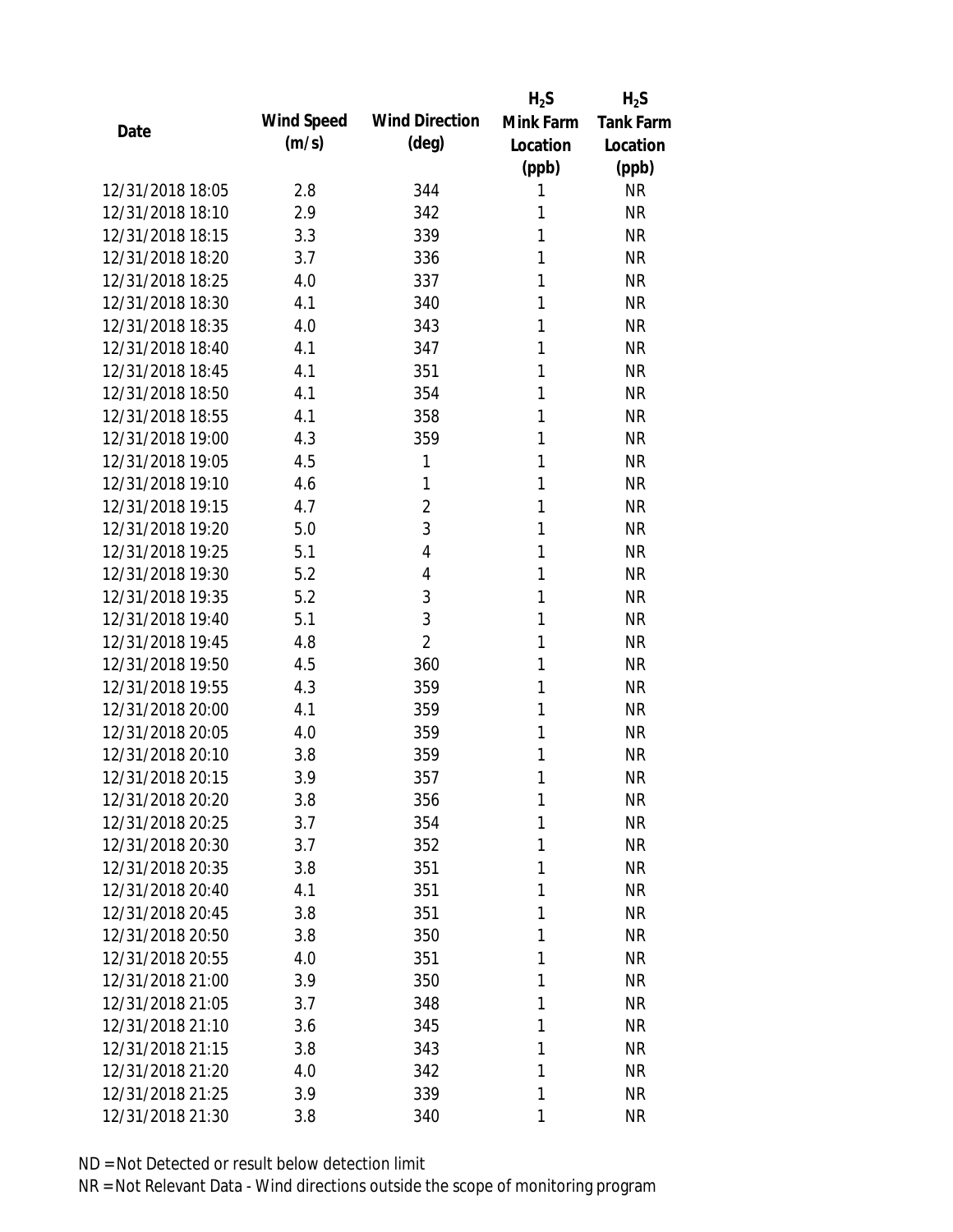|                  |            |                       | $H_2S$    | $H_2S$           |
|------------------|------------|-----------------------|-----------|------------------|
| Date             | Wind Speed | <b>Wind Direction</b> | Mink Farm | <b>Tank Farm</b> |
|                  | (m/s)      | $(\text{deg})$        | Location  | Location         |
|                  |            |                       | (ppb)     | (ppb)            |
| 12/31/2018 21:35 | 3.7        | 341                   | 1         | <b>NR</b>        |
| 12/31/2018 21:40 | 3.5        | 342                   | 1         | <b>NR</b>        |
| 12/31/2018 21:45 | 3.5        | 342                   | 1         | <b>NR</b>        |
| 12/31/2018 21:50 | 3.4        | 342                   | 1         | <b>NR</b>        |
| 12/31/2018 21:55 | 3.3        | 342                   | 1         | <b>NR</b>        |
| 12/31/2018 22:00 | 3.3        | 340                   | 1         | <b>NR</b>        |
| 12/31/2018 22:05 | 3.4        | 337                   | 1         | <b>NR</b>        |
| 12/31/2018 22:10 | 3.6        | 336                   | 1         | <b>NR</b>        |
| 12/31/2018 22:15 | 3.5        | 335                   | 1         | <b>NR</b>        |
| 12/31/2018 22:20 | 3.5        | 334                   | 1         | <b>NR</b>        |
| 12/31/2018 22:25 | 3.4        | 333                   | 1         | <b>NR</b>        |
| 12/31/2018 22:30 | 3.5        | 333                   | 1         | <b>NR</b>        |
| 12/31/2018 22:35 | 3.6        | 331                   | 1         | <b>NR</b>        |
| 12/31/2018 22:40 | 3.6        | 325                   | 1         | <b>NR</b>        |
| 12/31/2018 22:45 | 3.8        | 324                   | 1         | <b>NR</b>        |
| 12/31/2018 22:50 | 3.8        | 325                   | 1         | <b>NR</b>        |
| 12/31/2018 22:55 | 3.7        | 327                   | 1         | <b>NR</b>        |
| 12/31/2018 23:00 | 3.6        | 328                   | 1         | <b>NR</b>        |
| 12/31/2018 23:05 | 3.4        | 329                   | 1         | <b>NR</b>        |
| 12/31/2018 23:10 | 3.1        | 331                   | 1         | <b>NR</b>        |
| 12/31/2018 23:15 | 2.8        | 329                   | 1         | <b>NR</b>        |
| 12/31/2018 23:20 | 2.7        | 321                   | 1         | <b>NR</b>        |
| 12/31/2018 23:25 | 2.7        | 315                   | 1         | <b>NR</b>        |
| 12/31/2018 23:30 | 2.8        | 309                   | 1         | <b>NR</b>        |
| 12/31/2018 23:35 | 3.0        | 304                   | 1         | <b>NR</b>        |
| 12/31/2018 23:40 | 3.0        | 300                   | 1         | <b>NR</b>        |
| 12/31/2018 23:45 | 3.0        | 297                   | 1         | <b>NR</b>        |
| 12/31/2018 23:50 | 3.1        | 297                   | 1         | <b>NR</b>        |
| 12/31/2018 23:55 | 3.0        | 296                   | 1         | <b>NR</b>        |
| 12/31/2018 24:00 | 2.9        | 298                   | 1         | <b>NR</b>        |
| 1/1/2019 00:05   | 2.6        | 299                   | 1         | <b>NR</b>        |
| 1/1/2019 00:10   | 2.8        | 302                   | 1         | <b>NR</b>        |
| 1/1/2019 00:15   | 3.0        | 305                   | 1         | <b>NR</b>        |
| 1/1/2019 00:20   | 3.0        | 308                   | 1         | <b>NR</b>        |
| 1/1/2019 00:25   | 3.0        | 307                   | 1         | <b>NR</b>        |
| 1/1/2019 00:30   | 3.1        | 301                   | 1         | <b>NR</b>        |
| 1/1/2019 00:35   | 3.3        | 296                   | 1         | <b>NR</b>        |
| 1/1/2019 00:40   | 3.3        | 293                   | <b>ND</b> | <b>NR</b>        |
| 1/1/2019 00:45   | 3.1        | 292                   | <b>ND</b> | <b>NR</b>        |
| 1/1/2019 00:50   | 3.3        | 292                   | 1         | <b>NR</b>        |
| 1/1/2019 00:55   | 3.6        | 295                   | 1         | <b>NR</b>        |
| 1/1/2019 01:00   | 3.6        | 301                   | 1         | <b>NR</b>        |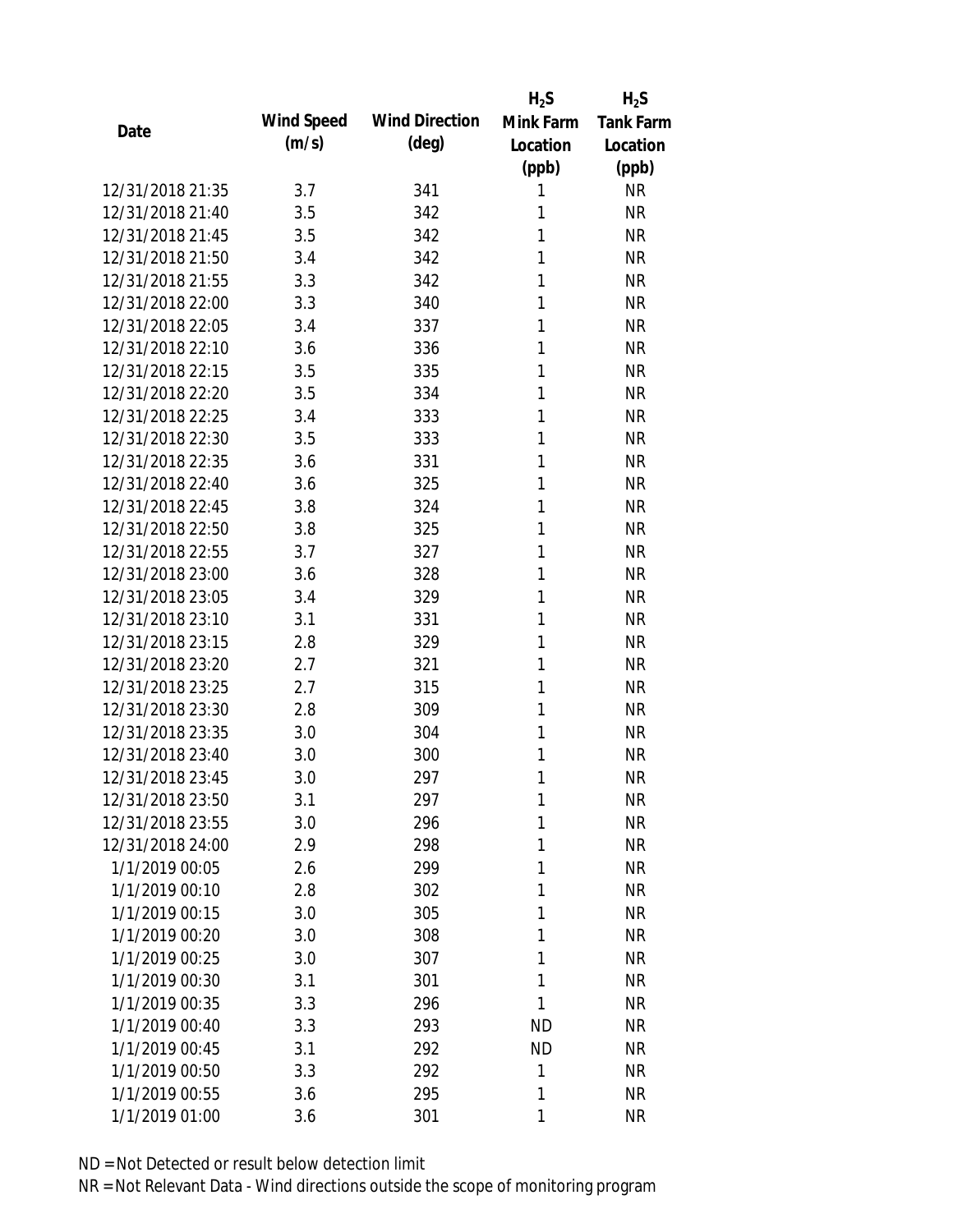|                |            |                       | $H_2S$    | $H_2S$           |
|----------------|------------|-----------------------|-----------|------------------|
| Date           | Wind Speed | <b>Wind Direction</b> | Mink Farm | <b>Tank Farm</b> |
|                | (m/s)      | $(\text{deg})$        | Location  | Location         |
|                |            |                       | (ppb)     | (ppb)            |
| 1/1/2019 01:05 | 3.5        | 311                   | 1         | <b>NR</b>        |
| 1/1/2019 01:10 | 3.3        | 319                   | 1         | <b>NR</b>        |
| 1/1/2019 01:15 | 3.2        | 325                   | 1         | <b>NR</b>        |
| 1/1/2019 01:20 | 3.1        | 328                   | 1         | <b>NR</b>        |
| 1/1/2019 01:25 | 2.8        | 330                   | 1         | <b>NR</b>        |
| 1/1/2019 01:30 | 2.8        | 329                   | 1         | <b>NR</b>        |
| 1/1/2019 01:35 | 2.8        | 329                   | 1         | <b>NR</b>        |
| 1/1/2019 01:40 | 2.9        | 329                   | 1         | <b>NR</b>        |
| 1/1/2019 01:45 | 3.0        | 328                   | 1         | <b>NR</b>        |
| 1/1/2019 01:50 | 3.1        | 329                   | 1         | <b>NR</b>        |
| 1/1/2019 01:55 | 3.2        | 331                   | 1         | <b>NR</b>        |
| 1/1/2019 02:00 | 3.2        | 333                   | 1         | <b>NR</b>        |
| 1/1/2019 02:05 | 3.4        | 332                   | 1         | <b>NR</b>        |
| 1/1/2019 02:10 | 3.3        | 331                   | 1         | <b>NR</b>        |
| 1/1/2019 02:15 | 3.4        | 329                   | 1         | <b>NR</b>        |
| 1/1/2019 02:20 | 3.4        | 325                   | 1         | <b>NR</b>        |
| 1/1/2019 02:25 | 3.4        | 322                   | 1         | <b>NR</b>        |
| 1/1/2019 02:30 | 3.7        | 321                   | 1         | <b>NR</b>        |
| 1/1/2019 02:35 | 3.9        | 321                   | 1         | <b>NR</b>        |
| 1/1/2019 02:40 | 4.0        | 322                   | 1         | <b>NR</b>        |
| 1/1/2019 02:45 | 4.1        | 325                   | 1         | <b>NR</b>        |
| 1/1/2019 02:50 | 4.1        | 329                   | 1         | <b>NR</b>        |
| 1/1/2019 02:55 | 4.2        | 332                   | 1         | <b>NR</b>        |
| 1/1/2019 03:00 | 4.1        | 334                   | 1         | <b>NR</b>        |
| 1/1/2019 03:05 | 3.8        | 336                   | 1         | <b>NR</b>        |
| 1/1/2019 03:10 | 3.7        | 337                   | 1         | <b>NR</b>        |
| 1/1/2019 03:15 | 3.6        | 338                   | 1         | <b>NR</b>        |
| 1/1/2019 03:20 | 3.5        | 339                   | 1         | <b>NR</b>        |
| 1/1/2019 03:25 | 3.3        | 339                   | 1         | <b>NR</b>        |
| 1/1/2019 03:30 | 3.1        | 340                   | 1         | <b>NR</b>        |
| 1/1/2019 03:35 | 2.9        | 340                   | 1         | <b>NR</b>        |
| 1/1/2019 03:40 | 2.5        | 340                   | 1         | <b>NR</b>        |
| 1/1/2019 03:45 | 2.4        | 340                   | 1         | <b>NR</b>        |
| 1/1/2019 03:50 | 2.1        | 340                   | 1         | <b>NR</b>        |
| 1/1/2019 03:55 | 2.0        | 341                   | 1         | <b>NR</b>        |
| 1/1/2019 04:00 | 2.0        | 340                   | 1         | <b>NR</b>        |
| 1/1/2019 04:05 | 2.0        | 340                   | 1         | <b>NR</b>        |
| 1/1/2019 04:10 | 2.1        | 341                   | 1         | <b>NR</b>        |
| 1/1/2019 04:15 | 2.1        | 343                   | 1         | <b>NR</b>        |
| 1/1/2019 04:20 | 2.1        | 343                   | 1         | <b>NR</b>        |
| 1/1/2019 04:25 | 2.3        | 343                   | 1         | <b>NR</b>        |
| 1/1/2019 04:30 | 2.2        | 344                   | 1         | <b>NR</b>        |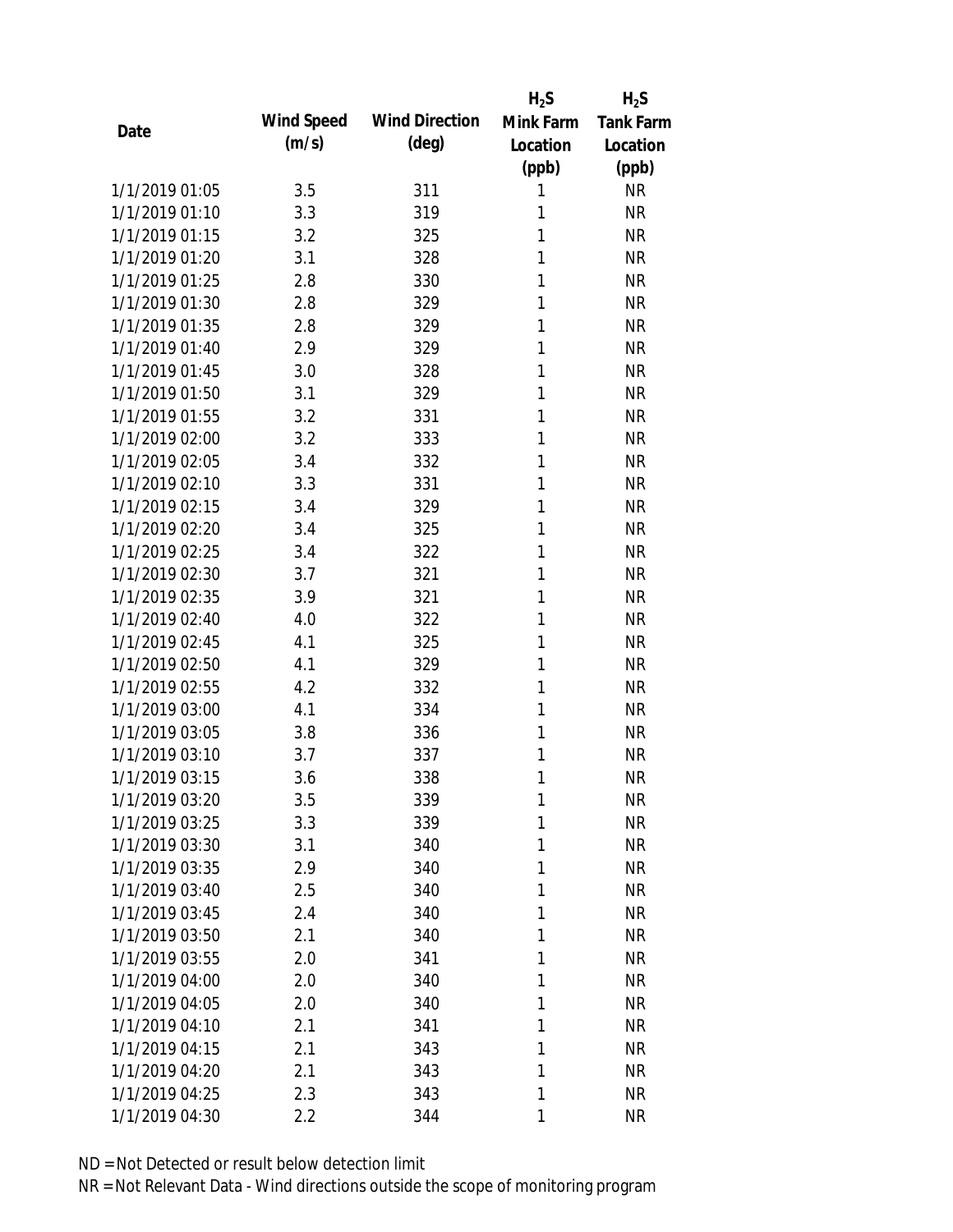|                |            |                       | $H_2S$    | $H_2S$           |
|----------------|------------|-----------------------|-----------|------------------|
| Date           | Wind Speed | <b>Wind Direction</b> | Mink Farm | <b>Tank Farm</b> |
|                | (m/s)      | $(\text{deg})$        | Location  | Location         |
|                |            |                       | (ppb)     | (ppb)            |
| 1/1/2019 04:35 | 2.2        | 344                   | 1         | <b>NR</b>        |
| 1/1/2019 04:40 | 2.2        | 344                   | 1         | <b>NR</b>        |
| 1/1/2019 04:45 | 2.4        | 345                   | 1         | <b>NR</b>        |
| 1/1/2019 04:50 | 2.4        | 346                   | 1         | <b>NR</b>        |
| 1/1/2019 04:55 | 2.4        | 347                   | 1         | <b>NR</b>        |
| 1/1/2019 05:00 | 2.4        | 349                   | 1         | <b>NR</b>        |
| 1/1/2019 05:05 | 2.3        | 350                   | 1         | <b>NR</b>        |
| 1/1/2019 05:10 | 2.4        | 350                   | 1         | <b>NR</b>        |
| 1/1/2019 05:15 | 2.3        | 350                   | 1         | <b>NR</b>        |
| 1/1/2019 05:20 | 2.3        | 351                   | 1         | <b>NR</b>        |
| 1/1/2019 05:25 | 2.2        | 352                   | 1         | <b>NR</b>        |
| 1/1/2019 05:30 | 2.3        | 353                   | 1         | <b>NR</b>        |
| 1/1/2019 05:35 | 2.4        | 354                   | 1         | <b>NR</b>        |
| 1/1/2019 05:40 | 2.4        | 355                   | 1         | <b>NR</b>        |
| 1/1/2019 05:45 | 2.4        | 356                   | 1         | <b>NR</b>        |
| 1/1/2019 05:50 | 2.4        | 357                   | 1         | <b>NR</b>        |
| 1/1/2019 05:55 | 2.4        | 358                   | 1         | <b>NR</b>        |
| 1/1/2019 06:00 | 2.3        | 358                   | 1         | <b>NR</b>        |
| 1/1/2019 06:05 | 2.3        | 358                   | 1         | <b>NR</b>        |
| 1/1/2019 06:10 | 2.2        | 359                   | 1         | <b>NR</b>        |
| 1/1/2019 06:15 | 2.2        | 359                   | 1         | <b>NR</b>        |
| 1/1/2019 06:20 | 2.1        | 358                   | 1         | <b>NR</b>        |
| 1/1/2019 06:25 | 2.0        | 359                   | 1         | <b>NR</b>        |
| 1/1/2019 06:30 | 2.1        | 360                   | 1         | <b>NR</b>        |
| 1/1/2019 06:35 | 2.0        | 1                     | 1         | <b>NR</b>        |
| 1/1/2019 06:40 | 2.1        | $\overline{2}$        | 1         | <b>NR</b>        |
| 1/1/2019 06:45 | 2.2        | 3                     | 1         | <b>NR</b>        |
| 1/1/2019 06:50 | 2.3        | 6                     | 1         | <b>NR</b>        |
| 1/1/2019 06:55 | 2.7        | 6                     | 1         | <b>NR</b>        |
| 1/1/2019 07:00 | 2.8        | $\overline{7}$        | 1         | <b>NR</b>        |
| 1/1/2019 07:05 | 2.9        | $\overline{7}$        | 1         | <b>NR</b>        |
| 1/1/2019 07:10 | 3.2        | 7                     | 1         | <b>NR</b>        |
| 1/1/2019 07:15 | 3.3        | 7                     | <b>ND</b> | <b>NR</b>        |
| 1/1/2019 07:20 | 3.4        | $\overline{7}$        | <b>ND</b> | <b>NR</b>        |
| 1/1/2019 07:25 | 3.5        | 9                     | <b>ND</b> | <b>NR</b>        |
| 1/1/2019 07:30 | 3.8        | 10                    | <b>ND</b> | <b>NR</b>        |
| 1/1/2019 07:35 | 4.0        | 11                    | <b>ND</b> | <b>NR</b>        |
| 1/1/2019 07:40 | 4.1        | 13                    | 1         | <b>NR</b>        |
| 1/1/2019 07:45 | 4.3        | 17                    | 1         | <b>NR</b>        |
| 1/1/2019 07:50 | 4.3        | 20                    | 1         | <b>NR</b>        |
| 1/1/2019 07:55 | 4.4        | 23                    | 1         | <b>NR</b>        |
| 1/1/2019 08:00 | 4.4        | 25                    | 1         | <b>NR</b>        |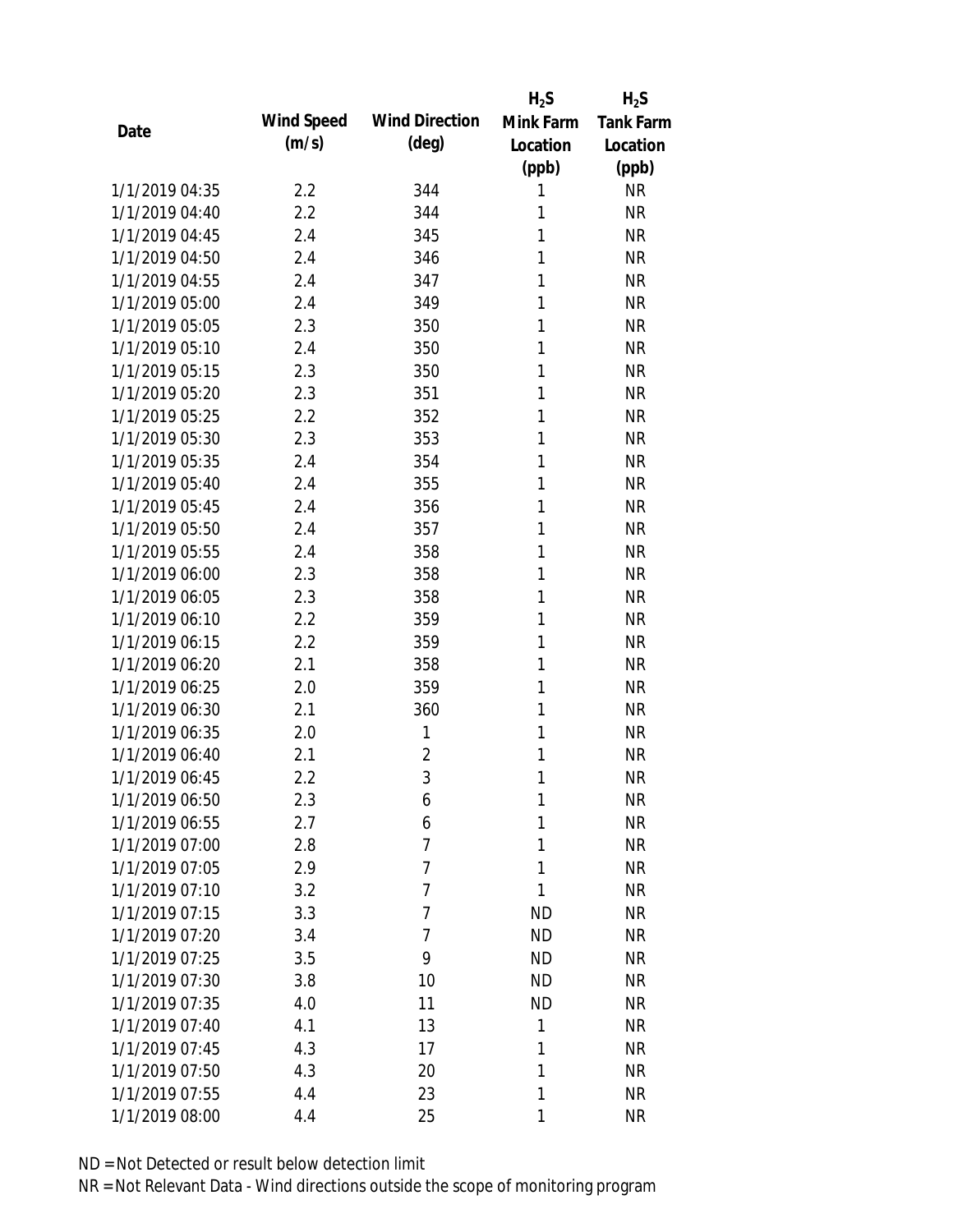|                |            |                       | $H_2S$       | $H_2S$           |
|----------------|------------|-----------------------|--------------|------------------|
| Date           | Wind Speed | <b>Wind Direction</b> | Mink Farm    | <b>Tank Farm</b> |
|                | (m/s)      | $(\text{deg})$        | Location     | Location         |
|                |            |                       | (ppb)        | (ppb)            |
| 1/1/2019 08:05 | 4.1        | 29                    | 1            | <b>NR</b>        |
| 1/1/2019 08:10 | 4.0        | 31                    | 1            | <b>NR</b>        |
| 1/1/2019 08:15 | 3.9        | 33                    | 1            | <b>NR</b>        |
| 1/1/2019 08:20 | 4.1        | 33                    | 1            | <b>NR</b>        |
| 1/1/2019 08:25 | 3.9        | 33                    | 1            | <b>NR</b>        |
| 1/1/2019 08:30 | 3.8        | 33                    | 1            | <b>NR</b>        |
| 1/1/2019 08:35 | 3.9        | 31                    | 1            | <b>NR</b>        |
| 1/1/2019 08:40 | 4.0        | 30                    | 1            | <b>NR</b>        |
| 1/1/2019 08:45 | 4.1        | 29                    | 1            | <b>NR</b>        |
| 1/1/2019 08:50 | 4.0        | 29                    | 1            | <b>NR</b>        |
| 1/1/2019 08:55 | 4.0        | 29                    | 1            | <b>NR</b>        |
| 1/1/2019 09:00 | 4.0        | 29                    | 1            | <b>NR</b>        |
| 1/1/2019 09:05 | 4.0        | 29                    | 1            | <b>NR</b>        |
| 1/1/2019 09:10 | 3.9        | 30                    | 1            | <b>NR</b>        |
| 1/1/2019 09:15 | 4.0        | 32                    | 1            | <b>NR</b>        |
| 1/1/2019 09:20 | 4.0        | 33                    | 1            | <b>NR</b>        |
| 1/1/2019 09:25 | 4.0        | 35                    | 1            | <b>NR</b>        |
| 1/1/2019 09:30 | 4.0        | 37                    | 1            | <b>NR</b>        |
| 1/1/2019 09:35 | 4.0        | 37                    | 1            | <b>NR</b>        |
| 1/1/2019 09:40 | 3.9        | 38                    | 1            | <b>NR</b>        |
| 1/1/2019 09:45 | 3.7        | 37                    | 1            | <b>NR</b>        |
| 1/1/2019 09:50 | 3.5        | 36                    | 1            | <b>NR</b>        |
| 1/1/2019 09:55 | 3.5        | 34                    | 1            | <b>NR</b>        |
| 1/1/2019 10:00 | 3.3        | 32                    | 1            | <b>NR</b>        |
| 1/1/2019 10:05 | 3.3        | 32                    | 1            | <b>NR</b>        |
| 1/1/2019 10:10 | 3.4        | 31                    | 1            | <b>NR</b>        |
| 1/1/2019 10:15 | 3.5        | 28                    | <b>ND</b>    | <b>NR</b>        |
| 1/1/2019 10:20 | 3.6        | 26                    | <b>ND</b>    | <b>NR</b>        |
| 1/1/2019 10:25 | 3.8        | 24                    | <b>ND</b>    | <b>NR</b>        |
| 1/1/2019 10:30 | 3.8        | 22                    | $\mathbf{1}$ | <b>NR</b>        |
| 1/1/2019 10:35 | 3.9        | 21                    | <b>ND</b>    | <b>NR</b>        |
| 1/1/2019 10:40 | 3.9        | 18                    | $\mathbf{1}$ | <b>NR</b>        |
| 1/1/2019 10:45 | 3.8        | 17                    | 1            | <b>NR</b>        |
| 1/1/2019 10:50 | 3.8        | 19                    | 1            | <b>NR</b>        |
| 1/1/2019 10:55 | 3.5        | 20                    | 1            | <b>NR</b>        |
| 1/1/2019 11:00 | 3.3        | 19                    | 1            | <b>NR</b>        |
| 1/1/2019 11:05 | 3.1        | 15                    | 1            | <b>NR</b>        |
| 1/1/2019 11:10 | 3.1        | 13                    | 1            | <b>NR</b>        |
| 1/1/2019 11:15 | 3.1        | 14                    | 1            | <b>NR</b>        |
| 1/1/2019 11:20 | 2.9        | 12                    | 1            | <b>NR</b>        |
| 1/1/2019 11:25 | 2.9        | 8                     | <b>ND</b>    | <b>NR</b>        |
| 1/1/2019 11:30 | 3.0        | 8                     | <b>ND</b>    | <b>NR</b>        |
|                |            |                       |              |                  |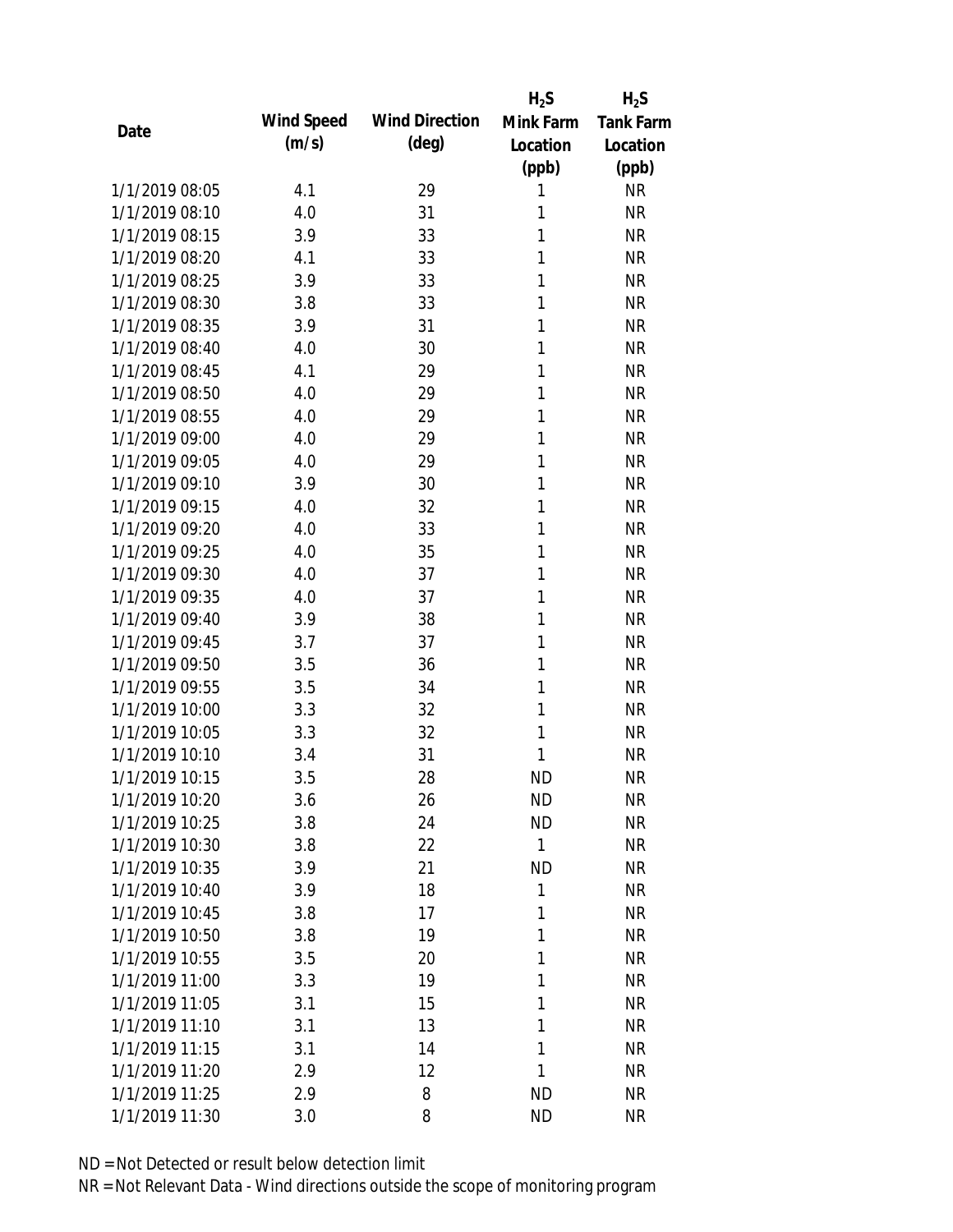|                |            |                       | $H_2S$       | $H_2S$           |
|----------------|------------|-----------------------|--------------|------------------|
| Date           | Wind Speed | <b>Wind Direction</b> | Mink Farm    | <b>Tank Farm</b> |
|                | (m/s)      | $(\text{deg})$        | Location     | Location         |
|                |            |                       | (ppb)        | (ppb)            |
| 1/1/2019 11:35 | 3.1        | 8                     | <b>ND</b>    | <b>NR</b>        |
| 1/1/2019 11:40 | 3.1        | 9                     | <b>ND</b>    | <b>NR</b>        |
| 1/1/2019 11:45 | 2.9        | 5                     | $\mathbf{1}$ | <b>NR</b>        |
| 1/1/2019 11:50 | 2.9        | $\overline{2}$        | 1            | <b>NR</b>        |
| 1/1/2019 11:55 | 2.9        | 4                     | 1            | <b>NR</b>        |
| 1/1/2019 12:00 | 2.9        | 4                     | 1            | <b>NR</b>        |
| 1/1/2019 12:05 | 2.8        | 3                     | 1            | <b>NR</b>        |
| 1/1/2019 12:10 | 2.7        | 3                     | 1            | <b>NR</b>        |
| 1/1/2019 12:15 | 2.8        | 3                     | 1            | <b>NR</b>        |
| 1/1/2019 12:20 | 2.8        | 4                     | 1            | <b>NR</b>        |
| 1/1/2019 12:25 | 2.8        | $\overline{2}$        | 1            | <b>NR</b>        |
| 1/1/2019 12:30 | 2.7        | 1                     | 1            | <b>NR</b>        |
| 1/1/2019 12:35 | 2.6        | 359                   | $\mathbf{1}$ | <b>NR</b>        |
| 1/1/2019 12:40 | 2.6        | 357                   | 1            | <b>NR</b>        |
| 1/1/2019 12:45 | 2.5        | 357                   | 1            | <b>NR</b>        |
| 1/1/2019 12:50 | 2.4        | 357                   | 1            | <b>NR</b>        |
| 1/1/2019 12:55 | 2.3        | 359                   | 1            | <b>NR</b>        |
| 1/1/2019 13:00 | 2.3        | 359                   | 1            | <b>NR</b>        |
| 1/1/2019 13:05 | 2.2        | 360                   | 1            | <b>NR</b>        |
| 1/1/2019 13:10 | 2.3        | 1                     | 1            | <b>NR</b>        |
| 1/1/2019 13:15 | 2.4        | 360                   | 1            | <b>NR</b>        |
| 1/1/2019 13:20 | 2.5        | 358                   | 1            | <b>NR</b>        |
| 1/1/2019 13:25 | 2.6        | 356                   | <b>ND</b>    | <b>NR</b>        |
| 1/1/2019 13:30 | 2.5        | 354                   | <b>ND</b>    | <b>NR</b>        |
| 1/1/2019 13:35 | 2.5        | 354                   | <b>ND</b>    | <b>NR</b>        |
| 1/1/2019 13:40 | 2.5        | 354                   | 1            | <b>NR</b>        |
| 1/1/2019 13:45 | 2.4        | 353                   | 1            | <b>NR</b>        |
| 1/1/2019 13:50 | 2.4        | 356                   | 1            | <b>NR</b>        |
| 1/1/2019 13:55 | 2.5        | 357                   | 1            | <b>NR</b>        |
| 1/1/2019 14:00 | 2.7        | 1                     | 1            | <b>NR</b>        |
| 1/1/2019 14:05 | 2.7        | 3                     | 1            | <b>NR</b>        |
| 1/1/2019 14:10 | 2.7        | 5                     | 1            | NR               |
| 1/1/2019 14:15 | 2.7        | 5                     | 1            | NR               |
| 1/1/2019 14:20 | 2.6        | 3                     | 1            | <b>NR</b>        |
| 1/1/2019 14:25 | 2.5        | $\overline{2}$        | 1            | <b>NR</b>        |
| 1/1/2019 14:30 | 2.4        | 1                     | 1            | <b>NR</b>        |
| 1/1/2019 14:35 | 2.4        | 1                     | 1            | <b>NR</b>        |
| 1/1/2019 14:40 | 2.5        | 1                     | 1            | <b>NR</b>        |
| 1/1/2019 14:45 | 2.4        | $\overline{2}$        | 1            | <b>NR</b>        |
| 1/1/2019 14:50 | 2.5        | 3                     | 1            | <b>NR</b>        |
| 1/1/2019 14:55 | 2.6        | 5                     | 1            | <b>NR</b>        |
| 1/1/2019 15:00 | 2.5        | 5                     | 1            | <b>NR</b>        |
|                |            |                       |              |                  |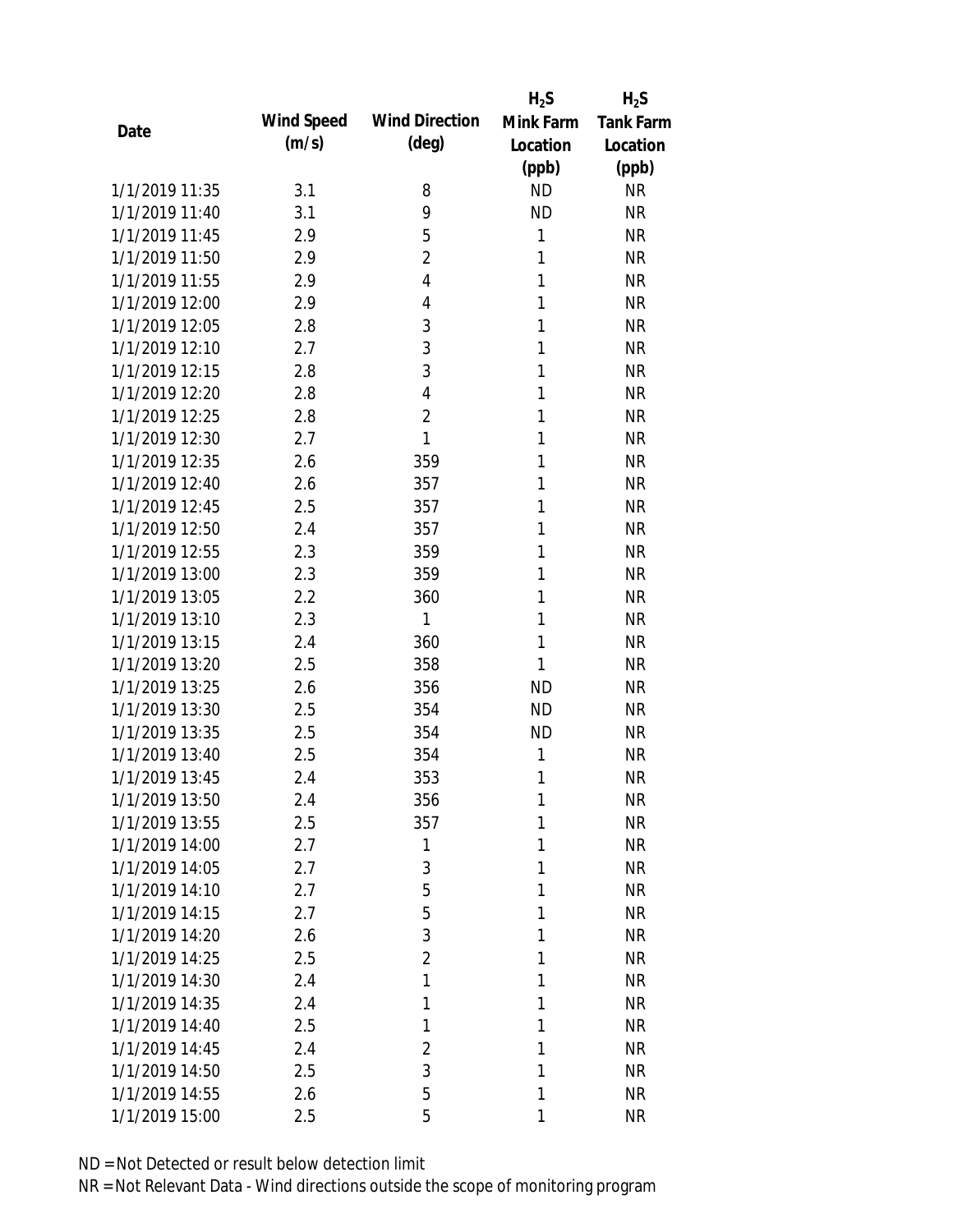|                |            |                       | $H_2S$       | $H_2S$           |
|----------------|------------|-----------------------|--------------|------------------|
| Date           | Wind Speed | <b>Wind Direction</b> | Mink Farm    | <b>Tank Farm</b> |
|                | (m/s)      | $(\text{deg})$        | Location     | Location         |
|                |            |                       | (ppb)        | (ppb)            |
| 1/1/2019 15:05 | 2.4        | 4                     | 1            | <b>NR</b>        |
| 1/1/2019 15:10 | 2.5        | 4                     | 1            | <b>NR</b>        |
| 1/1/2019 15:15 | 2.6        | 7                     | 1            | <b>NR</b>        |
| 1/1/2019 15:20 | 2.5        | 8                     | 1            | <b>NR</b>        |
| 1/1/2019 15:25 | 2.6        | 9                     | 1            | <b>NR</b>        |
| 1/1/2019 15:30 | 2.7        | 9                     | 1            | <b>NR</b>        |
| 1/1/2019 15:35 | 2.8        | 12                    | 1            | <b>NR</b>        |
| 1/1/2019 15:40 | 2.9        | 12                    | 1            | <b>NR</b>        |
| 1/1/2019 15:45 | 2.9        | 13                    | 1            | <b>NR</b>        |
| 1/1/2019 15:50 | 2.9        | 15                    | 1            | <b>NR</b>        |
| 1/1/2019 15:55 | 2.9        | 15                    | 1            | <b>NR</b>        |
| 1/1/2019 16:00 | 2.9        | 18                    | 1            | <b>NR</b>        |
| 1/1/2019 16:05 | 2.9        | 21                    | <b>ND</b>    | <b>NR</b>        |
| 1/1/2019 16:10 | 2.8        | 24                    | <b>ND</b>    | <b>NR</b>        |
| 1/1/2019 16:15 | 2.6        | 26                    | <b>ND</b>    | <b>NR</b>        |
| 1/1/2019 16:20 | 2.6        | 30                    | 1            | <b>NR</b>        |
| 1/1/2019 16:25 | 2.6        | 33                    | 1            | <b>NR</b>        |
| 1/1/2019 16:30 | 2.5        | 31                    | 1            | <b>NR</b>        |
| 1/1/2019 16:35 | 2.4        | 29                    | $\mathbf{1}$ | <b>NR</b>        |
| 1/1/2019 16:40 | 2.5        | 28                    | 1            | <b>NR</b>        |
| 1/1/2019 16:45 | 2.5        | 27                    | 1            | <b>NR</b>        |
| 1/1/2019 16:50 | 2.5        | 25                    | <b>ND</b>    | <b>NR</b>        |
| 1/1/2019 16:55 | 2.5        | 21                    | <b>ND</b>    | <b>NR</b>        |
| 1/1/2019 17:00 | 2.8        | 21                    | <b>ND</b>    | <b>NR</b>        |
| 1/1/2019 17:05 | 2.8        | 20                    | 1            | <b>NR</b>        |
| 1/1/2019 17:10 | 2.8        | 19                    | 1            | <b>NR</b>        |
| 1/1/2019 17:15 | 2.9        | 17                    | 1            | <b>NR</b>        |
| 1/1/2019 17:20 | 2.8        | 15                    | 1            | <b>NR</b>        |
| 1/1/2019 17:25 | 2.6        | 13                    | 1            | <b>NR</b>        |
| 1/1/2019 17:30 | 2.5        | 12                    | 1            | NR               |
| 1/1/2019 17:35 | 2.4        | 12                    | 1            | <b>NR</b>        |
| 1/1/2019 17:40 | 2.2        | 11                    | 1            | NR               |
| 1/1/2019 17:45 | 2.0        | 7                     | 1            | NR               |
| 1/1/2019 17:50 | 1.8        | 3                     | 1            | <b>NR</b>        |
| 1/1/2019 17:55 | 1.9        | 5                     | <b>ND</b>    | <b>NR</b>        |
| 1/1/2019 18:00 | 1.8        | 4                     | <b>ND</b>    | <b>NR</b>        |
| 1/1/2019 18:05 | 1.7        | 3                     | 1            | <b>NR</b>        |
| 1/1/2019 18:10 | 1.8        | 5                     | 1            | <b>NR</b>        |
| 1/1/2019 18:15 | 1.8        | 6                     | 1            | <b>NR</b>        |
| 1/1/2019 18:20 | 1.7        | 8                     | 1            | <b>NR</b>        |
| 1/1/2019 18:25 | 1.6        | 7                     | 1            | NR               |
| 1/1/2019 18:30 | 1.4        | 5                     | 1            | <b>NR</b>        |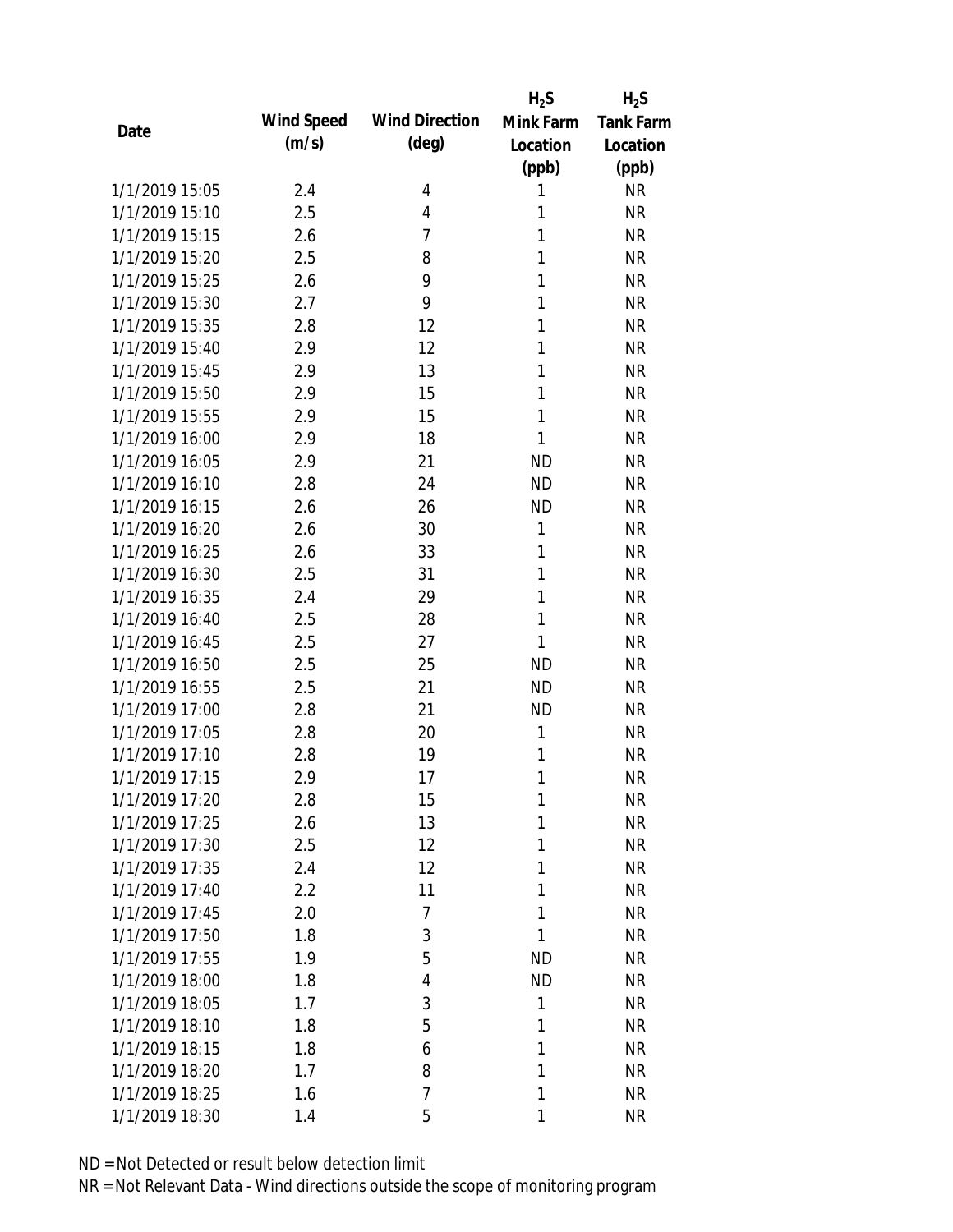|      |                |            |                       | $H_2S$    | $H_2S$           |
|------|----------------|------------|-----------------------|-----------|------------------|
| Date |                | Wind Speed | <b>Wind Direction</b> | Mink Farm | <b>Tank Farm</b> |
|      |                | (m/s)      | (deg)                 | Location  | Location         |
|      |                |            |                       | (ppb)     | (ppb)            |
|      | 1/1/2019 18:35 | 1.4        | $\overline{2}$        | 1         | <b>NR</b>        |
|      | 1/1/2019 18:40 | 1.4        | 360                   | 1         | <b>NR</b>        |
|      | 1/1/2019 18:45 | 1.4        | 1                     | 1         | <b>NR</b>        |
|      | 1/1/2019 18:50 | 1.5        | 359                   | 1         | <b>NR</b>        |
|      | 1/1/2019 18:55 | 1.6        | 358                   | 1         | <b>NR</b>        |
|      | 1/1/2019 19:00 | 1.7        | 1                     | 1         | <b>NR</b>        |
|      | 1/1/2019 19:05 | 1.6        | 1                     | 1         | <b>NR</b>        |
|      | 1/1/2019 19:10 | 1.6        | $\overline{2}$        | 1         | <b>NR</b>        |
|      | 1/1/2019 19:15 | 1.5        | 360                   | 1         | <b>NR</b>        |
|      | 1/1/2019 19:20 | 1.5        | 360                   | 1         | <b>NR</b>        |
|      | 1/1/2019 19:25 | 1.3        | $\overline{2}$        | 1         | <b>NR</b>        |
|      | 1/1/2019 19:30 | 1.2        | 360                   | 1         | <b>NR</b>        |
|      | 1/1/2019 19:35 | 1.2        | $\overline{2}$        | 1         | <b>NR</b>        |
|      | 1/1/2019 19:40 | 1.3        | 359                   | 1         | <b>NR</b>        |
|      | 1/1/2019 19:45 | 1.2        | 355                   | 1         | <b>NR</b>        |
|      | 1/1/2019 19:50 | 1.3        | 355                   | 1         | <b>NR</b>        |
|      | 1/1/2019 19:55 | 1.3        | 357                   | 1         | <b>NR</b>        |
|      | 1/1/2019 20:00 | 1.4        | 357                   | 1         | <b>NR</b>        |
|      | 1/1/2019 20:05 | 1.5        | 359                   | 1         | <b>NR</b>        |
|      | 1/1/2019 20:10 | 1.5        | 360                   | 1         | <b>NR</b>        |
|      | 1/1/2019 20:15 | 1.6        | $\overline{2}$        | 1         | <b>NR</b>        |
|      | 1/1/2019 20:20 | 1.5        | $\overline{2}$        | 1         | <b>NR</b>        |
|      | 1/1/2019 20:25 | 1.6        | 360                   | 1         | <b>NR</b>        |
|      | 1/1/2019 20:30 | 1.6        | $\overline{2}$        | 1         | <b>NR</b>        |
|      | 1/1/2019 20:35 | 1.6        | 3                     | 1         | <b>NR</b>        |
|      | 1/1/2019 20:40 | 1.5        | 3                     | 1         | <b>NR</b>        |
|      | 1/1/2019 20:45 | 1.5        | 6                     | 1         | <b>NR</b>        |
|      | 1/1/2019 20:50 | 1.4        | 6                     | 1         | <b>NR</b>        |
|      | 1/1/2019 20:55 | 1.4        | 5                     | 1         | <b>NR</b>        |
|      | 1/1/2019 21:00 | 1.4        | $\overline{2}$        | 1         | <b>NR</b>        |
|      | 1/1/2019 21:05 | 1.3        | 360                   | 1         | <b>NR</b>        |
|      | 1/1/2019 21:10 | 1.4        | 1                     | 1         | <b>NR</b>        |
|      | 1/1/2019 21:15 | 1.4        | 359                   | 1         | <b>NR</b>        |
|      | 1/1/2019 21:20 | 1.4        | 360                   | 1         | <b>NR</b>        |
|      | 1/1/2019 21:25 | 1.5        | $\overline{2}$        | 1         | <b>NR</b>        |
|      | 1/1/2019 21:30 | 1.6        | 4                     | 1         | <b>NR</b>        |
|      | 1/1/2019 21:35 | 1.6        | 3                     | 1         | <b>NR</b>        |
|      | 1/1/2019 21:40 | 1.6        | $\overline{2}$        | 1         | <b>NR</b>        |
|      | 1/1/2019 21:45 | 1.6        | $\overline{2}$        | 1         | <b>NR</b>        |
|      | 1/1/2019 21:50 | 1.6        | 3                     | 1         | <b>NR</b>        |
|      | 1/1/2019 21:55 | 1.5        | 5                     | 1         | <b>NR</b>        |
|      | 1/1/2019 22:00 | 1.4        | $\overline{4}$        | 1         | <b>NR</b>        |
|      |                |            |                       |           |                  |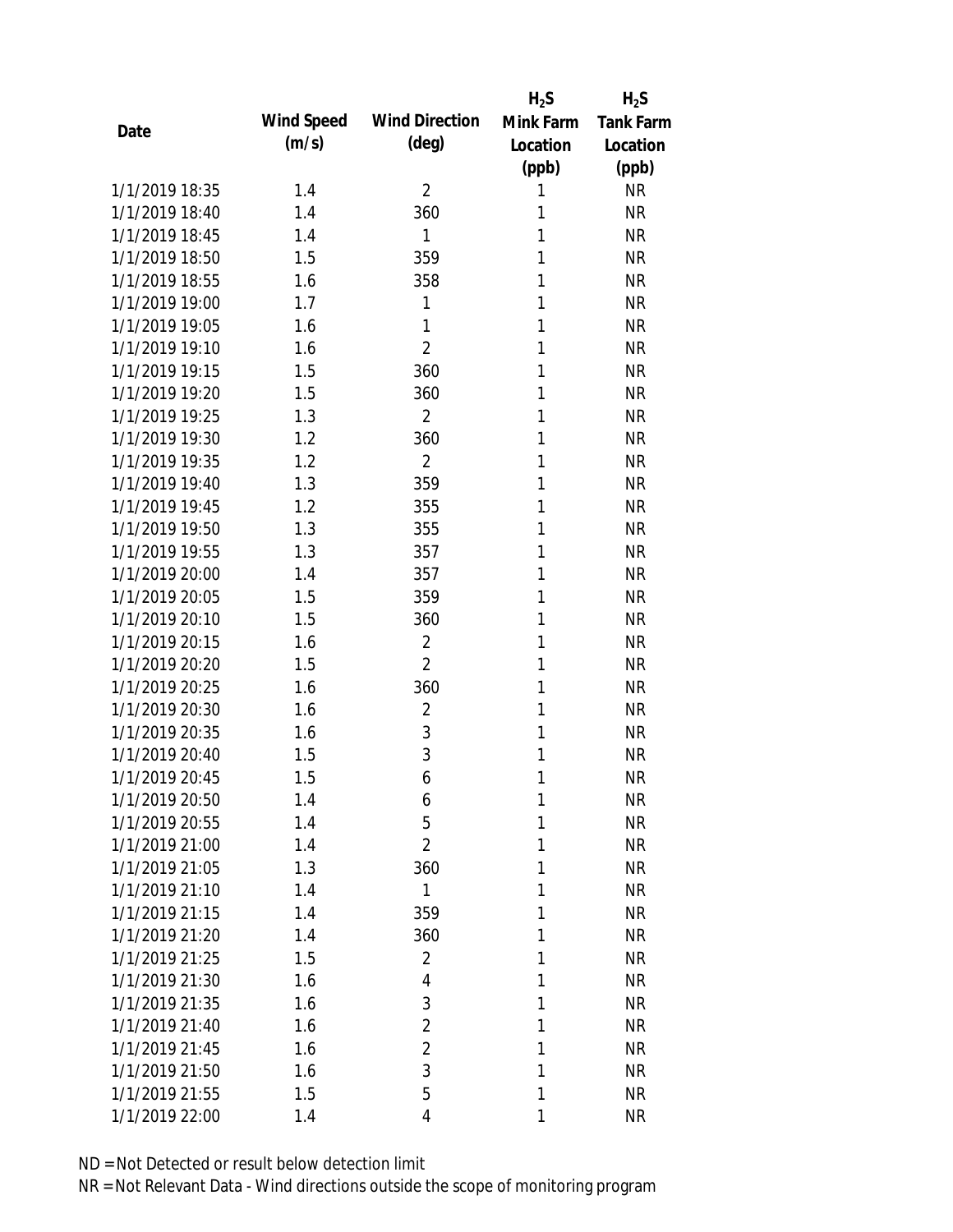|                |            |                       | $H_2S$       | $H_2S$           |
|----------------|------------|-----------------------|--------------|------------------|
| Date           | Wind Speed | <b>Wind Direction</b> | Mink Farm    | <b>Tank Farm</b> |
|                | (m/s)      | (deg)                 | Location     | Location         |
|                |            |                       | (ppb)        | (ppb)            |
| 1/1/2019 22:05 | 1.3        | 6                     | 1            | <b>NR</b>        |
| 1/1/2019 22:10 | 1.3        | 8                     | 1            | <b>NR</b>        |
| 1/1/2019 22:15 | 1.3        | 8                     | 1            | <b>NR</b>        |
| 1/1/2019 22:20 | 1.3        | 8                     | 1            | <b>NR</b>        |
| 1/1/2019 22:25 | 1.3        | $\overline{7}$        | 1            | <b>NR</b>        |
| 1/1/2019 22:30 | 1.4        | 9                     | 1            | <b>NR</b>        |
| 1/1/2019 22:35 | 1.5        | 8                     | 1            | <b>NR</b>        |
| 1/1/2019 22:40 | 1.5        | 9                     | 1            | <b>NR</b>        |
| 1/1/2019 22:45 | 1.5        | 11                    | 1            | <b>NR</b>        |
| 1/1/2019 22:50 | 1.7        | 11                    | 1            | <b>NR</b>        |
| 1/1/2019 22:55 | 1.6        | 10                    | 1            | <b>NR</b>        |
| 1/1/2019 23:00 | 1.5        | 11                    | 1            | <b>NR</b>        |
| 1/1/2019 23:05 | 1.6        | 14                    | 1            | <b>NR</b>        |
| 1/1/2019 23:10 | 1.5        | 13                    | 1            | <b>NR</b>        |
| 1/1/2019 23:15 | 1.4        | 12                    | 1            | <b>NR</b>        |
| 1/1/2019 23:20 | 1.4        | 15                    | 1            | <b>NR</b>        |
| 1/1/2019 23:25 | 1.4        | 18                    | 1            | <b>NR</b>        |
| 1/1/2019 23:30 | 1.3        | 19                    | 1            | <b>NR</b>        |
| 1/1/2019 23:35 | 1.3        | 21                    | 1            | <b>NR</b>        |
| 1/1/2019 23:40 | 1.3        | 24                    | 1            | <b>NR</b>        |
| 1/1/2019 23:45 | 1.1        | 27                    | 1            | <b>NR</b>        |
| 1/1/2019 23:50 | 1.1        | 27                    | 1            | <b>NR</b>        |
| 1/1/2019 23:55 | 1.1        | 29                    | 1            | <b>NR</b>        |
| 1/1/2019 24:00 | 1.2        | 29                    | 1            | <b>NR</b>        |
| 1/2/2019 00:05 | 1.2        | 27                    | 1            | <b>NR</b>        |
| 1/2/2019 00:10 | 1.3        | 25                    | 1            | <b>NR</b>        |
| 1/2/2019 00:15 | 1.5        | 25                    | 1            | <b>NR</b>        |
| 1/2/2019 00:20 | 1.5        | 24                    | 1            | <b>NR</b>        |
| 1/2/2019 00:25 | 1.4        | 24                    | 1            | <b>NR</b>        |
| 1/2/2019 00:30 | 1.3        | 20                    | 1            | <b>NR</b>        |
| 1/2/2019 00:35 | 1.3        | 19                    | $\mathbf{1}$ | <b>NR</b>        |
| 1/2/2019 00:40 | 1.1        | 19                    | 1            | <b>NR</b>        |
| 1/2/2019 00:45 | 0.9        | 20                    | <b>ND</b>    | <b>NR</b>        |
| 1/2/2019 00:50 | 0.9        | 23                    | <b>ND</b>    | <b>NR</b>        |
| 1/2/2019 00:55 | 0.9        | 25                    | <b>ND</b>    | <b>NR</b>        |
| 1/2/2019 01:00 | 0.9        | 35                    | 1            | <b>NR</b>        |
| 1/2/2019 01:05 | 0.7        | 42                    | <b>NR</b>    | <b>NR</b>        |
| 1/2/2019 01:10 | 0.6        | 45                    | <b>NR</b>    | <b>NR</b>        |
| 1/2/2019 01:15 | 0.7        | 45                    | <b>NR</b>    | <b>NR</b>        |
| 1/2/2019 01:20 | 0.5        | 46                    | <b>NR</b>    | <b>NR</b>        |
| 1/2/2019 01:25 | 0.4        | 42                    | <b>NR</b>    | <b>NR</b>        |
| 1/2/2019 01:30 | 0.3        | 27                    | 1            | <b>NR</b>        |
|                |            |                       |              |                  |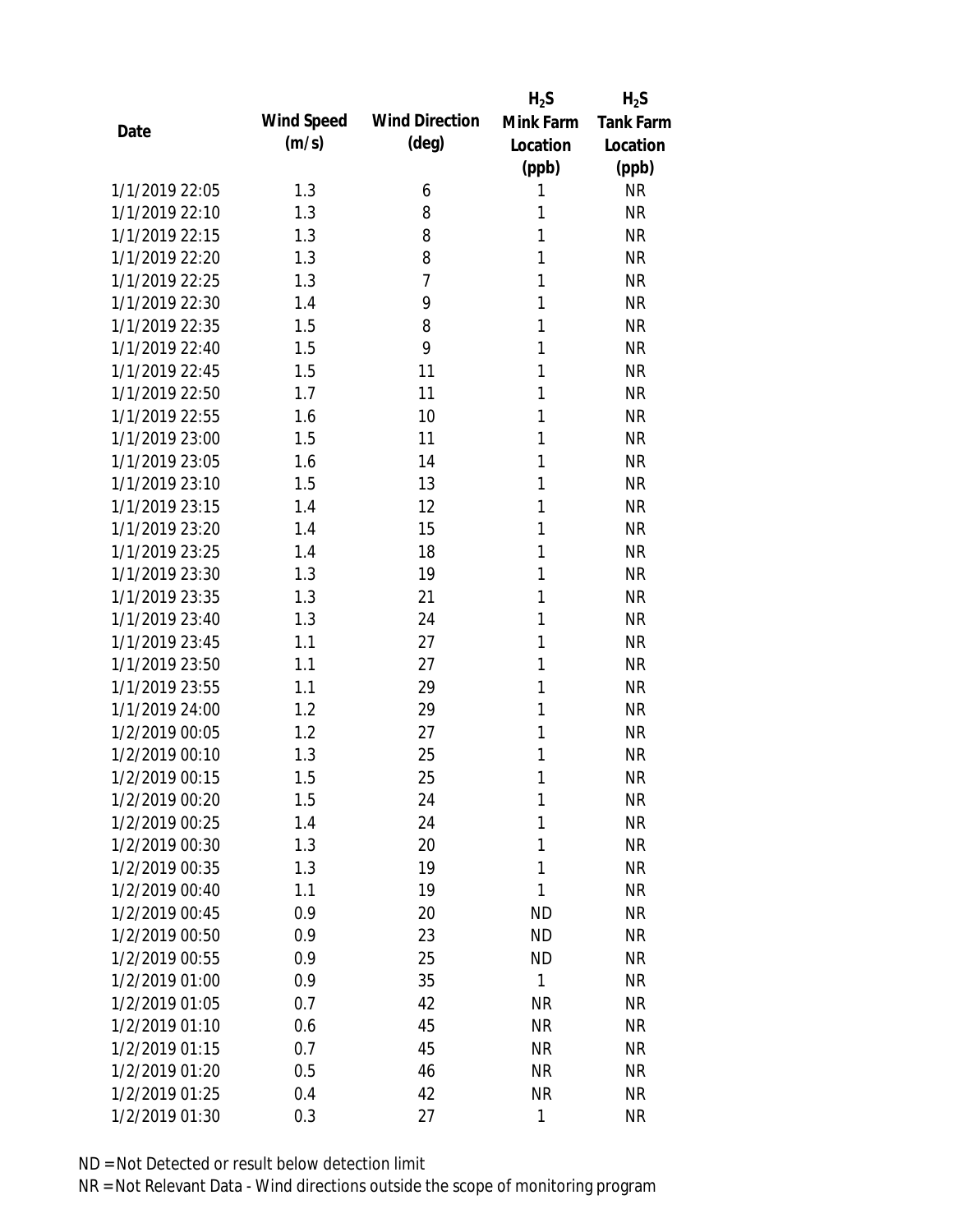|                |            |                       | $H_2S$    | $H_2S$           |
|----------------|------------|-----------------------|-----------|------------------|
| Date           | Wind Speed | <b>Wind Direction</b> | Mink Farm | <b>Tank Farm</b> |
|                | (m/s)      | $(\text{deg})$        | Location  | Location         |
|                |            |                       | (ppb)     | (ppb)            |
| 1/2/2019 01:35 | 0.3        | 17                    | 1         | <b>NR</b>        |
| 1/2/2019 01:40 | 0.2        | 10                    | 1         | <b>NR</b>        |
| 1/2/2019 01:45 | 0.2        | 358                   | 1         | <b>NR</b>        |
| 1/2/2019 01:50 | 0.2        | 6                     | 1         | <b>NR</b>        |
| 1/2/2019 01:55 | 0.2        | 21                    | 1         | <b>NR</b>        |
| 1/2/2019 02:00 | 0.2        | 22                    | 1         | <b>NR</b>        |
| 1/2/2019 02:05 | 0.2        | 27                    | 1         | <b>NR</b>        |
| 1/2/2019 02:10 | 0.2        | 27                    | 1         | <b>NR</b>        |
| 1/2/2019 02:15 | 0.1        | 30                    | 1         | <b>NR</b>        |
| 1/2/2019 02:20 | 0.2        | 125                   | <b>NR</b> | <b>NR</b>        |
| 1/2/2019 02:25 | 0.3        | 154                   | <b>NR</b> | <b>NR</b>        |
| 1/2/2019 02:30 | 0.5        | 154                   | <b>NR</b> | <b>NR</b>        |
| 1/2/2019 02:35 | 0.7        | 156                   | <b>NR</b> | <b>NR</b>        |
| 1/2/2019 02:40 | 0.8        | 159                   | <b>NR</b> | <b>NR</b>        |
| 1/2/2019 02:45 | 1.0        | 163                   | <b>NR</b> | <b>NR</b>        |
| 1/2/2019 02:50 | 1.2        | 171                   | <b>NR</b> | 1                |
| 1/2/2019 02:55 | 1.4        | 176                   | <b>NR</b> | 1                |
| 1/2/2019 03:00 | 1.4        | 182                   | <b>NR</b> | 1                |
| 1/2/2019 03:05 | 1.4        | 181                   | <b>NR</b> | 1                |
| 1/2/2019 03:10 | 1.3        | 182                   | <b>NR</b> | 1                |
| 1/2/2019 03:15 | 1.1        | 182                   | <b>NR</b> | $\mathbf{1}$     |
| 1/2/2019 03:20 | 1.0        | 175                   | <b>NR</b> | $\mathbf{1}$     |
| 1/2/2019 03:25 | 0.8        | 173                   | <b>NR</b> | $\mathbf{1}$     |
| 1/2/2019 03:30 | 0.8        | 168                   | <b>NR</b> | <b>NR</b>        |
| 1/2/2019 03:35 | 0.7        | 169                   | <b>NR</b> | <b>NR</b>        |
| 1/2/2019 03:40 | 0.7        | 169                   | <b>NR</b> | <b>NR</b>        |
| 1/2/2019 03:45 | 0.6        | 169                   | <b>NR</b> | <b>NR</b>        |
| 1/2/2019 03:50 | 0.5        | 178                   | <b>NR</b> | 1                |
| 1/2/2019 03:55 | 0.4        | 163                   | <b>NR</b> | <b>NR</b>        |
| 1/2/2019 04:00 | 0.4        | 161                   | <b>NR</b> | <b>NR</b>        |
| 1/2/2019 04:05 | 0.6        | 162                   | <b>NR</b> | <b>NR</b>        |
| 1/2/2019 04:10 | 0.8        | 166                   | <b>NR</b> | <b>NR</b>        |
| 1/2/2019 04:15 | 1.0        | 171                   | <b>NR</b> | $\mathbf{1}$     |
| 1/2/2019 04:20 | 1.1        | 167                   | <b>NR</b> | <b>NR</b>        |
| 1/2/2019 04:25 | 1.0        | 170                   | <b>NR</b> | 1                |
| 1/2/2019 04:30 | 1.0        | 171                   | <b>NR</b> | 1                |
| 1/2/2019 04:35 | 0.9        | 169                   | <b>NR</b> | <b>NR</b>        |
| 1/2/2019 04:40 | 0.9        | 164                   | <b>NR</b> | <b>NR</b>        |
| 1/2/2019 04:45 | 1.0        | 159                   | <b>NR</b> | <b>NR</b>        |
| 1/2/2019 04:50 | 1.1        | 160                   | <b>NR</b> | <b>NR</b>        |
| 1/2/2019 04:55 | 1.1        | 159                   | <b>NR</b> | <b>NR</b>        |
| 1/2/2019 05:00 | 1.2        | 159                   | <b>NR</b> | <b>NR</b>        |
|                |            |                       |           |                  |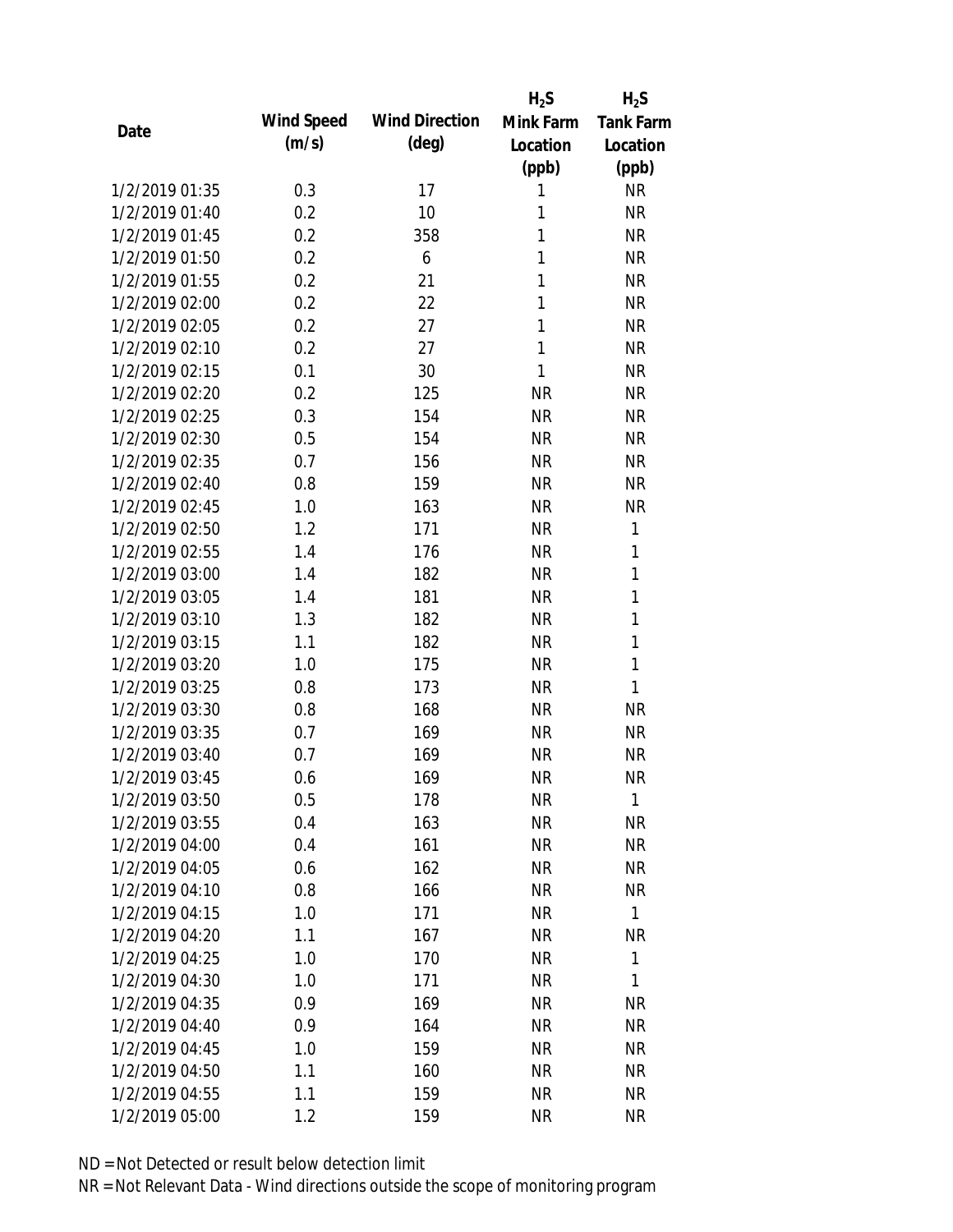|      |                |            |                       | $H_2S$       | $H_2S$           |
|------|----------------|------------|-----------------------|--------------|------------------|
| Date |                | Wind Speed | <b>Wind Direction</b> | Mink Farm    | <b>Tank Farm</b> |
|      |                | (m/s)      | $(\text{deg})$        | Location     | Location         |
|      |                |            |                       | (ppb)        | (ppb)            |
|      | 1/2/2019 05:05 | 1.1        | 161                   | <b>NR</b>    | <b>NR</b>        |
|      | 1/2/2019 05:10 | 1.1        | 161                   | <b>NR</b>    | <b>NR</b>        |
|      | 1/2/2019 05:15 | 1.0        | 163                   | <b>NR</b>    | <b>NR</b>        |
|      | 1/2/2019 05:20 | 0.9        | 163                   | <b>NR</b>    | <b>NR</b>        |
|      | 1/2/2019 05:25 | 1.0        | 167                   | <b>NR</b>    | <b>NR</b>        |
|      | 1/2/2019 05:30 | 0.8        | 169                   | <b>NR</b>    | <b>NR</b>        |
|      | 1/2/2019 05:35 | 0.8        | 179                   | <b>NR</b>    | 1                |
|      | 1/2/2019 05:40 | 0.9        | 194                   | <b>NR</b>    | 1                |
|      | 1/2/2019 05:45 | 0.9        | 205                   | <b>NR</b>    | $\mathbf{1}$     |
|      | 1/2/2019 05:50 | 0.9        | 218                   | <b>NR</b>    | $\mathbf{1}$     |
|      | 1/2/2019 05:55 | 1.0        | 230                   | $\mathbf{1}$ | 1                |
|      | 1/2/2019 06:00 | 1.2        | 230                   | 1            | $\overline{2}$   |
|      | 1/2/2019 06:05 | 1.2        | 227                   | <b>NR</b>    | $\mathbf{1}$     |
|      | 1/2/2019 06:10 | 1.3        | 225                   | <b>NR</b>    | $\mathbf{1}$     |
|      | 1/2/2019 06:15 | 1.3        | 224                   | <b>NR</b>    | $\mathbf{1}$     |
|      | 1/2/2019 06:20 | 1.3        | 220                   | <b>NR</b>    | 1                |
|      | 1/2/2019 06:25 | 1.2        | 216                   | <b>NR</b>    | 1                |
|      | 1/2/2019 06:30 | 1.1        | 215                   | <b>NR</b>    | $\mathbf{1}$     |
|      | 1/2/2019 06:35 | 1.1        | 210                   | <b>NR</b>    | $\mathbf{1}$     |
|      | 1/2/2019 06:40 | 1.2        | 202                   | <b>NR</b>    | 1                |
|      | 1/2/2019 06:45 | 1.4        | 192                   | <b>NR</b>    | $\mathbf{1}$     |
|      | 1/2/2019 06:50 | 1.5        | 185                   | <b>NR</b>    | 1                |
|      | 1/2/2019 06:55 | 1.7        | 183                   | <b>NR</b>    | 1                |
|      | 1/2/2019 07:00 | 2.0        | 181                   | <b>NR</b>    | 1                |
|      | 1/2/2019 07:05 | 2.1        | 181                   | <b>NR</b>    | $\overline{2}$   |
|      | 1/2/2019 07:10 | 2.1        | 181                   | <b>NR</b>    | $\overline{2}$   |
|      | 1/2/2019 07:15 | 2.1        | 183                   | <b>NR</b>    | $\overline{2}$   |
|      | 1/2/2019 07:20 | 2.1        | 184                   | <b>NR</b>    | $\overline{2}$   |
|      | 1/2/2019 07:25 | 2.1        | 183                   | <b>NR</b>    | 1                |
|      | 1/2/2019 07:30 | 2.1        | 184                   | NR           | 1                |
|      | 1/2/2019 07:35 | 2.2        | 183                   | NR           | 1                |
|      | 1/2/2019 07:40 | 2.1        | 184                   | NR           | 1                |
|      | 1/2/2019 07:45 | 2.1        | 183                   | NR           | 1                |
|      | 1/2/2019 07:50 | 2.2        | 182                   | NR           | 1                |
|      | 1/2/2019 07:55 | 2.2        | 183                   | NR           | 1                |
|      | 1/2/2019 08:00 | 2.2        | 182                   | <b>NR</b>    | 1                |
|      | 1/2/2019 08:05 | 2.3        | 183                   | NR           | 1                |
|      | 1/2/2019 08:10 | 2.4        | 183                   | NR           | 1                |
|      | 1/2/2019 08:15 | 2.5        | 184                   | NR           | 1                |
|      | 1/2/2019 08:20 | 2.4        | 183                   | NR           | 1                |
|      | 1/2/2019 08:25 | 2.4        | 182                   | <b>NR</b>    | 1                |
|      | 1/2/2019 08:30 | 2.4        | 181                   | <b>NR</b>    | 1                |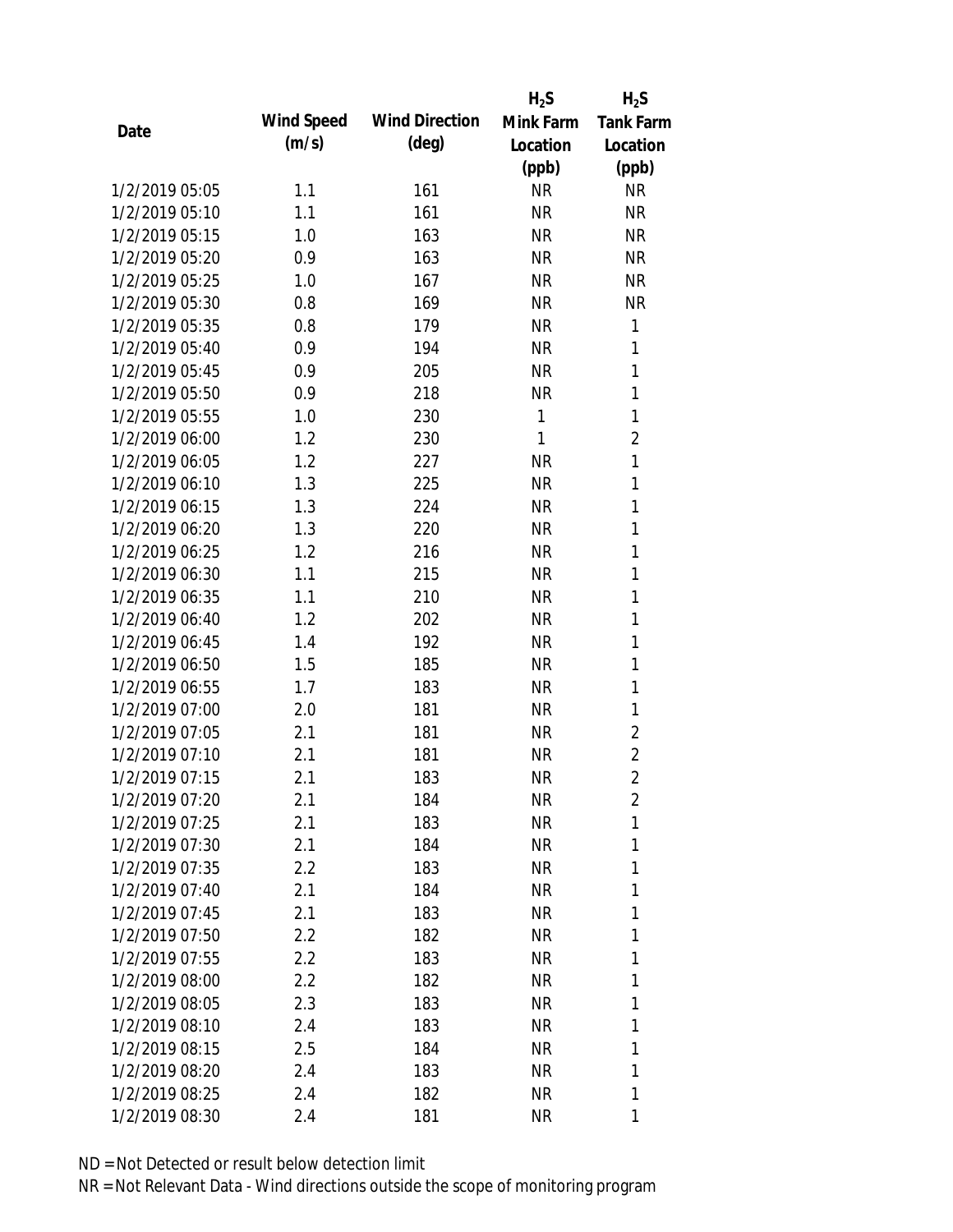|                |            |                       | $H_2S$    | $H_2S$           |
|----------------|------------|-----------------------|-----------|------------------|
| Date           | Wind Speed | <b>Wind Direction</b> | Mink Farm | <b>Tank Farm</b> |
|                | (m/s)      | (deg)                 | Location  | Location         |
|                |            |                       | (ppb)     | (ppb)            |
| 1/2/2019 08:35 | 2.3        | 178                   | <b>NR</b> | 1                |
| 1/2/2019 08:40 | 2.4        | 176                   | <b>NR</b> | 1                |
| 1/2/2019 08:45 | 2.4        | 173                   | <b>NR</b> | 1                |
| 1/2/2019 08:50 | 2.5        | 172                   | <b>NR</b> | 1                |
| 1/2/2019 08:55 | 2.5        | 172                   | <b>NR</b> | 1                |
| 1/2/2019 09:00 | 2.6        | 172                   | <b>NR</b> | $\overline{2}$   |
| 1/2/2019 09:05 | 2.8        | 176                   | <b>NR</b> | $\mathbf{1}$     |
| 1/2/2019 09:10 | 2.9        | 177                   | <b>NR</b> | 1                |
| 1/2/2019 09:15 | 3.0        | 180                   | <b>NR</b> | 1                |
| 1/2/2019 09:20 | 3.0        | 181                   | <b>NR</b> | 1                |
| 1/2/2019 09:25 | 3.0        | 181                   | <b>NR</b> | 1                |
| 1/2/2019 09:30 | 3.1        | 180                   | <b>NR</b> | 1                |
| 1/2/2019 09:35 | 3.0        | 179                   | <b>NR</b> | 1                |
| 1/2/2019 09:40 | 3.0        | 180                   | <b>NR</b> | 1                |
| 1/2/2019 09:45 | 3.0        | 181                   | <b>NR</b> | 1                |
| 1/2/2019 09:50 | 3.1        | 182                   | <b>NR</b> | 1                |
| 1/2/2019 09:55 | 3.3        | 184                   | <b>NR</b> | 1                |
| 1/2/2019 10:00 | 3.3        | 186                   | <b>NR</b> | 1                |
| 1/2/2019 10:05 | 3.3        | 188                   | <b>NR</b> | 1                |
| 1/2/2019 10:10 | 3.5        | 191                   | <b>NR</b> | 1                |
| 1/2/2019 10:15 | 3.5        | 192                   | <b>NR</b> | 1                |
| 1/2/2019 10:20 | 3.6        | 195                   | <b>NR</b> | 1                |
| 1/2/2019 10:25 | 3.5        | 197                   | <b>NR</b> | 1                |
| 1/2/2019 10:30 | 3.5        | 200                   | <b>NR</b> | $\overline{2}$   |
| 1/2/2019 10:35 | 3.6        | 205                   | <b>NR</b> | $\overline{2}$   |
| 1/2/2019 10:40 | 3.7        | 208                   | <b>NR</b> | $\overline{2}$   |
| 1/2/2019 10:45 | 3.7        | 211                   | <b>NR</b> | $\overline{2}$   |
| 1/2/2019 10:50 | 3.9        | 213                   | <b>NR</b> | 1                |
| 1/2/2019 10:55 | 4.2        | 215                   | <b>NR</b> | 1                |
| 1/2/2019 11:00 | 4.3        | 221                   | NR        | 1                |
| 1/2/2019 11:05 | 4.5        | 227                   | <b>NR</b> | 1                |
| 1/2/2019 11:10 | 4.5        | 230                   | 1         | 1                |
| 1/2/2019 11:15 | 4.6        | 231                   | 1         | 1                |
| 1/2/2019 11:20 | 4.4        | 232                   | 1         | 1                |
| 1/2/2019 11:25 | 4.4        | 231                   | 1         | $\overline{2}$   |
| 1/2/2019 11:30 | 4.5        | 227                   | <b>NR</b> | $\overline{2}$   |
| 1/2/2019 11:35 | 4.4        | 220                   | <b>NR</b> | $\overline{2}$   |
| 1/2/2019 11:40 | 4.5        | 217                   | <b>NR</b> | $\overline{2}$   |
| 1/2/2019 11:45 | 4.7        | 217                   | NR.       | $\overline{2}$   |
| 1/2/2019 11:50 | 5.0        | 215                   | <b>NR</b> | 1                |
| 1/2/2019 11:55 | 4.9        | 217                   | <b>NR</b> | 1                |
| 1/2/2019 12:00 | 5.1        | 223                   | <b>NR</b> | 1                |
|                |            |                       |           |                  |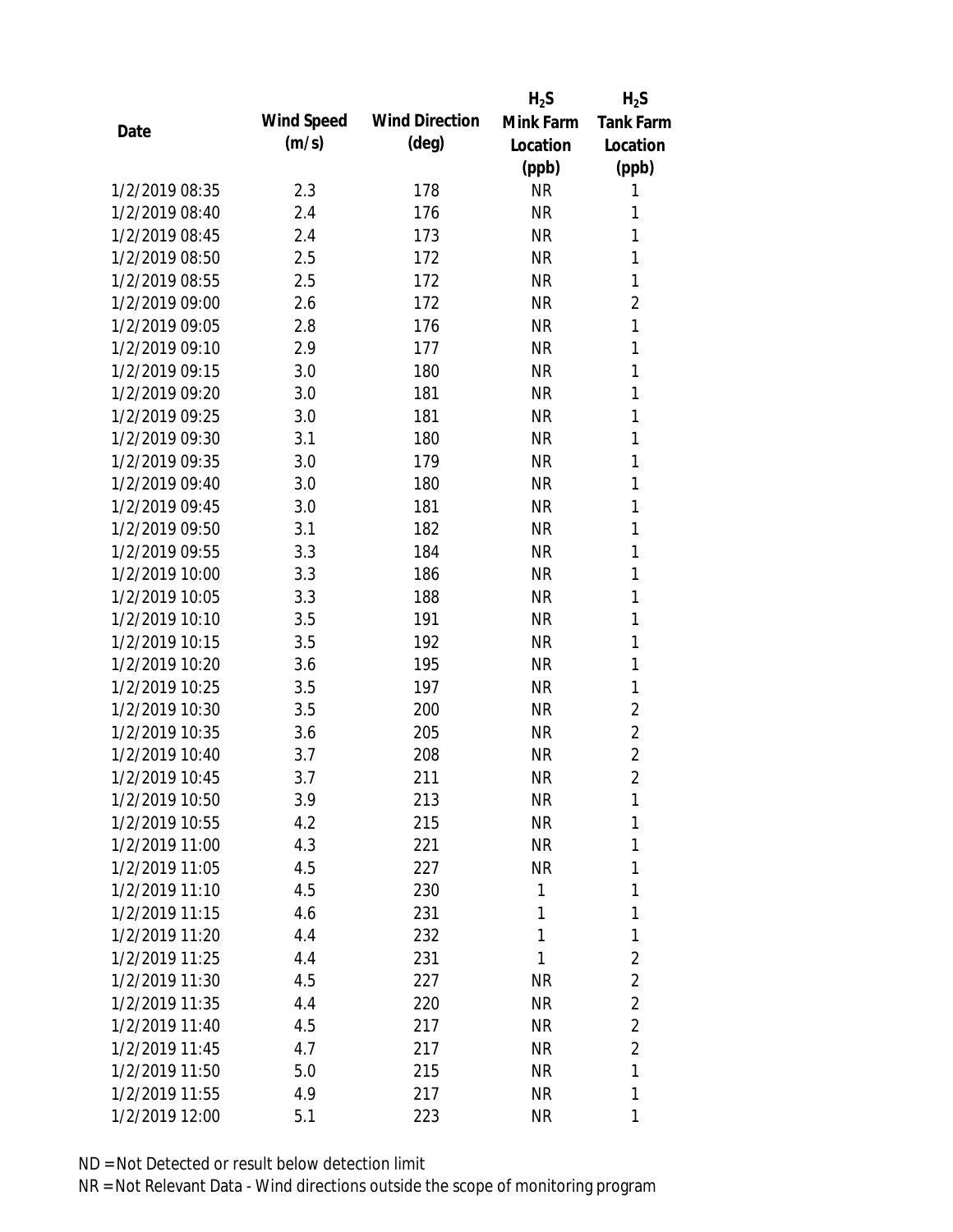|                |            |                       | $H_2S$       | $H_2S$           |
|----------------|------------|-----------------------|--------------|------------------|
| Date           | Wind Speed | <b>Wind Direction</b> | Mink Farm    | <b>Tank Farm</b> |
|                | (m/s)      | $(\text{deg})$        | Location     | Location         |
|                |            |                       | (ppb)        | (ppb)            |
| 1/2/2019 12:05 | 5.3        | 231                   | 1            | 1                |
| 1/2/2019 12:10 | 5.4        | 236                   | 1            | 1                |
| 1/2/2019 12:15 | 5.2        | 240                   | 1            | 1                |
| 1/2/2019 12:20 | 5.1        | 246                   | 1            | 1                |
| 1/2/2019 12:25 | 5.2        | 247                   | 1            | 1                |
| 1/2/2019 12:30 | 5.0        | 240                   | 1            | 1                |
| 1/2/2019 12:35 | 4.9        | 234                   | 1            | 1                |
| 1/2/2019 12:40 | 4.9        | 229                   | <b>NR</b>    | 1                |
| 1/2/2019 12:45 | 5.0        | 226                   | <b>NR</b>    | 1                |
| 1/2/2019 12:50 | 5.1        | 221                   | <b>NR</b>    | 1                |
| 1/2/2019 12:55 | 5.2        | 219                   | <b>NR</b>    | 1                |
| 1/2/2019 13:00 | 5.1        | 219                   | <b>NR</b>    | 1                |
| 1/2/2019 13:05 | 5.3        | 219                   | <b>NR</b>    | 1                |
| 1/2/2019 13:10 | 5.0        | 222                   | <b>NR</b>    | 1                |
| 1/2/2019 13:15 | 5.2        | 228                   | <b>NR</b>    | 1                |
| 1/2/2019 13:20 | 5.2        | 232                   | 1            | 1                |
| 1/2/2019 13:25 | 5.1        | 237                   | 1            | <b>ND</b>        |
| 1/2/2019 13:30 | 5.3        | 241                   | 1            | <b>ND</b>        |
| 1/2/2019 13:35 | 5.4        | 246                   | 1            | 1                |
| 1/2/2019 13:40 | 5.8        | 248                   | 1            | <b>ND</b>        |
| 1/2/2019 13:45 | 5.8        | 244                   | 1            | 1                |
| 1/2/2019 13:50 | 5.8        | 241                   | 1            | 1                |
| 1/2/2019 13:55 | 5.8        | 242                   | 1            | 1                |
| 1/2/2019 14:00 | 5.7        | 244                   | 1            | 1                |
| 1/2/2019 14:05 | 5.8        | 244                   | 1            | 1                |
| 1/2/2019 14:10 | 5.8        | 243                   | <b>ND</b>    | 1                |
| 1/2/2019 14:15 | 5.7        | 245                   | <b>ND</b>    | 1                |
| 1/2/2019 14:20 | 5.7        | 246                   | ND           | 1                |
| 1/2/2019 14:25 | 5.9        | 247                   | $\mathbf{1}$ | 1                |
| 1/2/2019 14:30 | 6.1        | 247                   | <b>ND</b>    | 1                |
| 1/2/2019 14:35 | 6.1        | 246                   | <b>ND</b>    | 1                |
| 1/2/2019 14:40 | 6.3        | 247                   | <b>ND</b>    | 1                |
| 1/2/2019 14:45 | 6.5        | 249                   | <b>ND</b>    | 1                |
| 1/2/2019 14:50 | 6.8        | 251                   | <b>ND</b>    | 1                |
| 1/2/2019 14:55 | 6.9        | 251                   | <b>ND</b>    | 1                |
| 1/2/2019 15:00 | 6.7        | 251                   | 1            | 2                |
| 1/2/2019 15:05 | 6.7        | 251                   | 1            | $\overline{2}$   |
| 1/2/2019 15:10 | 6.6        | 252                   | 1            | 1                |
| 1/2/2019 15:15 | 6.5        | 254                   | 1            | 1                |
| 1/2/2019 15:20 | 6.3        | 254                   | <b>ND</b>    | 1                |
| 1/2/2019 15:25 | 6.2        | 255                   | <b>ND</b>    | $\overline{2}$   |
| 1/2/2019 15:30 | 6.2        | 256                   | 1            | 1                |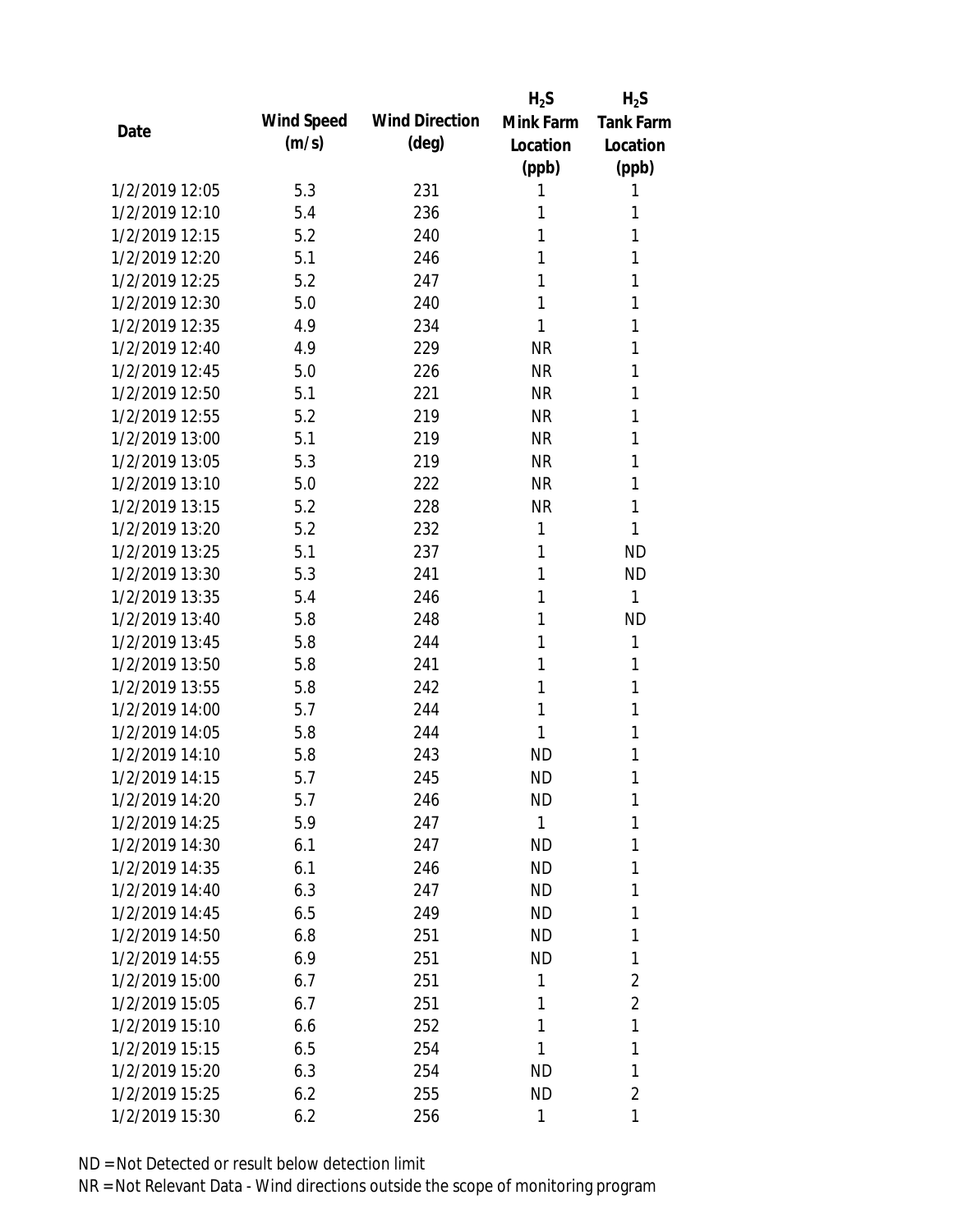|                |            |                       | $H_2S$    | $H_2S$           |
|----------------|------------|-----------------------|-----------|------------------|
| Date           | Wind Speed | <b>Wind Direction</b> | Mink Farm | <b>Tank Farm</b> |
|                | (m/s)      | $(\text{deg})$        | Location  | Location         |
|                |            |                       | (ppb)     | (ppb)            |
| 1/2/2019 15:35 | 6.0        | 256                   | 1         | 2                |
| 1/2/2019 15:40 | 5.9        | 256                   | 1         | $\overline{2}$   |
| 1/2/2019 15:45 | 5.9        | 255                   | 1         | 1                |
| 1/2/2019 15:50 | 5.9        | 255                   | 1         | 1                |
| 1/2/2019 15:55 | 5.6        | 254                   | 1         | 1                |
| 1/2/2019 16:00 | 5.7        | 253                   | 1         | 1                |
| 1/2/2019 16:05 | 6.0        | 253                   | 1         | 1                |
| 1/2/2019 16:10 | 6.1        | 253                   | 1         | 1                |
| 1/2/2019 16:15 | 6.0        | 255                   | 1         | 1                |
| 1/2/2019 16:20 | 6.2        | 255                   | 1         | 1                |
| 1/2/2019 16:25 | 6.3        | 257                   | 1         | 1                |
| 1/2/2019 16:30 | 6.1        | 256                   | 1         | 1                |
| 1/2/2019 16:35 | 5.8        | 255                   | 1         | 1                |
| 1/2/2019 16:40 | 5.6        | 255                   | 1         | 1                |
| 1/2/2019 16:45 | 5.7        | 254                   | <b>ND</b> | 1                |
| 1/2/2019 16:50 | 5.7        | 254                   | <b>ND</b> | 1                |
| 1/2/2019 16:55 | 5.8        | 252                   | <b>ND</b> | 1                |
| 1/2/2019 17:00 | 5.8        | 254                   | <b>ND</b> | 1                |
| 1/2/2019 17:05 | 5.9        | 255                   | <b>ND</b> | 1                |
| 1/2/2019 17:10 | 6.2        | 256                   | <b>ND</b> | 1                |
| 1/2/2019 17:15 | 6.1        | 256                   | <b>ND</b> | 1                |
| 1/2/2019 17:20 | 6.0        | 255                   | 1         | 1                |
| 1/2/2019 17:25 | 5.8        | 255                   | 1         | 1                |
| 1/2/2019 17:30 | 5.7        | 256                   | 1         | 1                |
| 1/2/2019 17:35 | 5.6        | 253                   | 1         | 1                |
| 1/2/2019 17:40 | 5.4        | 253                   | 1         | 1                |
| 1/2/2019 17:45 | 5.3        | 254                   | 1         | 1                |
| 1/2/2019 17:50 | 5.3        | 254                   | 1         | 1                |
| 1/2/2019 17:55 | 5.3        | 252                   | 1         | $\overline{2}$   |
| 1/2/2019 18:00 | 5.4        | 251                   | 1         | $\overline{2}$   |
| 1/2/2019 18:05 | 5.4        | 253                   | 1         | $\overline{2}$   |
| 1/2/2019 18:10 | 5.5        | 252                   | 1         | $\overline{2}$   |
| 1/2/2019 18:15 | 5.4        | 251                   | 1         | 1                |
| 1/2/2019 18:20 | 5.3        | 252                   | 1         | 1                |
| 1/2/2019 18:25 | 5.3        | 252                   | 1         | 1                |
| 1/2/2019 18:30 | 5.4        | 252                   | 1         | 1                |
| 1/2/2019 18:35 | 5.4        | 250                   | 1         | 1                |
| 1/2/2019 18:40 | 5.6        | 250                   | 1         | 1                |
| 1/2/2019 18:45 | 5.5        | 249                   | 1         | 1                |
| 1/2/2019 18:50 | 5.6        | 248                   | 1         | 1                |
| 1/2/2019 18:55 | 5.5        | 248                   | 1         | 1                |
| 1/2/2019 19:00 | 5.5        | 249                   | 1         | 1                |
|                |            |                       |           |                  |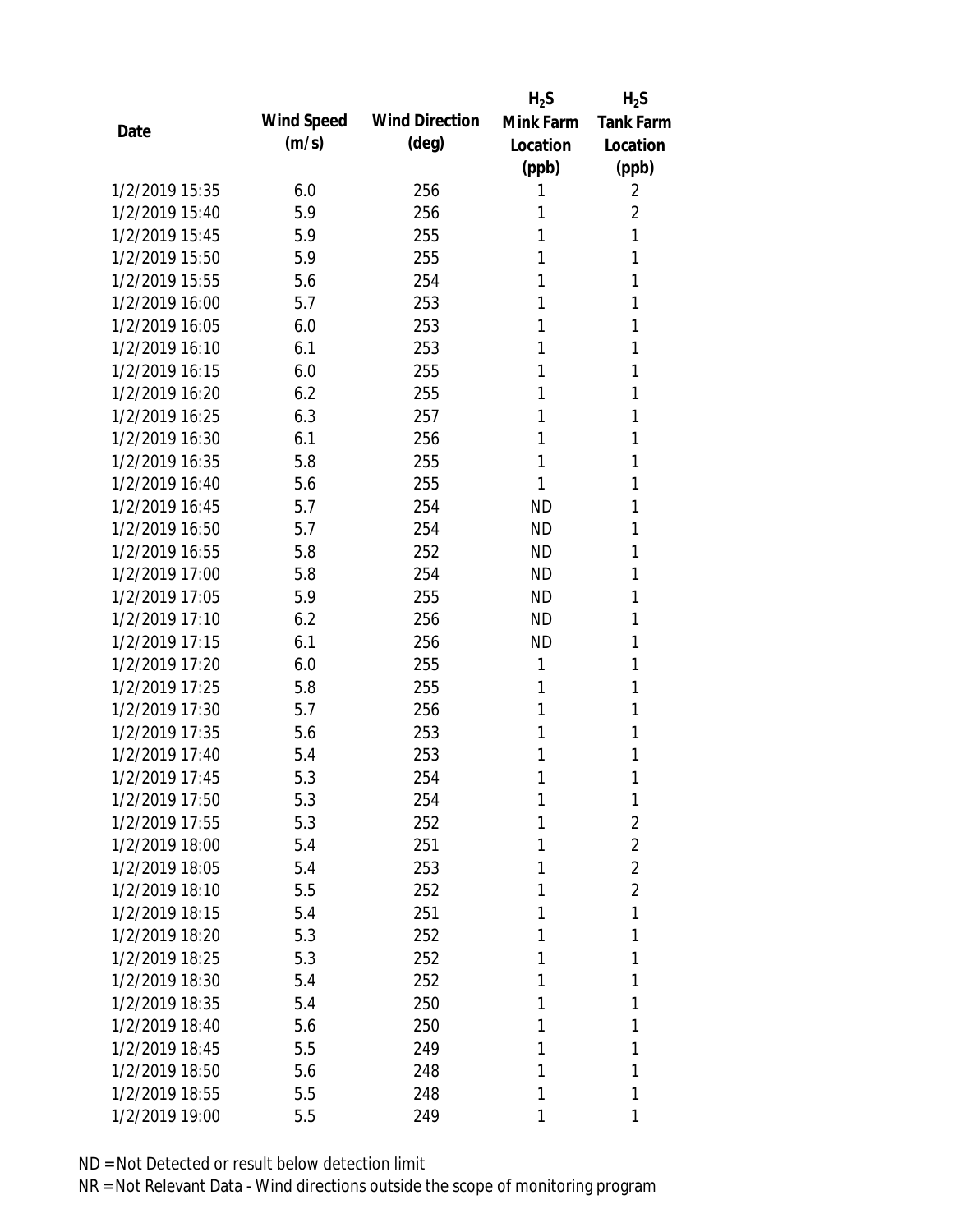|                |            |                       | $H_2S$    | $H_2S$           |
|----------------|------------|-----------------------|-----------|------------------|
| Date           | Wind Speed | <b>Wind Direction</b> | Mink Farm | <b>Tank Farm</b> |
|                | (m/s)      | $(\text{deg})$        | Location  | Location         |
|                |            |                       | (ppb)     | (ppb)            |
| 1/2/2019 19:05 | 5.4        | 252                   | 1         | 1                |
| 1/2/2019 19:10 | 5.3        | 252                   | 1         | 1                |
| 1/2/2019 19:15 | 5.4        | 252                   | 1         | 1                |
| 1/2/2019 19:20 | 5.5        | 254                   | 1         | 1                |
| 1/2/2019 19:25 | 5.4        | 254                   | 1         | 1                |
| 1/2/2019 19:30 | 5.4        | 254                   | 1         | 1                |
| 1/2/2019 19:35 | 5.5        | 254                   | <b>ND</b> | 1                |
| 1/2/2019 19:40 | 5.5        | 255                   | <b>ND</b> | 1                |
| 1/2/2019 19:45 | 5.4        | 254                   | <b>ND</b> | 1                |
| 1/2/2019 19:50 | 5.4        | 254                   | <b>ND</b> | 1                |
| 1/2/2019 19:55 | 5.6        | 254                   | <b>ND</b> | 1                |
| 1/2/2019 20:00 | 5.5        | 254                   | 1         | 1                |
| 1/2/2019 20:05 | 5.7        | 254                   | 1         | 1                |
| 1/2/2019 20:10 | 5.7        | 254                   | 1         | 1                |
| 1/2/2019 20:15 | 5.6        | 255                   | 1         | 1                |
| 1/2/2019 20:20 | 5.5        | 256                   | 1         | 1                |
| 1/2/2019 20:25 | 5.4        | 258                   | 1         | 1                |
| 1/2/2019 20:30 | 5.5        | 260                   | 1         | 1                |
| 1/2/2019 20:35 | 5.4        | 264                   | 1         | 1                |
| 1/2/2019 20:40 | 5.4        | 265                   | 1         | 1                |
| 1/2/2019 20:45 | 5.6        | 267                   | 1         | 1                |
| 1/2/2019 20:50 | 5.5        | 267                   | 1         | 2                |
| 1/2/2019 20:55 | 5.3        | 267                   | 1         | 1                |
| 1/2/2019 21:00 | 5.1        | 265                   | 1         | 1                |
| 1/2/2019 21:05 | 4.9        | 265                   | 1         | 1                |
| 1/2/2019 21:10 | 4.9        | 265                   | 1         | 1                |
| 1/2/2019 21:15 | 4.8        | 264                   | 1         | 1                |
| 1/2/2019 21:20 | 4.8        | 264                   | 1         | 1                |
| 1/2/2019 21:25 | 4.9        | 265                   | 1         | 1                |
| 1/2/2019 21:30 | 5.0        | 265                   | 1         | 1                |
| 1/2/2019 21:35 | 5.2        | 264                   | 1         | 1                |
| 1/2/2019 21:40 | 5.1        | 264                   | 1         | 1                |
| 1/2/2019 21:45 | 5.1        | 263                   | 1         | 1                |
| 1/2/2019 21:50 | 4.9        | 264                   | 1         | 1                |
| 1/2/2019 21:55 | 4.8        | 263                   | 1         | 1                |
| 1/2/2019 22:00 | 4.7        | 262                   | 1         | 1                |
| 1/2/2019 22:05 | 4.4        | 263                   | 1         | 1                |
| 1/2/2019 22:10 | 4.4        | 262                   | 1         | 1                |
| 1/2/2019 22:15 | 4.2        | 262                   | 1         | 1                |
| 1/2/2019 22:20 | 4.3        | 261                   | 1         | 1                |
| 1/2/2019 22:25 | 4.3        | 259                   | 1         | 1                |
| 1/2/2019 22:30 | 4.5        | 260                   | 1         | 1                |
|                |            |                       |           |                  |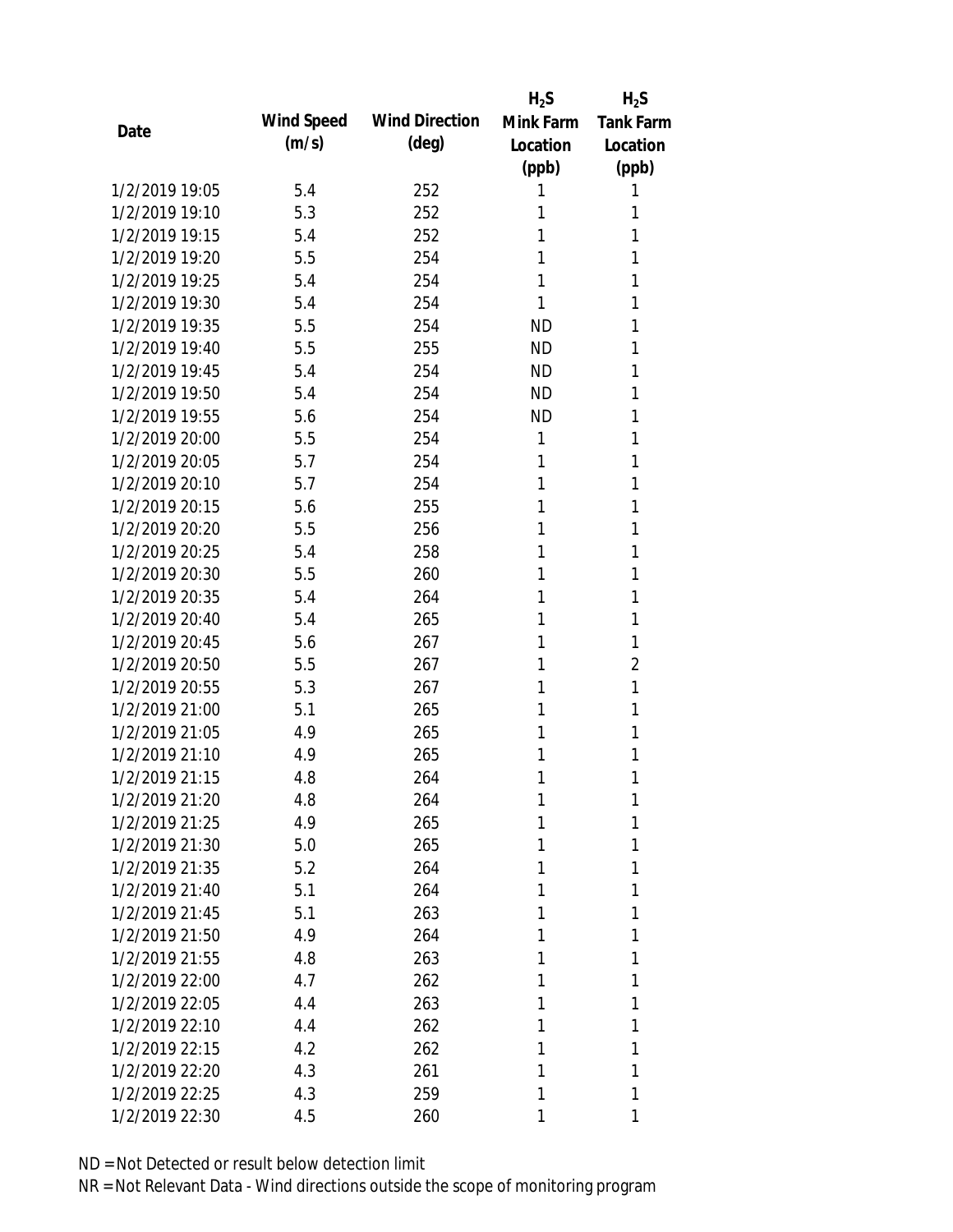|                |            |                       | $H_2S$    | $H_2S$           |
|----------------|------------|-----------------------|-----------|------------------|
| Date           | Wind Speed | <b>Wind Direction</b> | Mink Farm | <b>Tank Farm</b> |
|                | (m/s)      | (deg)                 | Location  | Location         |
|                |            |                       | (ppb)     | (ppb)            |
| 1/2/2019 22:35 | 4.5        | 259                   | 1         | 1                |
| 1/2/2019 22:40 | 4.5        | 258                   | 1         | 1                |
| 1/2/2019 22:45 | 4.8        | 257                   | 1         | 1                |
| 1/2/2019 22:50 | 4.8        | 256                   | 1         | 1                |
| 1/2/2019 22:55 | 4.9        | 256                   | 1         | $\overline{2}$   |
| 1/2/2019 23:00 | 4.9        | 255                   | 1         | 1                |
| 1/2/2019 23:05 | 5.0        | 254                   | 1         | 1                |
| 1/2/2019 23:10 | 5.1        | 255                   | 1         | 1                |
| 1/2/2019 23:15 | 5.0        | 256                   | 1         | 1                |
| 1/2/2019 23:20 | 4.9        | 257                   | 1         | 1                |
| 1/2/2019 23:25 | 4.7        | 257                   | 1         | 1                |
| 1/2/2019 23:30 | 4.6        | 258                   | 1         | 1                |
| 1/2/2019 23:35 | 4.4        | 259                   | 1         | 1                |
| 1/2/2019 23:40 | 4.1        | 259                   | 1         | 1                |
| 1/2/2019 23:45 | 4.1        | 258                   | <b>ND</b> | 1                |
| 1/2/2019 23:50 | 4.3        | 257                   | <b>ND</b> | 1                |
| 1/2/2019 23:55 | 4.4        | 257                   | <b>ND</b> | 1                |
| 1/2/2019 24:00 | 4.4        | 256                   | <b>ND</b> | 1                |
| 1/3/2019 00:05 | 4.6        | 256                   | <b>ND</b> | 1                |
| 1/3/2019 00:10 | 4.6        | 256                   | <b>ND</b> | 1                |
| 1/3/2019 00:15 | 4.5        | 256                   | 1         | 1                |
| 1/3/2019 00:20 | 4.4        | 257                   | <b>ND</b> | 1                |
| 1/3/2019 00:25 | 4.5        | 258                   | <b>ND</b> | 1                |
| 1/3/2019 00:30 | 4.5        | 258                   | <b>ND</b> | 1                |
| 1/3/2019 00:35 | 4.5        | 259                   | <b>ND</b> | 1                |
| 1/3/2019 00:40 | 4.7        | 258                   | <b>ND</b> | 1                |
| 1/3/2019 00:45 | 5.0        | 258                   | <b>ND</b> | 1                |
| 1/3/2019 00:50 | 5.2        | 257                   | <b>ND</b> | 1                |
| 1/3/2019 00:55 | 5.5        | 256                   | 1         | 1                |
| 1/3/2019 01:00 | 5.6        | 255                   | 1         | 1                |
| 1/3/2019 01:05 | 5.7        | 254                   | 1         | 1                |
| 1/3/2019 01:10 | 5.6        | 256                   | 1         | 1                |
| 1/3/2019 01:15 | 5.6        | 256                   | 1         | 1                |
| 1/3/2019 01:20 | 5.4        | 257                   | 1         | 1                |
| 1/3/2019 01:25 | 5.2        | 257                   | 1         | 1                |
| 1/3/2019 01:30 | 5.1        | 257                   | 1         | 1                |
| 1/3/2019 01:35 | 4.8        | 256                   | 1         | 1                |
| 1/3/2019 01:40 | 4.8        | 254                   | 1         | 1                |
| 1/3/2019 01:45 | 4.4        | 250                   | 1         | 1                |
| 1/3/2019 01:50 | 4.0        | 246                   | 1         | 1                |
| 1/3/2019 01:55 | 3.7        | 242                   | 1         | 1                |
| 1/3/2019 02:00 | 3.5        | 234                   | 1         | 1                |
|                |            |                       |           |                  |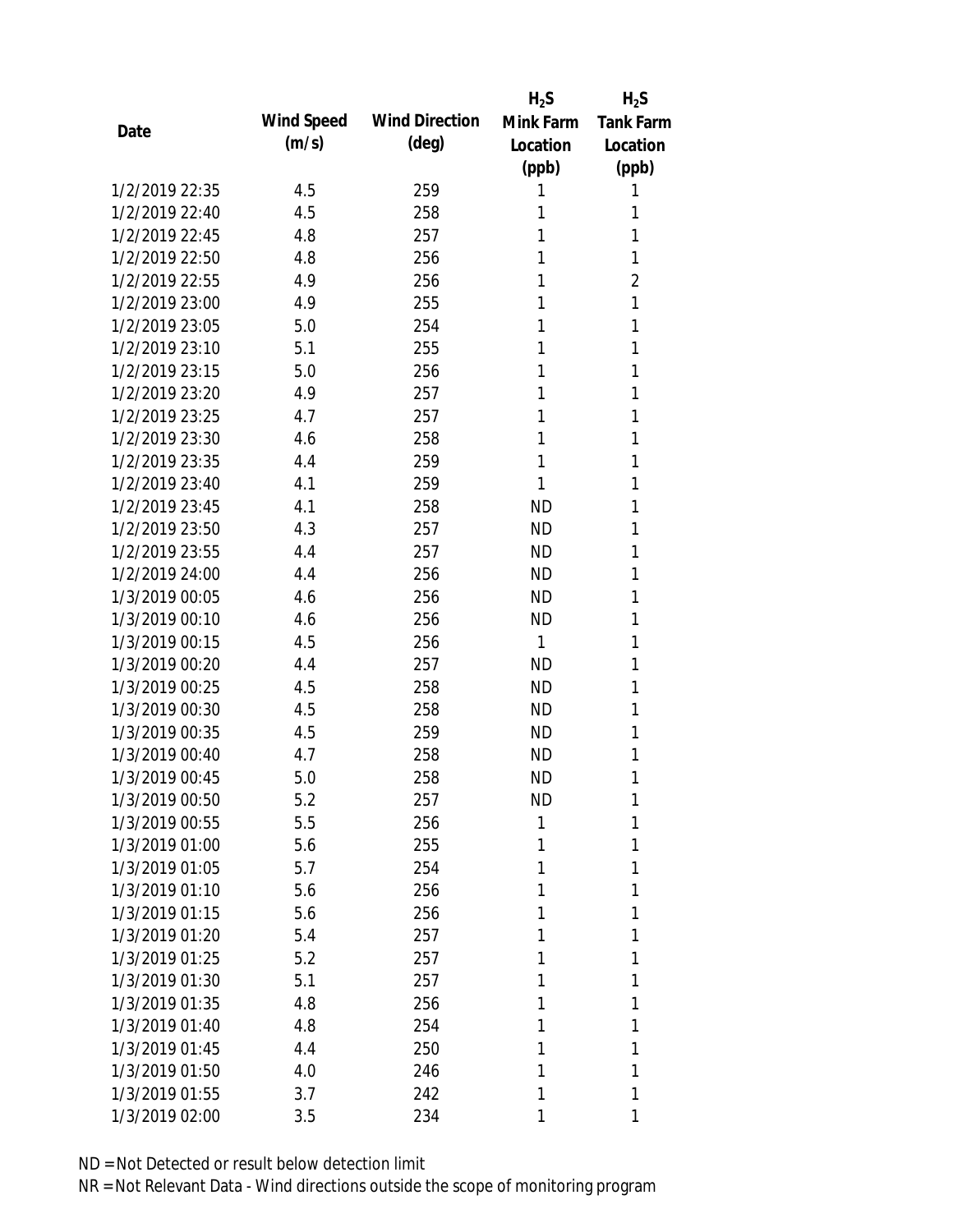|                |            |                       | $H_2S$    | $H_2S$           |
|----------------|------------|-----------------------|-----------|------------------|
| Date           | Wind Speed | <b>Wind Direction</b> | Mink Farm | <b>Tank Farm</b> |
|                | (m/s)      | (deg)                 | Location  | Location         |
|                |            |                       | (ppb)     | (ppb)            |
| 1/3/2019 02:05 | 3.6        | 229                   | <b>NR</b> | 1                |
| 1/3/2019 02:10 | 3.5        | 225                   | <b>NR</b> | 1                |
| 1/3/2019 02:15 | 3.7        | 225                   | <b>NR</b> | 1                |
| 1/3/2019 02:20 | 3.7        | 224                   | <b>NR</b> | 1                |
| 1/3/2019 02:25 | 3.9        | 223                   | <b>NR</b> | 1                |
| 1/3/2019 02:30 | 3.9        | 225                   | <b>NR</b> | 1                |
| 1/3/2019 02:35 | 3.9        | 224                   | <b>NR</b> | $\overline{2}$   |
| 1/3/2019 02:40 | 3.9        | 224                   | <b>NR</b> | $\overline{2}$   |
| 1/3/2019 02:45 | 3.9        | 223                   | <b>NR</b> | $\overline{2}$   |
| 1/3/2019 02:50 | 4.0        | 222                   | <b>NR</b> | $\overline{2}$   |
| 1/3/2019 02:55 | 4.1        | 222                   | <b>NR</b> | 1                |
| 1/3/2019 03:00 | 4.2        | 222                   | <b>NR</b> | 1                |
| 1/3/2019 03:05 | 4.3        | 223                   | <b>NR</b> | $\mathbf{1}$     |
| 1/3/2019 03:10 | 4.2        | 223                   | <b>NR</b> | 1                |
| 1/3/2019 03:15 | 4.2        | 222                   | <b>NR</b> | $\overline{2}$   |
| 1/3/2019 03:20 | 4.4        | 221                   | <b>NR</b> | $\mathbf{1}$     |
| 1/3/2019 03:25 | 4.4        | 221                   | <b>NR</b> | 1                |
| 1/3/2019 03:30 | 4.2        | 220                   | <b>NR</b> | 1                |
| 1/3/2019 03:35 | 4.0        | 219                   | <b>NR</b> | $\mathbf{1}$     |
| 1/3/2019 03:40 | 4.1        | 219                   | <b>NR</b> | 1                |
| 1/3/2019 03:45 | 4.1        | 219                   | <b>NR</b> | 1                |
| 1/3/2019 03:50 | 4.1        | 219                   | <b>NR</b> | 1                |
| 1/3/2019 03:55 | 4.0        | 219                   | <b>NR</b> | 1                |
| 1/3/2019 04:00 | 4.1        | 218                   | <b>NR</b> | 1                |
| 1/3/2019 04:05 | 4.2        | 219                   | <b>NR</b> | 1                |
| 1/3/2019 04:10 | 4.3        | 219                   | <b>NR</b> | 1                |
| 1/3/2019 04:15 | 4.2        | 220                   | <b>NR</b> | 1                |
| 1/3/2019 04:20 | 4.1        | 220                   | <b>NR</b> | 1                |
| 1/3/2019 04:25 | 4.0        | 222                   | <b>NR</b> | 1                |
| 1/3/2019 04:30 | 3.9        | 223                   | NR        | 1                |
| 1/3/2019 04:35 | 3.7        | 222                   | NR        | 1                |
| 1/3/2019 04:40 | 3.5        | 223                   | NR        | 1                |
| 1/3/2019 04:45 | 3.5        | 221                   | NR        | 1                |
| 1/3/2019 04:50 | 3.5        | 219                   | NR        | 1                |
| 1/3/2019 04:55 | 3.6        | 216                   | NR        | 1                |
| 1/3/2019 05:00 | 3.5        | 214                   | <b>NR</b> | 1                |
| 1/3/2019 05:05 | 3.6        | 213                   | NR        | 1                |
| 1/3/2019 05:10 | 3.6        | 211                   | NR        | 1                |
| 1/3/2019 05:15 | 3.6        | 211                   | NR        | 1                |
| 1/3/2019 05:20 | 3.7        | 210                   | NR        | 1                |
| 1/3/2019 05:25 | 3.6        | 212                   | <b>NR</b> | 1                |
| 1/3/2019 05:30 | 3.7        | 212                   | <b>NR</b> | 1                |
|                |            |                       |           |                  |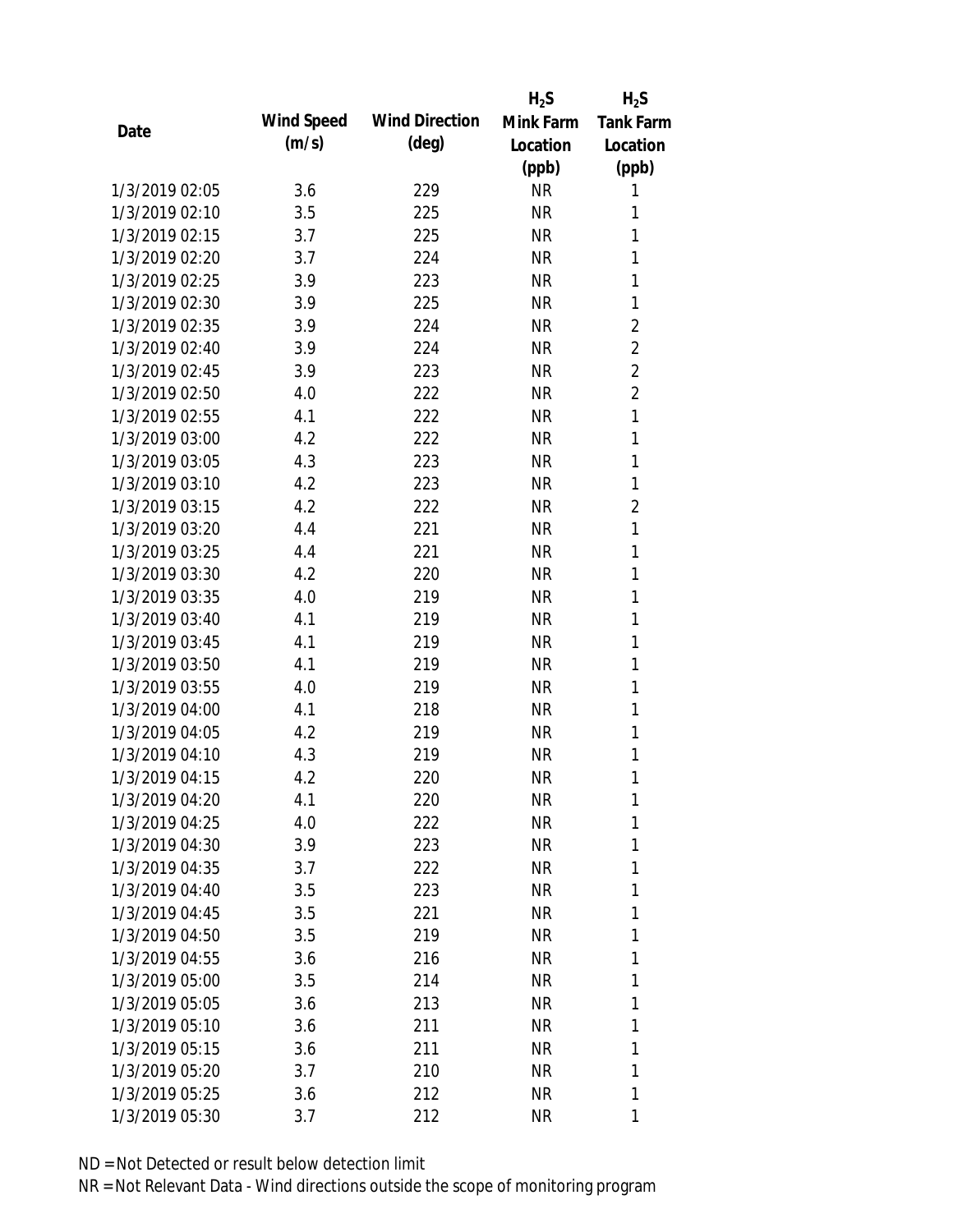|                |            |                       | $H_2S$    | $H_2S$           |
|----------------|------------|-----------------------|-----------|------------------|
| Date           | Wind Speed | <b>Wind Direction</b> | Mink Farm | <b>Tank Farm</b> |
|                | (m/s)      | $(\text{deg})$        | Location  | Location         |
|                |            |                       | (ppb)     | (ppb)            |
| 1/3/2019 05:35 | 3.8        | 212                   | <b>NR</b> | 1                |
| 1/3/2019 05:40 | 4.0        | 212                   | <b>NR</b> | 1                |
| 1/3/2019 05:45 | 4.1        | 212                   | <b>NR</b> | 1                |
| 1/3/2019 05:50 | 4.2        | 211                   | <b>NR</b> | 1                |
| 1/3/2019 05:55 | 4.2        | 209                   | <b>NR</b> | 1                |
| 1/3/2019 06:00 | 4.3        | 206                   | <b>NR</b> | 1                |
| 1/3/2019 06:05 | 4.3        | 205                   | <b>NR</b> | 1                |
| 1/3/2019 06:10 | 4.2        | 203                   | <b>NR</b> | 1                |
| 1/3/2019 06:15 | 4.2        | 201                   | <b>NR</b> | $\overline{2}$   |
| 1/3/2019 06:20 | 4.1        | 200                   | <b>NR</b> | $\overline{2}$   |
| 1/3/2019 06:25 | 4.0        | 199                   | <b>NR</b> | $\overline{2}$   |
| 1/3/2019 06:30 | 3.9        | 199                   | <b>NR</b> | $\mathbf{1}$     |
| 1/3/2019 06:35 | 3.8        | 198                   | <b>NR</b> | $\mathbf{1}$     |
| 1/3/2019 06:40 | 3.8        | 200                   | <b>NR</b> | 1                |
| 1/3/2019 06:45 | 3.8        | 201                   | <b>NR</b> | 1                |
| 1/3/2019 06:50 | 3.9        | 204                   | <b>NR</b> | 1                |
| 1/3/2019 06:55 | 3.8        | 207                   | <b>NR</b> | 1                |
| 1/3/2019 07:00 | 3.8        | 211                   | <b>NR</b> | 1                |
| 1/3/2019 07:05 | 3.8        | 213                   | <b>NR</b> | 1                |
| 1/3/2019 07:10 | 3.7        | 213                   | <b>NR</b> | 1                |
| 1/3/2019 07:15 | 3.7        | 213                   | <b>NR</b> | 1                |
| 1/3/2019 07:20 | 3.5        | 213                   | <b>NR</b> | 1                |
| 1/3/2019 07:25 | 3.4        | 213                   | <b>NR</b> | 1                |
| 1/3/2019 07:30 | 3.4        | 214                   | <b>NR</b> | 1                |
| 1/3/2019 07:35 | 3.3        | 215                   | <b>NR</b> | 1                |
| 1/3/2019 07:40 | 3.4        | 218                   | <b>NR</b> | 1                |
| 1/3/2019 07:45 | 3.4        | 218                   | <b>NR</b> | 1                |
| 1/3/2019 07:50 | 3.4        | 218                   | <b>NR</b> | 1                |
| 1/3/2019 07:55 | 3.6        | 217                   | <b>NR</b> | 1                |
| 1/3/2019 08:00 | 3.7        | 213                   | <b>NR</b> | 1                |
| 1/3/2019 08:05 | 3.7        | 211                   | <b>NR</b> | 1                |
| 1/3/2019 08:10 | 3.7        | 209                   | NR        | 1                |
| 1/3/2019 08:15 | 3.6        | 207                   | NR        | 1                |
| 1/3/2019 08:20 | 3.7        | 207                   | NR        | 1                |
| 1/3/2019 08:25 | 3.6        | 206                   | NR        | 1                |
| 1/3/2019 08:30 | 3.6        | 205                   | <b>NR</b> | 1                |
| 1/3/2019 08:35 | 3.7        | 204                   | <b>NR</b> | 1                |
| 1/3/2019 08:40 | 3.7        | 203                   | NR        | 1                |
| 1/3/2019 08:45 | 3.8        | 203                   | NR        | 1                |
| 1/3/2019 08:50 | 3.8        | 203                   | NR        | 1                |
| 1/3/2019 08:55 | 3.9        | 205                   | <b>NR</b> | 1                |
| 1/3/2019 09:00 | 4.0        | 207                   | <b>NR</b> | 1                |
|                |            |                       |           |                  |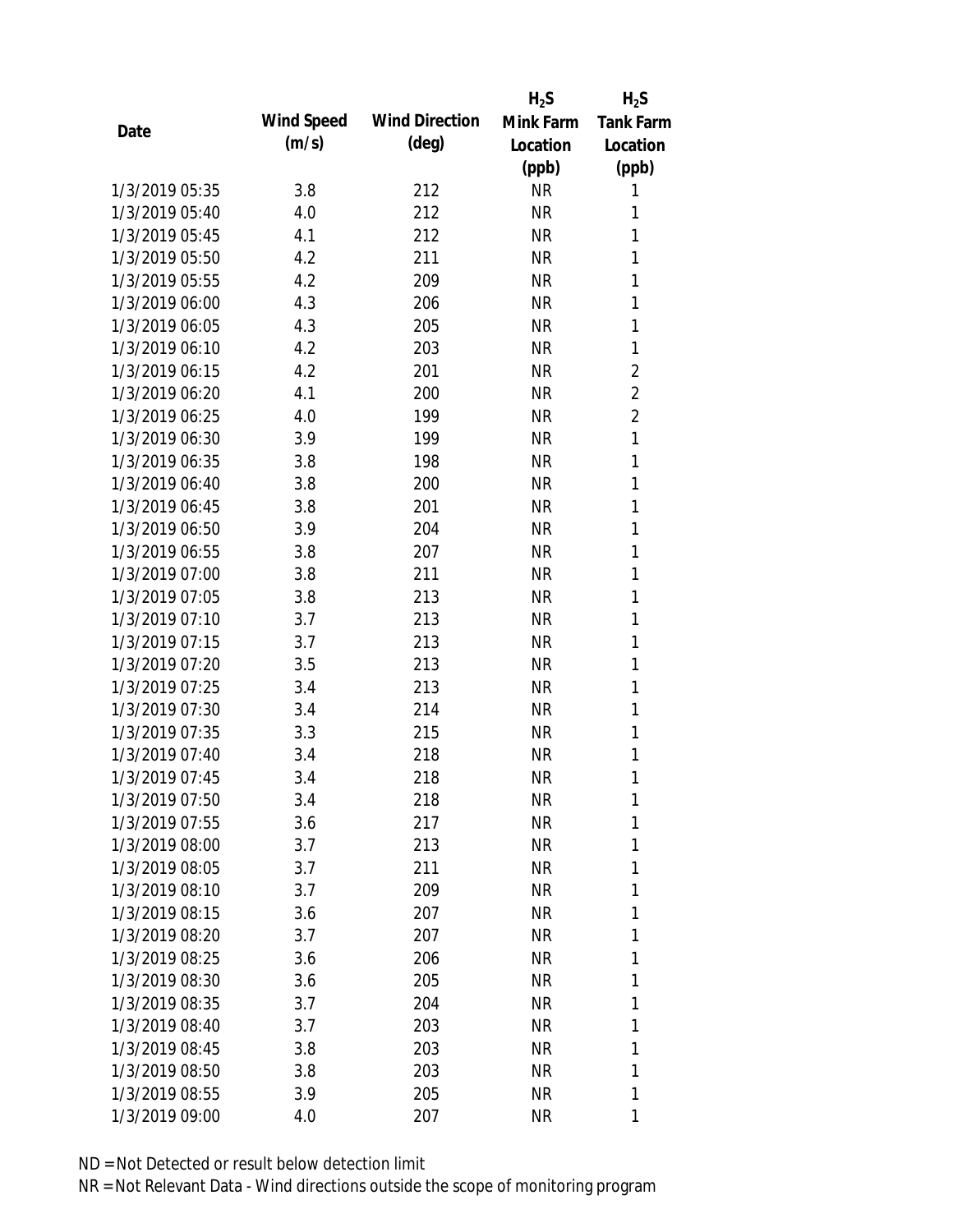|                |            |                       | $H_2S$    | $H_2S$           |
|----------------|------------|-----------------------|-----------|------------------|
| Date           | Wind Speed | <b>Wind Direction</b> | Mink Farm | <b>Tank Farm</b> |
|                | (m/s)      | (deg)                 | Location  | Location         |
|                |            |                       | (ppb)     | (ppb)            |
| 1/3/2019 09:05 | 4.1        | 209                   | <b>NR</b> | 1                |
| 1/3/2019 09:10 | 4.0        | 213                   | <b>NR</b> | 1                |
| 1/3/2019 09:15 | 4.0        | 215                   | <b>NR</b> | 1                |
| 1/3/2019 09:20 | 4.0        | 216                   | <b>NR</b> | 1                |
| 1/3/2019 09:25 | 4.0        | 215                   | <b>NR</b> | 1                |
| 1/3/2019 09:30 | 4.2        | 211                   | <b>NR</b> | 1                |
| 1/3/2019 09:35 | 4.1        | 208                   | <b>NR</b> | 1                |
| 1/3/2019 09:40 | 4.3        | 203                   | <b>NR</b> | 1                |
| 1/3/2019 09:45 | 4.5        | 200                   | <b>NR</b> | $\mathbf{1}$     |
| 1/3/2019 09:50 | 4.5        | 198                   | <b>NR</b> | $\mathbf{1}$     |
| 1/3/2019 09:55 | 4.6        | 201                   | <b>NR</b> | 1                |
| 1/3/2019 10:00 | 4.5        | 204                   | <b>NR</b> | 1                |
| 1/3/2019 10:05 | 4.5        | 208                   | <b>NR</b> | 1                |
| 1/3/2019 10:10 | 4.4        | 210                   | <b>NR</b> | 1                |
| 1/3/2019 10:15 | 4.4        | 212                   | <b>NR</b> | 1                |
| 1/3/2019 10:20 | 4.3        | 213                   | <b>NR</b> | 1                |
| 1/3/2019 10:25 | 4.2        | 211                   | <b>NR</b> | 1                |
| 1/3/2019 10:30 | 4.2        | 209                   | <b>NR</b> | 1                |
| 1/3/2019 10:35 | 4.2        | 209                   | <b>NR</b> | 1                |
| 1/3/2019 10:40 | 4.2        | 211                   | <b>NR</b> | 1                |
| 1/3/2019 10:45 | 4.2        | 211                   | <b>NR</b> | 1                |
| 1/3/2019 10:50 | 4.3        | 211                   | <b>NR</b> | 1                |
| 1/3/2019 10:55 | 4.4        | 212                   | <b>NR</b> | 1                |
| 1/3/2019 11:00 | 4.5        | 212                   | <b>NR</b> | 1                |
| 1/3/2019 11:05 | 4.5        | 210                   | <b>NR</b> | 1                |
| 1/3/2019 11:10 | 4.6        | 209                   | <b>NR</b> | 1                |
| 1/3/2019 11:15 | 4.6        | 210                   | <b>NR</b> | 1                |
| 1/3/2019 11:20 | 4.5        | 209                   | <b>NR</b> | 1                |
| 1/3/2019 11:25 | 4.3        | 208                   | <b>NR</b> | 1                |
| 1/3/2019 11:30 | 4.2        | 209                   | <b>NR</b> | 1                |
| 1/3/2019 11:35 | 4.2        | 209                   | <b>NR</b> | 1                |
| 1/3/2019 11:40 | 3.9        | 210                   | <b>NR</b> | 1                |
| 1/3/2019 11:45 | 3.8        | 206                   | <b>NR</b> | 1                |
| 1/3/2019 11:50 | 3.9        | 208                   | <b>NR</b> | 1                |
| 1/3/2019 11:55 | 4.0        | 211                   | <b>NR</b> | 1                |
| 1/3/2019 12:00 | 4.1        | 211                   | <b>NR</b> | <b>ND</b>        |
| 1/3/2019 12:05 | 4.2        | 213                   | <b>NR</b> | <b>ND</b>        |
| 1/3/2019 12:10 | 4.6        | 214                   | <b>NR</b> | <b>ND</b>        |
| 1/3/2019 12:15 | 4.8        | 218                   | <b>NR</b> | <b>ND</b>        |
| 1/3/2019 12:20 | 5.1        | 221                   | <b>NR</b> | <b>ND</b>        |
| 1/3/2019 12:25 | 5.1        | 221                   | <b>NR</b> | <b>ND</b>        |
| 1/3/2019 12:30 | 5.2        | 220                   | <b>NR</b> | <b>ND</b>        |
|                |            |                       |           |                  |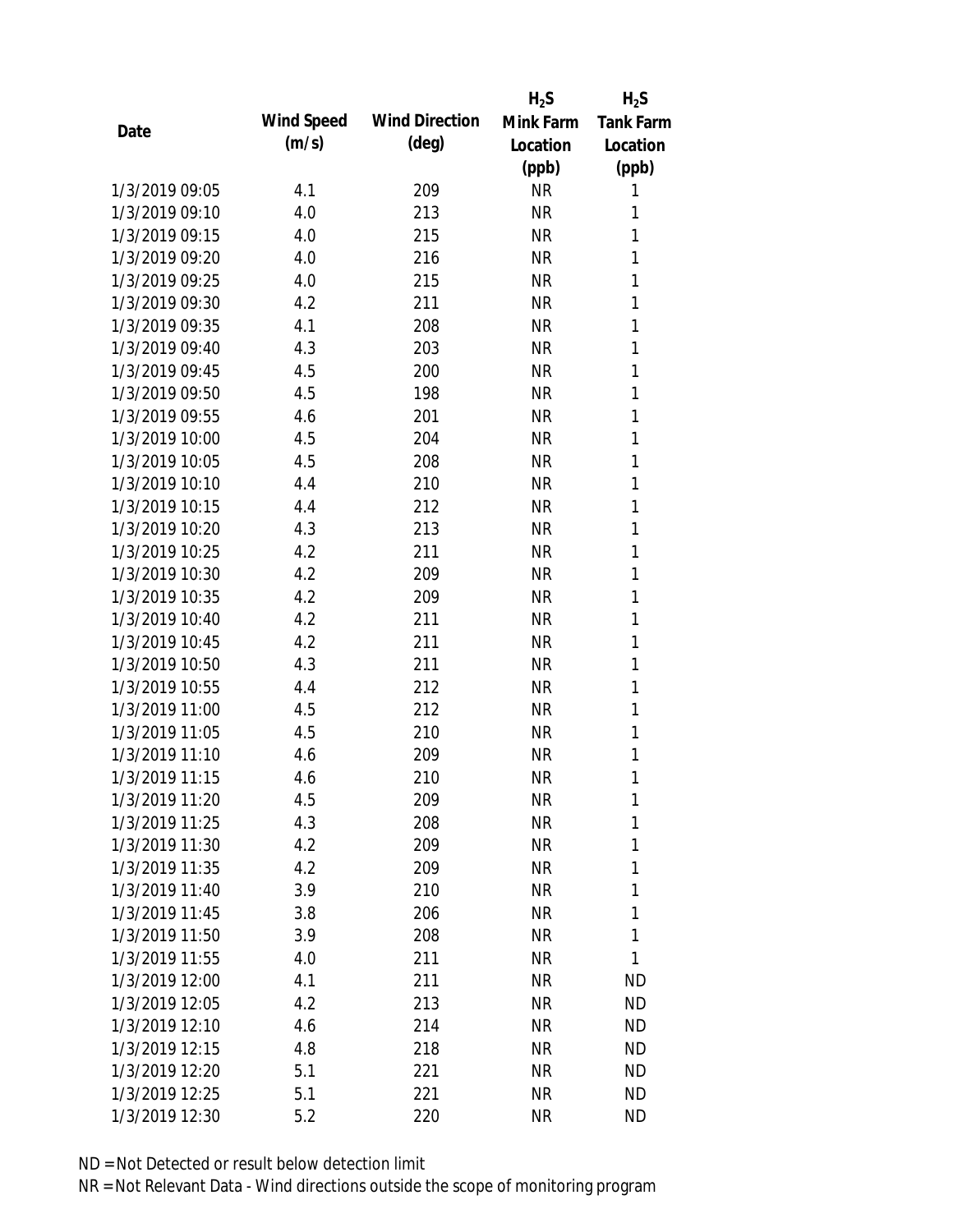|                |            |                       | $H_2S$    | $H_2S$           |
|----------------|------------|-----------------------|-----------|------------------|
| Date           | Wind Speed | <b>Wind Direction</b> | Mink Farm | <b>Tank Farm</b> |
|                | (m/s)      | $(\text{deg})$        | Location  | Location         |
|                |            |                       | (ppb)     | (ppb)            |
| 1/3/2019 12:35 | 5.2        | 219                   | <b>NR</b> | <b>ND</b>        |
| 1/3/2019 12:40 | 5.0        | 216                   | <b>NR</b> | <b>ND</b>        |
| 1/3/2019 12:45 | 4.9        | 213                   | <b>NR</b> | <b>ND</b>        |
| 1/3/2019 12:50 | 4.6        | 210                   | <b>NR</b> | $\mathbf{1}$     |
| 1/3/2019 12:55 | 4.7        | 208                   | <b>NR</b> | 1                |
| 1/3/2019 13:00 | 4.7        | 209                   | <b>NR</b> | <b>ND</b>        |
| 1/3/2019 13:05 | 4.7        | 209                   | <b>NR</b> | 1                |
| 1/3/2019 13:10 | 4.8        | 211                   | <b>NR</b> | $\mathbf{1}$     |
| 1/3/2019 13:15 | 4.7        | 212                   | <b>NR</b> | $\mathbf{1}$     |
| 1/3/2019 13:20 | 4.6        | 215                   | <b>NR</b> | $\mathbf{1}$     |
| 1/3/2019 13:25 | 4.5        | 215                   | <b>NR</b> | 1                |
| 1/3/2019 13:30 | 4.5        | 216                   | <b>NR</b> | $\overline{2}$   |
| 1/3/2019 13:35 | 4.6        | 216                   | <b>NR</b> | $\mathbf{1}$     |
| 1/3/2019 13:40 | 4.6        | 217                   | <b>NR</b> | $\mathbf{1}$     |
| 1/3/2019 13:45 | 4.5        | 217                   | <b>NR</b> | $\mathbf{1}$     |
| 1/3/2019 13:50 | 4.5        | 214                   | <b>NR</b> | $\mathbf{1}$     |
| 1/3/2019 13:55 | 4.5        | 213                   | <b>NR</b> | $\mathbf{1}$     |
| 1/3/2019 14:00 | 4.7        | 212                   | <b>NR</b> | $\mathbf{1}$     |
| 1/3/2019 14:05 | 4.6        | 212                   | <b>NR</b> | $\mathbf{1}$     |
| 1/3/2019 14:10 | 4.6        | 211                   | <b>NR</b> | 1                |
| 1/3/2019 14:15 | 4.9        | 211                   | <b>NR</b> | $\overline{2}$   |
| 1/3/2019 14:20 | 5.0        | 212                   | <b>NR</b> | $\overline{2}$   |
| 1/3/2019 14:25 | 5.2        | 214                   | <b>NR</b> | $\mathbf{1}$     |
| 1/3/2019 14:30 | 5.1        | 213                   | <b>NR</b> | $\mathbf{1}$     |
| 1/3/2019 14:35 | 5.2        | 213                   | <b>NR</b> | 1                |
| 1/3/2019 14:40 | 5.5        | 214                   | <b>NR</b> | $\mathbf{1}$     |
| 1/3/2019 14:45 | 5.6        | 216                   | <b>NR</b> | $\mathbf{1}$     |
| 1/3/2019 14:50 | 6.0        | 219                   | <b>NR</b> | 1                |
| 1/3/2019 14:55 | 6.0        | 219                   | <b>NR</b> | 1                |
| 1/3/2019 15:00 | 6.1        | 219                   | NR        | 1                |
| 1/3/2019 15:05 | 6.1        | 218                   | <b>NR</b> | 1                |
| 1/3/2019 15:10 | 5.9        | 217                   | <b>NR</b> | $\overline{2}$   |
| 1/3/2019 15:15 | 5.7        | 215                   | NR        | 1                |
| 1/3/2019 15:20 | 5.3        | 212                   | <b>NR</b> | 1                |
| 1/3/2019 15:25 | 5.3        | 211                   | NR        | 1                |
| 1/3/2019 15:30 | 5.3        | 212                   | NR        | 1                |
| 1/3/2019 15:35 | 5.2        | 213                   | <b>NR</b> | 1                |
| 1/3/2019 15:40 | 5.3        | 215                   | NR        | 1                |
| 1/3/2019 15:45 | 5.5        | 216                   | <b>NR</b> | 1                |
| 1/3/2019 15:50 | 5.7        | 217                   | <b>NR</b> | 1                |
| 1/3/2019 15:55 | 5.6        | 218                   | NR        | 1                |
| 1/3/2019 16:00 |            |                       | <b>NR</b> | 1                |
|                | 5.6        | 219                   |           |                  |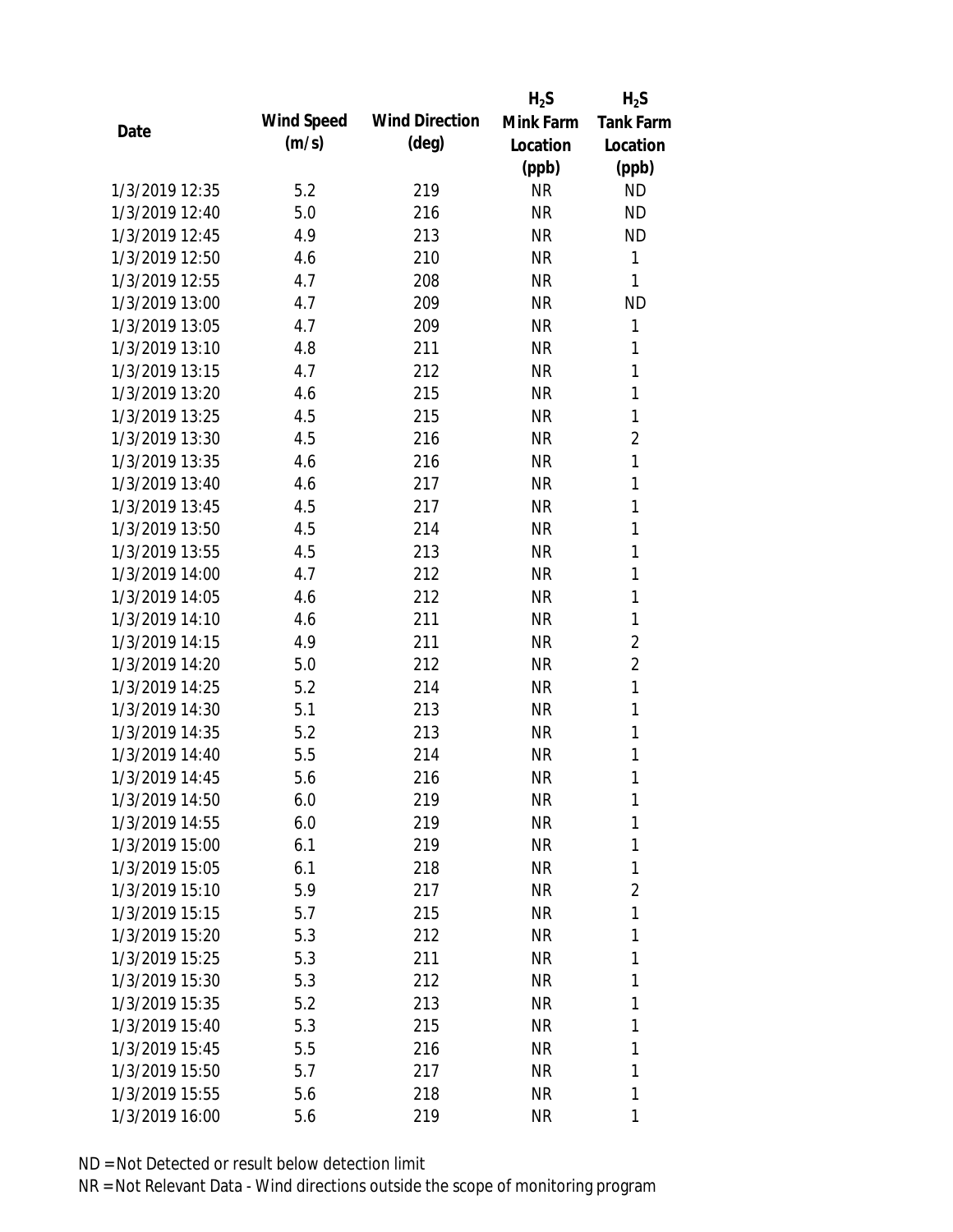|                |            |                       | $H_2S$    | $H_2S$           |
|----------------|------------|-----------------------|-----------|------------------|
| Date           | Wind Speed | <b>Wind Direction</b> | Mink Farm | <b>Tank Farm</b> |
|                | (m/s)      | $(\text{deg})$        | Location  | Location         |
|                |            |                       | (ppb)     | (ppb)            |
| 1/3/2019 16:05 | 5.6        | 220                   | <b>NR</b> | 1                |
| 1/3/2019 16:10 | 5.5        | 218                   | <b>NR</b> | 1                |
| 1/3/2019 16:15 | 5.6        | 219                   | <b>NR</b> | 1                |
| 1/3/2019 16:20 | 5.5        | 219                   | <b>NR</b> | 1                |
| 1/3/2019 16:25 | 5.4        | 217                   | <b>NR</b> | 1                |
| 1/3/2019 16:30 | 5.2        | 215                   | <b>NR</b> | 1                |
| 1/3/2019 16:35 | 5.2        | 215                   | <b>NR</b> | 1                |
| 1/3/2019 16:40 | 5.1        | 214                   | <b>NR</b> | 1                |
| 1/3/2019 16:45 | 4.8        | 212                   | <b>NR</b> | 1                |
| 1/3/2019 16:50 | 4.7        | 212                   | <b>NR</b> | 1                |
| 1/3/2019 16:55 | 4.8        | 212                   | <b>NR</b> | 1                |
| 1/3/2019 17:00 | 4.9        | 213                   | <b>NR</b> | $\mathbf{1}$     |
| 1/3/2019 17:05 | 4.8        | 213                   | <b>NR</b> | 1                |
| 1/3/2019 17:10 | 4.8        | 212                   | <b>NR</b> | 1                |
| 1/3/2019 17:15 | 4.9        | 211                   | <b>NR</b> | 1                |
| 1/3/2019 17:20 | 4.7        | 210                   | <b>NR</b> | 1                |
| 1/3/2019 17:25 | 4.5        | 207                   | <b>NR</b> | 1                |
| 1/3/2019 17:30 | 4.3        | 204                   | <b>NR</b> | 1                |
| 1/3/2019 17:35 | 4.3        | 202                   | <b>NR</b> | 1                |
| 1/3/2019 17:40 | 4.1        | 201                   | <b>NR</b> | 1                |
| 1/3/2019 17:45 | 4.0        | 201                   | <b>NR</b> | 1                |
| 1/3/2019 17:50 | 4.1        | 201                   | <b>NR</b> | 1                |
| 1/3/2019 17:55 | 4.3        | 203                   | <b>NR</b> | 1                |
| 1/3/2019 18:00 | 4.2        | 201                   | <b>NR</b> | 1                |
| 1/3/2019 18:05 | 4.3        | 201                   | <b>NR</b> | 1                |
| 1/3/2019 18:10 | 4.3        | 201                   | <b>NR</b> | 1                |
| 1/3/2019 18:15 | 4.3        | 199                   | <b>NR</b> | 1                |
| 1/3/2019 18:20 | 4.1        | 198                   | <b>NR</b> | $\overline{2}$   |
| 1/3/2019 18:25 | 4.1        | 198                   | <b>NR</b> | $\overline{2}$   |
| 1/3/2019 18:30 | 4.1        | 198                   | NR        | $\overline{2}$   |
| 1/3/2019 18:35 | 4.0        | 199                   | <b>NR</b> | 1                |
| 1/3/2019 18:40 | 3.9        | 199                   | NR        | 1                |
| 1/3/2019 18:45 | 4.0        | 201                   | NR        | 1                |
| 1/3/2019 18:50 | 4.1        | 201                   | NR        | 1                |
| 1/3/2019 18:55 | 4.1        | 200                   | NR        | 1                |
| 1/3/2019 19:00 | 4.2        | 201                   | <b>NR</b> | 1                |
| 1/3/2019 19:05 | 4.2        | 201                   | NR        | 1                |
| 1/3/2019 19:10 | 4.4        | 202                   | NR        | 1                |
| 1/3/2019 19:15 | 4.5        | 202                   | NR        | 1                |
| 1/3/2019 19:20 | 4.5        | 202                   | <b>NR</b> | 1                |
| 1/3/2019 19:25 | 4.5        | 204                   | <b>NR</b> | 1                |
| 1/3/2019 19:30 |            |                       | <b>NR</b> |                  |
|                | 4.6        | 205                   |           | 2                |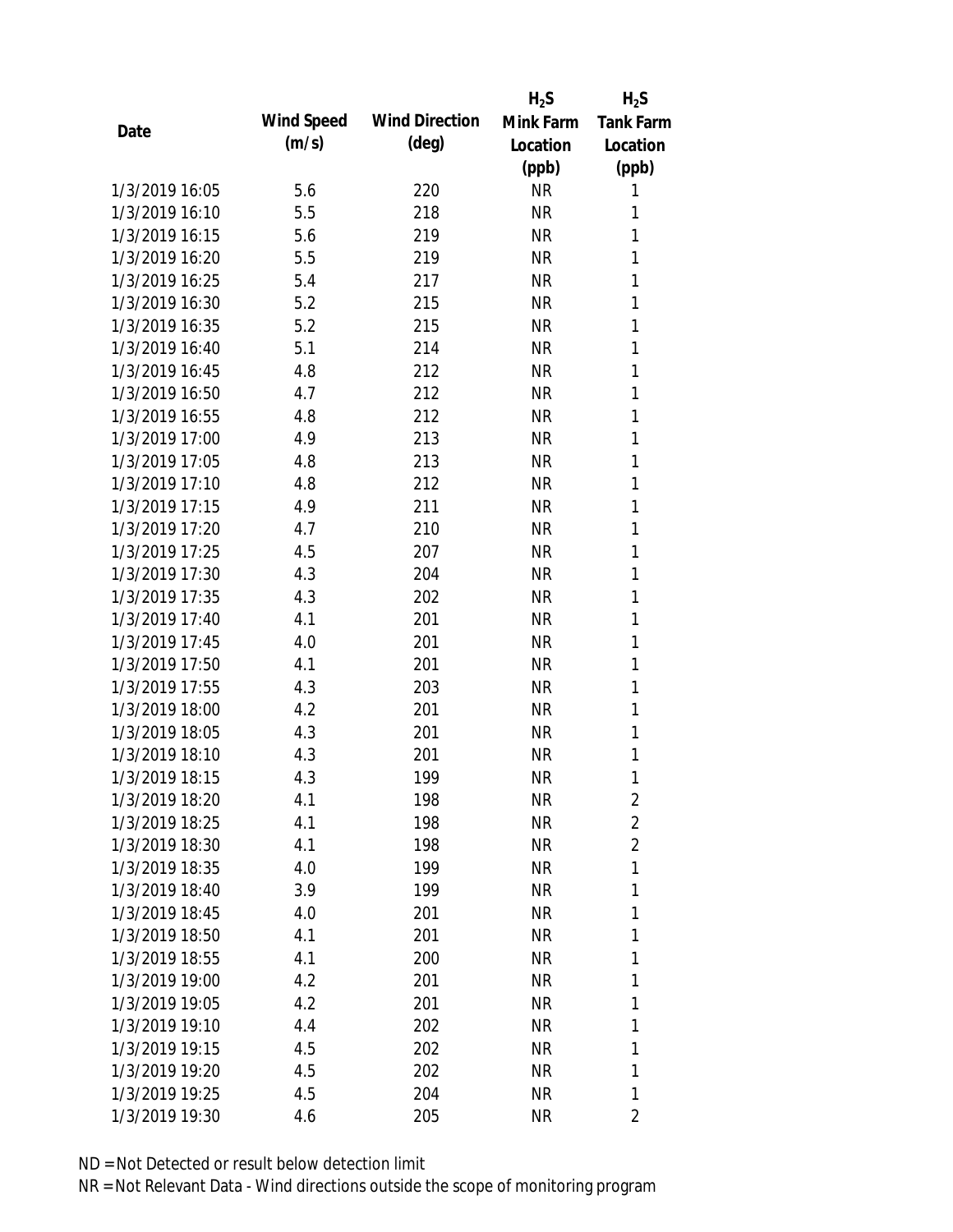|                |            |                       | $H_2S$    | $H_2S$           |
|----------------|------------|-----------------------|-----------|------------------|
| Date           | Wind Speed | <b>Wind Direction</b> | Mink Farm | <b>Tank Farm</b> |
|                | (m/s)      | (deg)                 | Location  | Location         |
|                |            |                       | (ppb)     | (ppb)            |
| 1/3/2019 19:35 | 4.6        | 205                   | <b>NR</b> | 2                |
| 1/3/2019 19:40 | 4.6        | 205                   | <b>NR</b> | $\overline{2}$   |
| 1/3/2019 19:45 | 4.5        | 204                   | <b>NR</b> | $\overline{2}$   |
| 1/3/2019 19:50 | 4.5        | 205                   | <b>NR</b> | $\overline{2}$   |
| 1/3/2019 19:55 | 4.6        | 204                   | <b>NR</b> | $\mathbf{1}$     |
| 1/3/2019 20:00 | 4.5        | 203                   | <b>NR</b> | 1                |
| 1/3/2019 20:05 | 4.6        | 203                   | <b>NR</b> | $\mathbf{1}$     |
| 1/3/2019 20:10 | 4.6        | 203                   | <b>NR</b> | 1                |
| 1/3/2019 20:15 | 4.7        | 203                   | <b>NR</b> | 1                |
| 1/3/2019 20:20 | 4.7        | 202                   | <b>NR</b> | 1                |
| 1/3/2019 20:25 | 4.7        | 202                   | <b>NR</b> | 1                |
| 1/3/2019 20:30 | 4.7        | 201                   | <b>NR</b> | 1                |
| 1/3/2019 20:35 | 4.6        | 200                   | <b>NR</b> | 1                |
| 1/3/2019 20:40 | 4.6        | 199                   | <b>NR</b> | 1                |
| 1/3/2019 20:45 | 4.6        | 198                   | <b>NR</b> | 1                |
| 1/3/2019 20:50 | 4.6        | 198                   | <b>NR</b> | 1                |
| 1/3/2019 20:55 | 4.7        | 198                   | <b>NR</b> | 1                |
| 1/3/2019 21:00 | 4.7        | 198                   | <b>NR</b> | 1                |
| 1/3/2019 21:05 | 4.7        | 199                   | <b>NR</b> | $\mathbf{1}$     |
| 1/3/2019 21:10 | 4.6        | 200                   | <b>NR</b> | 1                |
| 1/3/2019 21:15 | 4.4        | 202                   | <b>NR</b> | 1                |
| 1/3/2019 21:20 | 4.4        | 204                   | <b>NR</b> | 1                |
| 1/3/2019 21:25 | 4.3        | 206                   | <b>NR</b> | 1                |
| 1/3/2019 21:30 | 4.3        | 207                   | <b>NR</b> | 1                |
| 1/3/2019 21:35 | 4.3        | 208                   | <b>NR</b> | $\overline{2}$   |
| 1/3/2019 21:40 | 4.5        | 210                   | <b>NR</b> | $\overline{2}$   |
| 1/3/2019 21:45 | 4.6        | 211                   | <b>NR</b> | $\overline{2}$   |
| 1/3/2019 21:50 | 4.6        | 210                   | <b>NR</b> | $\overline{2}$   |
| 1/3/2019 21:55 | 4.7        | 211                   | <b>NR</b> | $\overline{2}$   |
| 1/3/2019 22:00 | 4.8        | 212                   | NR        | 1                |
| 1/3/2019 22:05 | 4.9        | 214                   | <b>NR</b> | $\overline{2}$   |
| 1/3/2019 22:10 | 4.9        | 214                   | NR        | $\overline{2}$   |
| 1/3/2019 22:15 | 5.0        | 215                   | NR        | $\overline{2}$   |
| 1/3/2019 22:20 | 5.0        | 216                   | NR        | $\overline{2}$   |
| 1/3/2019 22:25 | 5.1        | 216                   | NR        | $\overline{2}$   |
| 1/3/2019 22:30 | 5.2        | 216                   | NR        | 1                |
| 1/3/2019 22:35 | 5.2        | 216                   | NR        | 1                |
| 1/3/2019 22:40 | 5.2        | 216                   | NR        | 1                |
| 1/3/2019 22:45 | 5.2        | 216                   | NR        | 1                |
| 1/3/2019 22:50 | 5.3        | 215                   | NR        | 1                |
| 1/3/2019 22:55 | 5.3        | 214                   | <b>NR</b> | 1                |
| 1/3/2019 23:00 | 5.2        | 214                   | <b>NR</b> | 1                |
|                |            |                       |           |                  |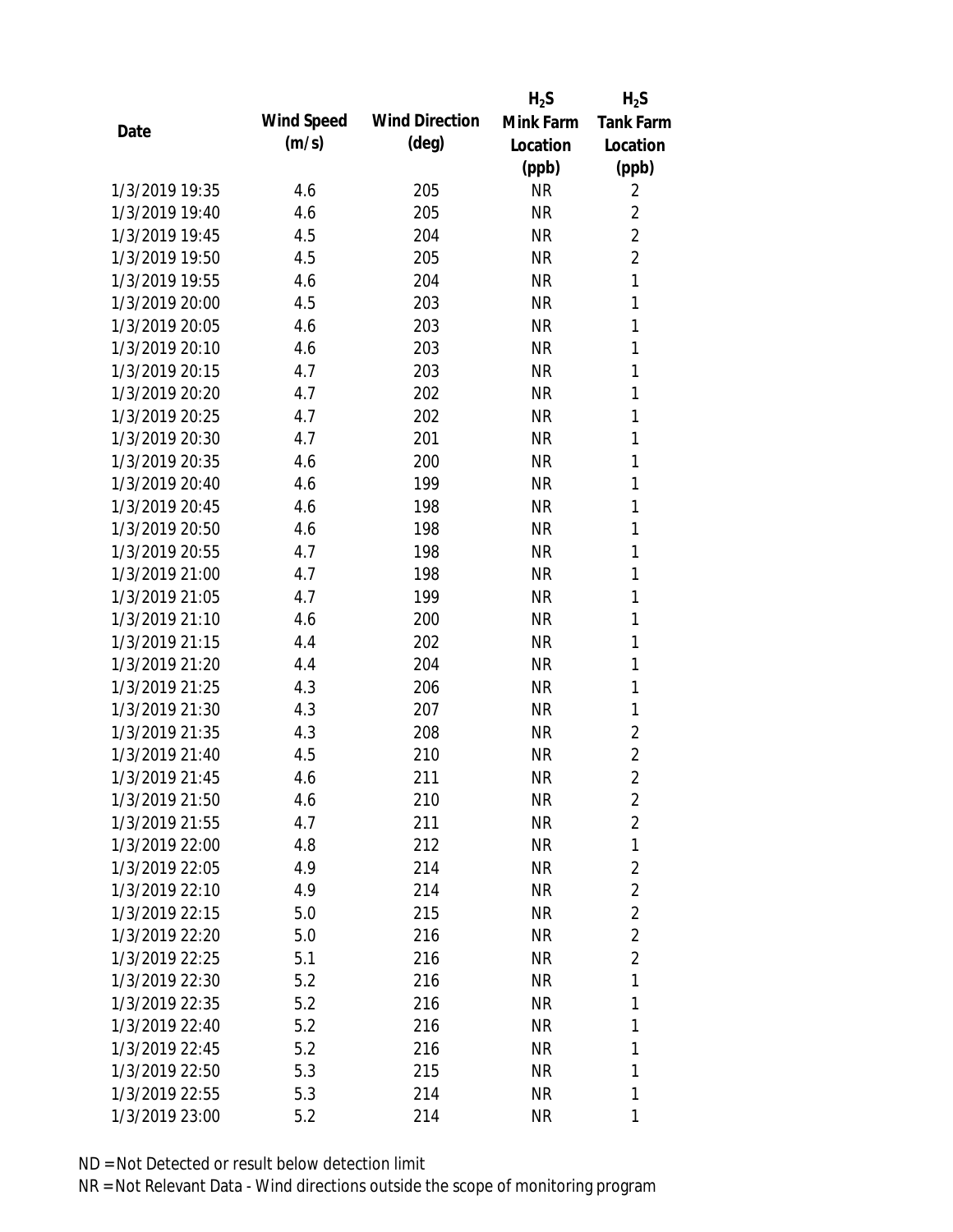|                |            |                       | $H_2S$    | $H_2S$           |
|----------------|------------|-----------------------|-----------|------------------|
| Date           | Wind Speed | <b>Wind Direction</b> | Mink Farm | <b>Tank Farm</b> |
|                | (m/s)      | (deg)                 | Location  | Location         |
|                |            |                       | (ppb)     | (ppb)            |
| 1/3/2019 23:05 | 5.0        | 213                   | <b>NR</b> | 1                |
| 1/3/2019 23:10 | 4.9        | 211                   | <b>NR</b> | $\overline{2}$   |
| 1/3/2019 23:15 | 4.7        | 210                   | <b>NR</b> | $\overline{2}$   |
| 1/3/2019 23:20 | 4.5        | 209                   | <b>NR</b> | $\overline{2}$   |
| 1/3/2019 23:25 | 4.5        | 208                   | <b>NR</b> | $\overline{2}$   |
| 1/3/2019 23:30 | 4.4        | 207                   | <b>NR</b> | $\mathbf{1}$     |
| 1/3/2019 23:35 | 4.4        | 207                   | <b>NR</b> | $\mathbf{1}$     |
| 1/3/2019 23:40 | 4.3        | 209                   | <b>NR</b> | 1                |
| 1/3/2019 23:45 | 4.4        | 210                   | <b>NR</b> | 1                |
| 1/3/2019 23:50 | 4.4        | 211                   | <b>NR</b> | 1                |
| 1/3/2019 23:55 | 4.3        | 211                   | <b>NR</b> | 1                |
| 1/3/2019 24:00 | 4.4        | 211                   | <b>NR</b> | 1                |
| 1/4/2019 00:05 | 4.4        | 211                   | <b>NR</b> | 1                |
| 1/4/2019 00:10 | 4.5        | 211                   | <b>NR</b> | 1                |
| 1/4/2019 00:15 | 4.4        | 210                   | <b>NR</b> | 1                |
| 1/4/2019 00:20 | 4.3        | 210                   | <b>NR</b> | 1                |
| 1/4/2019 00:25 | 4.3        | 212                   | <b>NR</b> | 1                |
| 1/4/2019 00:30 | 4.2        | 213                   | <b>NR</b> | 1                |
| 1/4/2019 00:35 | 4.1        | 215                   | <b>NR</b> | $\mathbf{1}$     |
| 1/4/2019 00:40 | 4.0        | 216                   | <b>NR</b> | 1                |
| 1/4/2019 00:45 | 4.0        | 216                   | <b>NR</b> | 1                |
| 1/4/2019 00:50 | 4.0        | 215                   | <b>NR</b> | 1                |
| 1/4/2019 00:55 | 4.0        | 213                   | <b>NR</b> | 1                |
| 1/4/2019 01:00 | 4.1        | 212                   | <b>NR</b> | 1                |
| 1/4/2019 01:05 | 4.1        | 209                   | <b>NR</b> | 1                |
| 1/4/2019 01:10 | 4.2        | 206                   | <b>NR</b> | 1                |
| 1/4/2019 01:15 | 4.2        | 205                   | <b>NR</b> | 1                |
| 1/4/2019 01:20 | 4.3        | 204                   | <b>NR</b> | 1                |
| 1/4/2019 01:25 | 4.2        | 203                   | <b>NR</b> | 1                |
| 1/4/2019 01:30 | 4.2        | 204                   | <b>NR</b> | 1                |
| 1/4/2019 01:35 | 4.2        | 207                   | <b>NR</b> | 1                |
| 1/4/2019 01:40 | 4.2        | 209                   | NR        | $\overline{2}$   |
| 1/4/2019 01:45 | 4.2        | 210                   | NR        | 1                |
| 1/4/2019 01:50 | 4.2        | 211                   | NR        | 1                |
| 1/4/2019 01:55 | 4.2        | 212                   | NR        | 1                |
| 1/4/2019 02:00 | 4.1        | 210                   | <b>NR</b> | 1                |
| 1/4/2019 02:05 | 4.0        | 207                   | <b>NR</b> | 1                |
| 1/4/2019 02:10 | 3.9        | 204                   | NR        | 1                |
| 1/4/2019 02:15 | 3.8        | 202                   | NR        | 1                |
| 1/4/2019 02:20 | 3.6        | 200                   | NR        | 1                |
| 1/4/2019 02:25 | 3.7        | 198                   | <b>NR</b> | 1                |
| 1/4/2019 02:30 | 3.8        | 197                   | <b>NR</b> | 1                |
|                |            |                       |           |                  |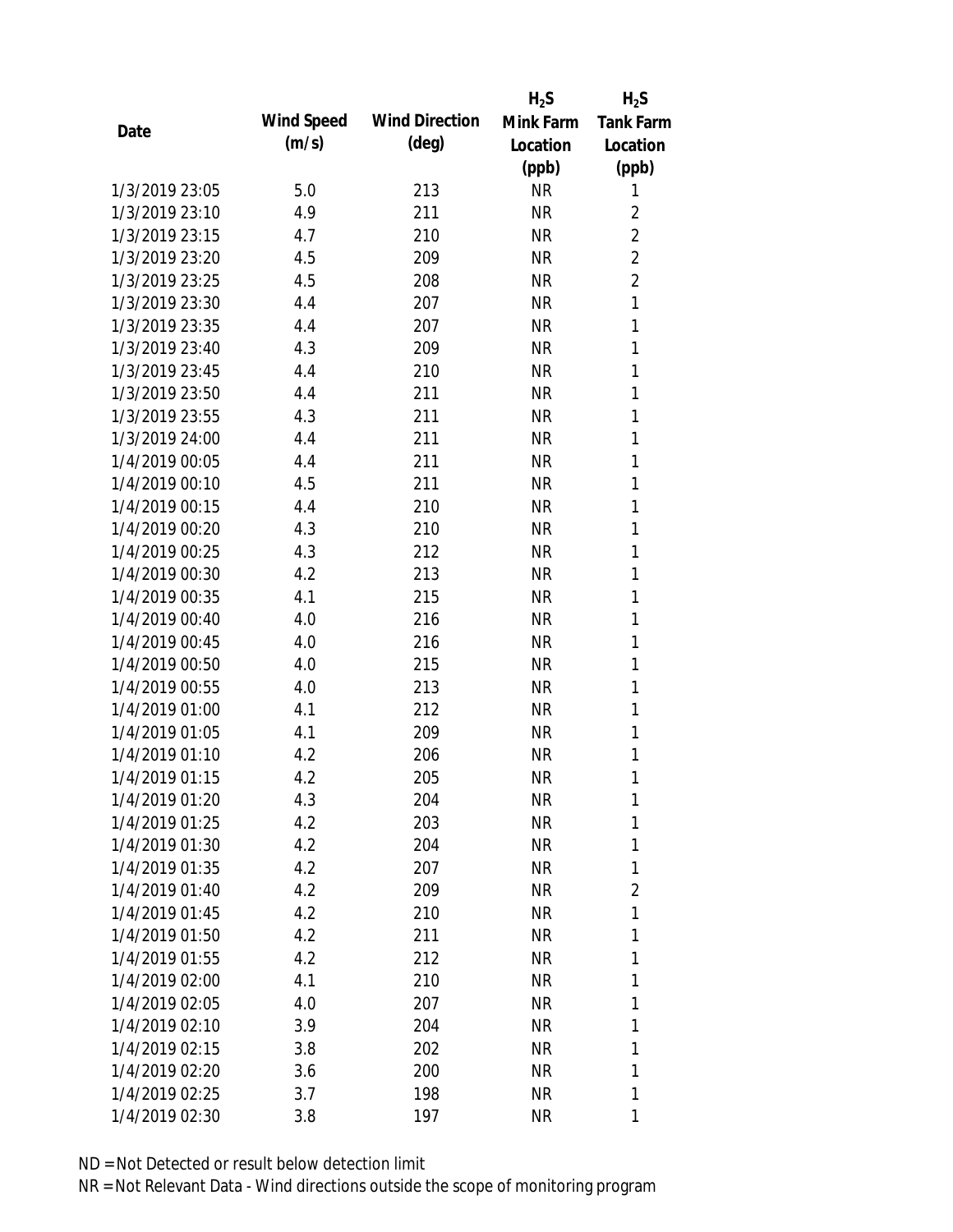|                |            |                       | $H_2S$    | $H_2S$           |
|----------------|------------|-----------------------|-----------|------------------|
| Date           | Wind Speed | <b>Wind Direction</b> | Mink Farm | <b>Tank Farm</b> |
|                | (m/s)      | (deg)                 | Location  | Location         |
|                |            |                       | (ppb)     | (ppb)            |
| 1/4/2019 02:35 | 3.9        | 196                   | <b>NR</b> | 1                |
| 1/4/2019 02:40 | 3.9        | 197                   | <b>NR</b> | 1                |
| 1/4/2019 02:45 | 4.0        | 197                   | <b>NR</b> | 1                |
| 1/4/2019 02:50 | 4.1        | 197                   | <b>NR</b> | 1                |
| 1/4/2019 02:55 | 4.2        | 197                   | <b>NR</b> | 1                |
| 1/4/2019 03:00 | 4.2        | 198                   | <b>NR</b> | $\mathbf{1}$     |
| 1/4/2019 03:05 | 4.1        | 200                   | <b>NR</b> | 1                |
| 1/4/2019 03:10 | 4.1        | 199                   | <b>NR</b> | $\mathbf{1}$     |
| 1/4/2019 03:15 | 4.1        | 200                   | <b>NR</b> | 1                |
| 1/4/2019 03:20 | 4.1        | 201                   | <b>NR</b> | $\mathbf{1}$     |
| 1/4/2019 03:25 | 4.1        | 201                   | <b>NR</b> | 1                |
| 1/4/2019 03:30 | 4.1        | 202                   | <b>NR</b> | 1                |
| 1/4/2019 03:35 | 4.2        | 203                   | <b>NR</b> | $\mathbf{1}$     |
| 1/4/2019 03:40 | 4.3        | 204                   | <b>NR</b> | $\overline{2}$   |
| 1/4/2019 03:45 | 4.5        | 205                   | <b>NR</b> | $\overline{2}$   |
| 1/4/2019 03:50 | 4.5        | 206                   | <b>NR</b> | $\overline{2}$   |
| 1/4/2019 03:55 | 4.6        | 207                   | <b>NR</b> | $\overline{2}$   |
| 1/4/2019 04:00 | 4.6        | 207                   | <b>NR</b> | $\overline{2}$   |
| 1/4/2019 04:05 | 4.7        | 207                   | <b>NR</b> | $\overline{2}$   |
| 1/4/2019 04:10 | 4.6        | 206                   | <b>NR</b> | $\mathbf{1}$     |
| 1/4/2019 04:15 | 4.4        | 204                   | <b>NR</b> | $\mathbf{1}$     |
| 1/4/2019 04:20 | 4.3        | 203                   | <b>NR</b> | $\mathbf{1}$     |
| 1/4/2019 04:25 | 4.3        | 203                   | <b>NR</b> | 1                |
| 1/4/2019 04:30 | 4.2        | 202                   | <b>NR</b> | 1                |
| 1/4/2019 04:35 | 4.1        | 202                   | <b>NR</b> | 1                |
| 1/4/2019 04:40 | 4.1        | 202                   | <b>NR</b> | 1                |
| 1/4/2019 04:45 | 4.1        | 202                   | <b>NR</b> | 1                |
| 1/4/2019 04:50 | 4.0        | 201                   | <b>NR</b> | $\overline{2}$   |
| 1/4/2019 04:55 | 4.0        | 201                   | <b>NR</b> | $\mathbf{1}$     |
| 1/4/2019 05:00 | 3.9        | 200                   | <b>NR</b> | $\mathbf{1}$     |
| 1/4/2019 05:05 | 3.9        | 198                   | <b>NR</b> | 1                |
| 1/4/2019 05:10 | 3.8        | 198                   | <b>NR</b> | $\overline{2}$   |
| 1/4/2019 05:15 | 3.7        | 197                   | <b>NR</b> | $\overline{2}$   |
| 1/4/2019 05:20 | 3.7        | 196                   | <b>NR</b> | $\overline{2}$   |
| 1/4/2019 05:25 | 3.7        | 193                   | <b>NR</b> | $\overline{2}$   |
| 1/4/2019 05:30 | 3.8        | 190                   | <b>NR</b> | $\overline{2}$   |
| 1/4/2019 05:35 | 3.8        | 189                   | <b>NR</b> | 1                |
| 1/4/2019 05:40 | 3.9        | 188                   | <b>NR</b> | 1                |
| 1/4/2019 05:45 | 4.0        | 188                   | <b>NR</b> | $\overline{2}$   |
| 1/4/2019 05:50 | 4.0        | 188                   | <b>NR</b> | 1                |
| 1/4/2019 05:55 | 4.0        | 189                   | <b>NR</b> | 1                |
| 1/4/2019 06:00 | 4.0        | 190                   | <b>NR</b> | 2                |
|                |            |                       |           |                  |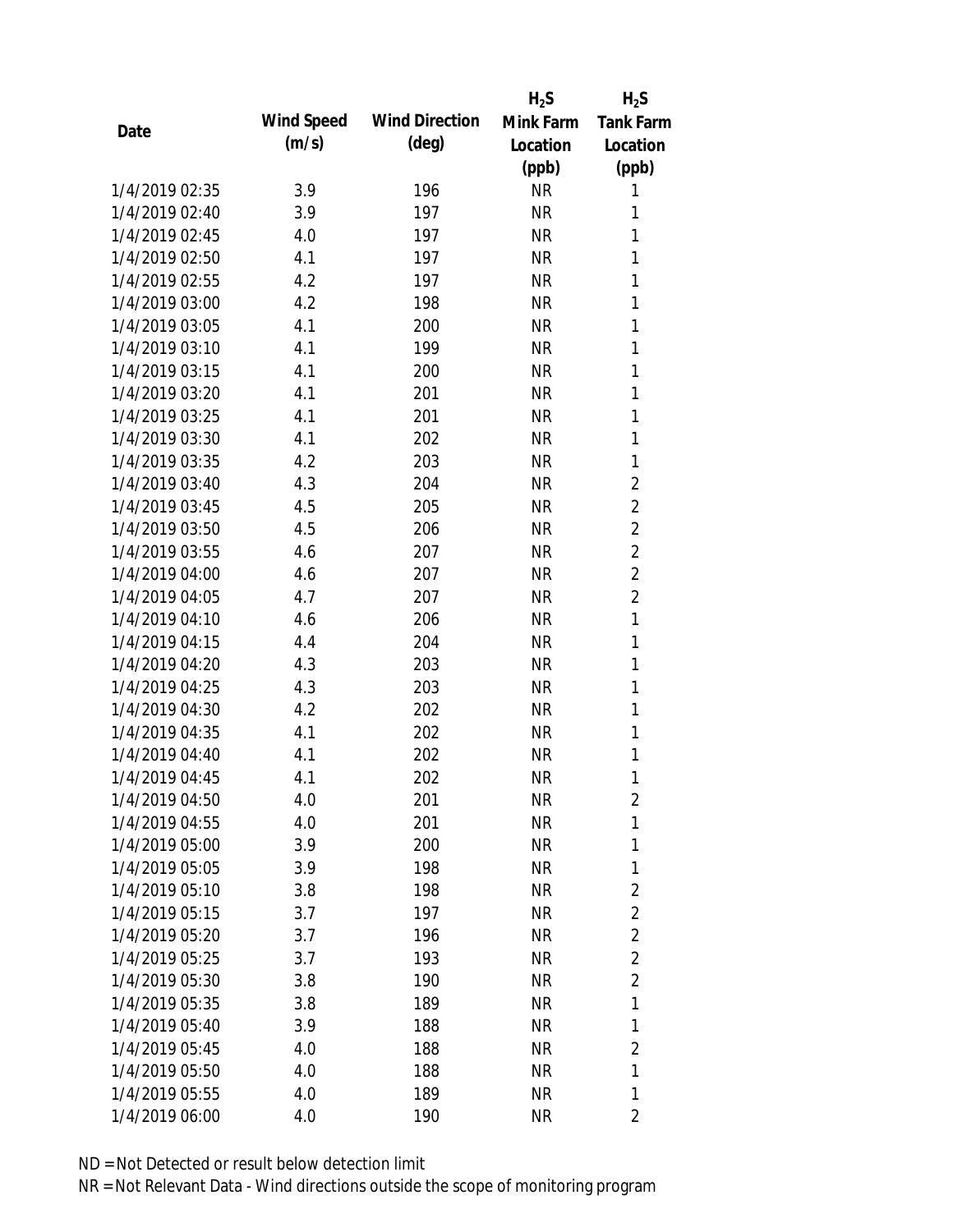|                |            |                       | $H_2S$    | $H_2S$           |
|----------------|------------|-----------------------|-----------|------------------|
| Date           | Wind Speed | <b>Wind Direction</b> | Mink Farm | <b>Tank Farm</b> |
|                | (m/s)      | $(\text{deg})$        | Location  | Location         |
|                |            |                       | (ppb)     | (ppb)            |
| 1/4/2019 06:05 | 4.1        | 191                   | <b>NR</b> | 2                |
| 1/4/2019 06:10 | 4.1        | 193                   | <b>NR</b> | 1                |
| 1/4/2019 06:15 | 4.1        | 194                   | <b>NR</b> | 1                |
| 1/4/2019 06:20 | 4.0        | 196                   | <b>NR</b> | 1                |
| 1/4/2019 06:25 | 4.0        | 198                   | <b>NR</b> | 1                |
| 1/4/2019 06:30 | 3.8        | 199                   | <b>NR</b> | 1                |
| 1/4/2019 06:35 | 3.7        | 198                   | <b>NR</b> | $\mathbf{1}$     |
| 1/4/2019 06:40 | 3.6        | 197                   | <b>NR</b> | 1                |
| 1/4/2019 06:45 | 3.5        | 197                   | <b>NR</b> | 1                |
| 1/4/2019 06:50 | 3.5        | 196                   | <b>NR</b> | 1                |
| 1/4/2019 06:55 | 3.4        | 196                   | <b>NR</b> | 1                |
| 1/4/2019 07:00 | 3.5        | 198                   | <b>NR</b> | $\overline{2}$   |
| 1/4/2019 07:05 | 3.5        | 200                   | <b>NR</b> | $\mathbf{1}$     |
| 1/4/2019 07:10 | 3.5        | 201                   | <b>NR</b> | $\mathbf{1}$     |
| 1/4/2019 07:15 | 3.6        | 202                   | <b>NR</b> | $\overline{2}$   |
| 1/4/2019 07:20 | 3.7        | 203                   | <b>NR</b> | $\overline{2}$   |
| 1/4/2019 07:25 | 3.9        | 202                   | <b>NR</b> | $\mathbf{1}$     |
| 1/4/2019 07:30 | 3.8        | 201                   | <b>NR</b> | $\mathbf{1}$     |
| 1/4/2019 07:35 | 3.8        | 200                   | <b>NR</b> | $\mathbf{1}$     |
| 1/4/2019 07:40 | 3.8        | 200                   | <b>NR</b> | 1                |
| 1/4/2019 07:45 | 3.8        | 198                   | <b>NR</b> | 1                |
| 1/4/2019 07:50 | 3.7        | 198                   | <b>NR</b> | 1                |
| 1/4/2019 07:55 | 3.8        | 197                   | <b>NR</b> | 1                |
| 1/4/2019 08:00 | 3.7        | 196                   | <b>NR</b> | 1                |
| 1/4/2019 08:05 | 3.6        | 197                   | <b>NR</b> | 1                |
| 1/4/2019 08:10 | 3.5        | 197                   | <b>NR</b> | 1                |
| 1/4/2019 08:15 | 3.5        | 197                   | <b>NR</b> | 1                |
| 1/4/2019 08:20 | 3.6        | 195                   | <b>NR</b> | 1                |
| 1/4/2019 08:25 | 3.5        | 193                   | <b>NR</b> | 1                |
| 1/4/2019 08:30 | 3.7        | 192                   | <b>NR</b> | 1                |
| 1/4/2019 08:35 | 3.8        | 189                   | <b>NR</b> | 1                |
| 1/4/2019 08:40 | 3.9        | 186                   | NR        | 1                |
| 1/4/2019 08:45 | 4.0        | 185                   | NR        | $\overline{2}$   |
| 1/4/2019 08:50 | 4.1        | 185                   | NR        | $\overline{2}$   |
| 1/4/2019 08:55 | 4.1        | 185                   | <b>NR</b> | $\overline{2}$   |
| 1/4/2019 09:00 | 3.9        | 187                   | <b>NR</b> | $\overline{2}$   |
| 1/4/2019 09:05 | 3.9        | 191                   | <b>NR</b> | $\overline{2}$   |
| 1/4/2019 09:10 | 3.8        | 194                   | NR        | $\overline{2}$   |
| 1/4/2019 09:15 | 3.6        | 198                   | NR        | 1                |
| 1/4/2019 09:20 | 3.4        | 200                   | <b>NR</b> | 1                |
| 1/4/2019 09:25 | 3.2        | 202                   | <b>NR</b> | 1                |
| 1/4/2019 09:30 | 3.0        | 206                   | <b>NR</b> | 1                |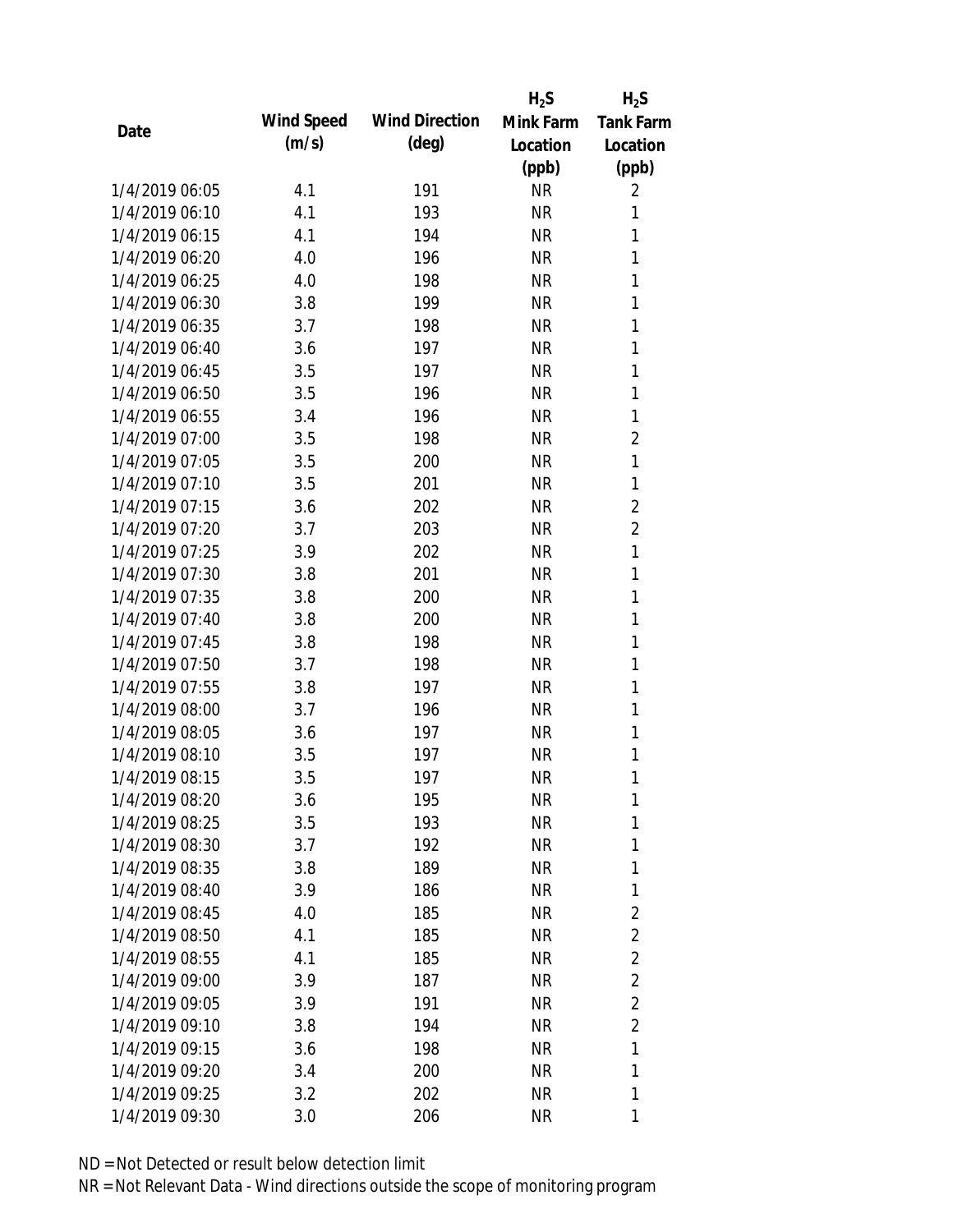|                |            |                       | $H_2S$    | $H_2S$           |
|----------------|------------|-----------------------|-----------|------------------|
| Date           | Wind Speed | <b>Wind Direction</b> | Mink Farm | <b>Tank Farm</b> |
|                | (m/s)      | $(\text{deg})$        | Location  | Location         |
|                |            |                       | (ppb)     | (ppb)            |
| 1/4/2019 09:35 | 2.8        | 208                   | <b>NR</b> | 1                |
| 1/4/2019 09:40 | 2.7        | 213                   | <b>NR</b> | 1                |
| 1/4/2019 09:45 | 2.5        | 219                   | <b>NR</b> | $\overline{2}$   |
| 1/4/2019 09:50 | 2.3        | 230                   | 1         | $\overline{2}$   |
| 1/4/2019 09:55 | 2.2        | 238                   | 1         | $\overline{2}$   |
| 1/4/2019 10:00 | 2.2        | 241                   | 1         | $\overline{2}$   |
| 1/4/2019 10:05 | 2.1        | 244                   | 1         | 3                |
| 1/4/2019 10:10 | 2.0        | 242                   | 1         | $\mathfrak{Z}$   |
| 1/4/2019 10:15 | 2.1        | 240                   | 1         | $\mathfrak{Z}$   |
| 1/4/2019 10:20 | 2.3        | 237                   | 1         | $\overline{2}$   |
| 1/4/2019 10:25 | 2.4        | 238                   | 1         | $\overline{2}$   |
| 1/4/2019 10:30 | 2.5        | 241                   | 1         | $\overline{2}$   |
| 1/4/2019 10:35 | 2.7        | 244                   | 1         | $\overline{2}$   |
| 1/4/2019 10:40 | 2.8        | 249                   | 1         | $\overline{2}$   |
| 1/4/2019 10:45 | 2.7        | 251                   | 1         | $\overline{2}$   |
| 1/4/2019 10:50 | 2.7        | 248                   | 1         | 1                |
| 1/4/2019 10:55 | 2.6        | 244                   | 1         | 1                |
| 1/4/2019 11:00 | 2.7        | 240                   | 1         | 1                |
| 1/4/2019 11:05 | 2.7        | 237                   | 1         | 1                |
| 1/4/2019 11:10 | 2.7        | 234                   | 1         | 1                |
| 1/4/2019 11:15 | 2.6        | 236                   | 1         | $\sqrt{2}$       |
| 1/4/2019 11:20 | 2.7        | 243                   | 1         | $\overline{2}$   |
| 1/4/2019 11:25 | 2.8        | 246                   | <b>ND</b> | $\mathfrak{Z}$   |
| 1/4/2019 11:30 | 2.7        | 249                   | 1         | 3                |
| 1/4/2019 11:35 | 2.7        | 248                   | 1         | 3                |
| 1/4/2019 11:40 | 2.7        | 251                   | 1         | 3                |
| 1/4/2019 11:45 | 2.7        | 255                   | 1         | 3                |
| 1/4/2019 11:50 | 2.7        | 254                   | 1         | $\overline{2}$   |
| 1/4/2019 11:55 | 2.7        | 253                   | 1         | 1                |
| 1/4/2019 12:00 | 2.8        | 251                   | 1         | 1                |
| 1/4/2019 12:05 | 2.8        | 249                   | 1         | 1                |
| 1/4/2019 12:10 | 3.0        | 243                   | 1         | 1                |
| 1/4/2019 12:15 | 3.1        | 235                   | 1         | 1                |
| 1/4/2019 12:20 | 3.1        | 227                   | <b>NR</b> | 1                |
| 1/4/2019 12:25 | 3.2        | 220                   | NR        | 1                |
| 1/4/2019 12:30 | 3.3        | 218                   | <b>NR</b> | 1                |
| 1/4/2019 12:35 | 3.3        | 220                   | NR        | 1                |
| 1/4/2019 12:40 | 3.2        | 220                   | <b>NR</b> | 1                |
| 1/4/2019 12:45 | 3.2        | 219                   | <b>NR</b> | 1                |
| 1/4/2019 12:50 | 3.4        | 222                   | <b>NR</b> | 1                |
| 1/4/2019 12:55 | 3.2        | 224                   | NR        | 1                |
| 1/4/2019 13:00 | 3.1        | 219                   | <b>NR</b> | 1                |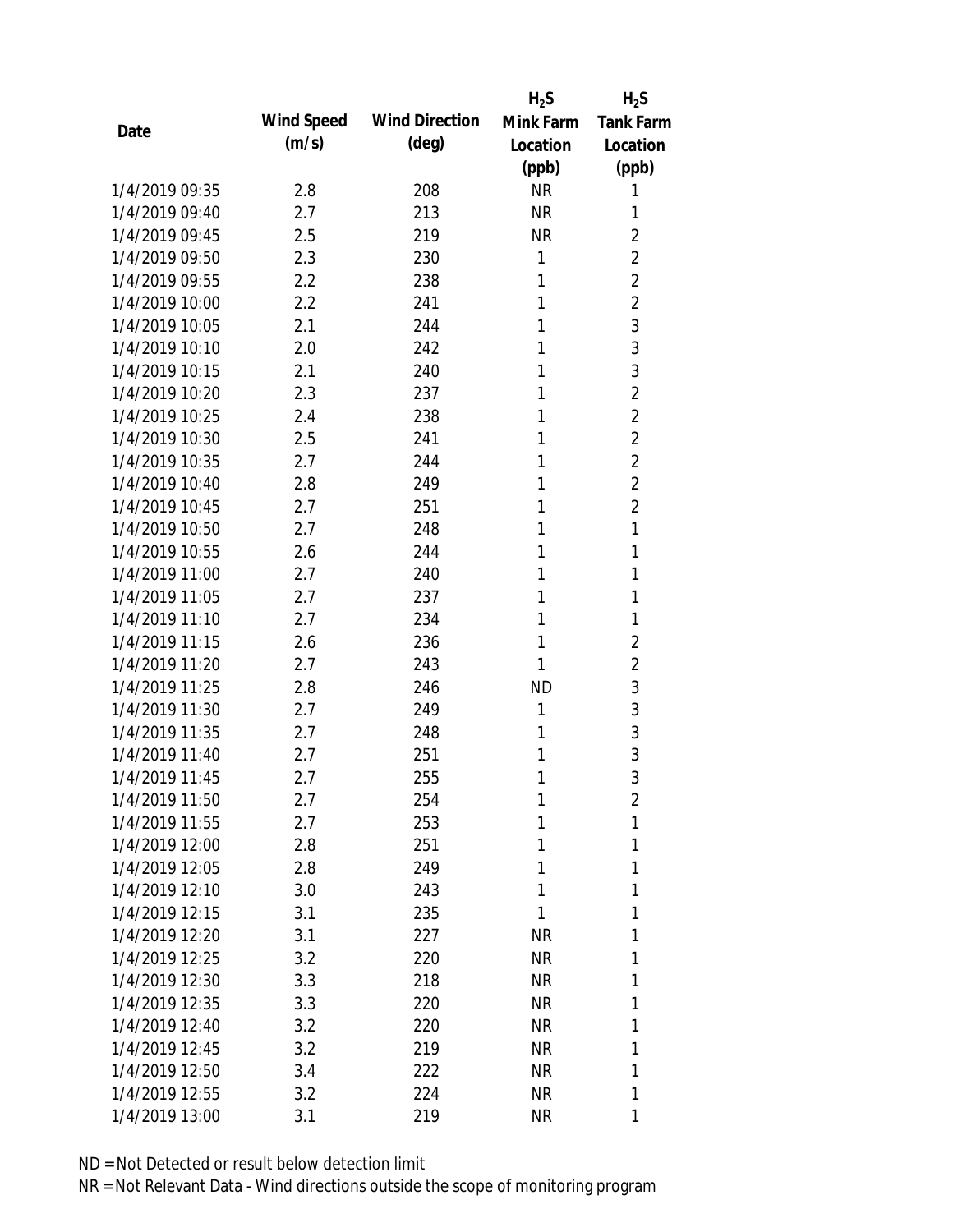|                |            |                       | $H_2S$    | $H_2S$           |
|----------------|------------|-----------------------|-----------|------------------|
| Date           | Wind Speed | <b>Wind Direction</b> | Mink Farm | <b>Tank Farm</b> |
|                | (m/s)      | $(\text{deg})$        | Location  | Location         |
|                |            |                       | (ppb)     | (ppb)            |
| 1/4/2019 13:05 | 3.2        | 216                   | <b>NR</b> | 1                |
| 1/4/2019 13:10 | 3.3        | 215                   | <b>NR</b> | 1                |
| 1/4/2019 13:15 | 3.3        | 216                   | <b>NR</b> | 1                |
| 1/4/2019 13:20 | 3.0        | 215                   | <b>NR</b> | 1                |
| 1/4/2019 13:25 | 3.1        | 218                   | <b>NR</b> | 1                |
| 1/4/2019 13:30 | 3.1        | 223                   | <b>NR</b> | 2                |
| 1/4/2019 13:35 | 3.1        | 223                   | <b>NR</b> | 1                |
| 1/4/2019 13:40 | 3.2        | 224                   | <b>NR</b> | 2                |
| 1/4/2019 13:45 | 3.2        | 228                   | <b>NR</b> | 1                |
| 1/4/2019 13:50 | 3.4        | 236                   | 1         | 1                |
| 1/4/2019 13:55 | 3.4        | 242                   | 1         | 1                |
| 1/4/2019 14:00 | 3.4        | 250                   | 1         | 1                |
| 1/4/2019 14:05 | 3.4        | 256                   | 1         | 1                |
| 1/4/2019 14:10 | 3.2        | 262                   | 1         | 1                |
| 1/4/2019 14:15 | 3.2        | 261                   | 1         | 1                |
| 1/4/2019 14:20 | 3.1        | 254                   | 1         | 1                |
| 1/4/2019 14:25 | 3.0        | 249                   | 1         | 1                |
| 1/4/2019 14:30 | 2.9        | 244                   | 1         | 1                |
| 1/4/2019 14:35 | 2.8        | 243                   | 1         | $\overline{2}$   |
| 1/4/2019 14:40 | 2.7        | 244                   | 1         | $\overline{2}$   |
| 1/4/2019 14:45 | 2.7        | 246                   | 1         | $\overline{2}$   |
| 1/4/2019 14:50 | 2.7        | 252                   | 1         | 1                |
| 1/4/2019 14:55 | 2.8        | 255                   | 1         | 1                |
| 1/4/2019 15:00 | 2.7        | 263                   | 1         | 1                |
| 1/4/2019 15:05 | 2.6        | 265                   | 1         | 1                |
| 1/4/2019 15:10 | 2.7        | 268                   | 1         | 1                |
| 1/4/2019 15:15 | 2.6        | 269                   | 1         | 1                |
| 1/4/2019 15:20 | 2.6        | 269                   | 1         | 1                |
| 1/4/2019 15:25 | 2.6        | 271                   | 1         | 1                |
| 1/4/2019 15:30 | 2.7        | 270                   | 1         | 1                |
| 1/4/2019 15:35 | 2.8        | 270                   | 1         | 1                |
| 1/4/2019 15:40 | 2.7        | 264                   | 1         | 1                |
| 1/4/2019 15:45 | 2.7        | 261                   | 1         | 1                |
| 1/4/2019 15:50 | 2.6        | 260                   | 1         | 1                |
| 1/4/2019 15:55 | 2.6        | 258                   | 1         | 1                |
| 1/4/2019 16:00 | 2.5        | 255                   | 1         | 1                |
| 1/4/2019 16:05 | 2.4        | 256                   | 1         | 1                |
| 1/4/2019 16:10 | 2.5        | 260                   | 1         | 1                |
| 1/4/2019 16:15 | 2.5        | 262                   | 1         | 1                |
| 1/4/2019 16:20 | 2.6        | 264                   | 1         | 1                |
| 1/4/2019 16:25 | 2.7        | 264                   | 1         | 1                |
| 1/4/2019 16:30 | 2.7        | 265                   | 1         | 1                |
|                |            |                       |           |                  |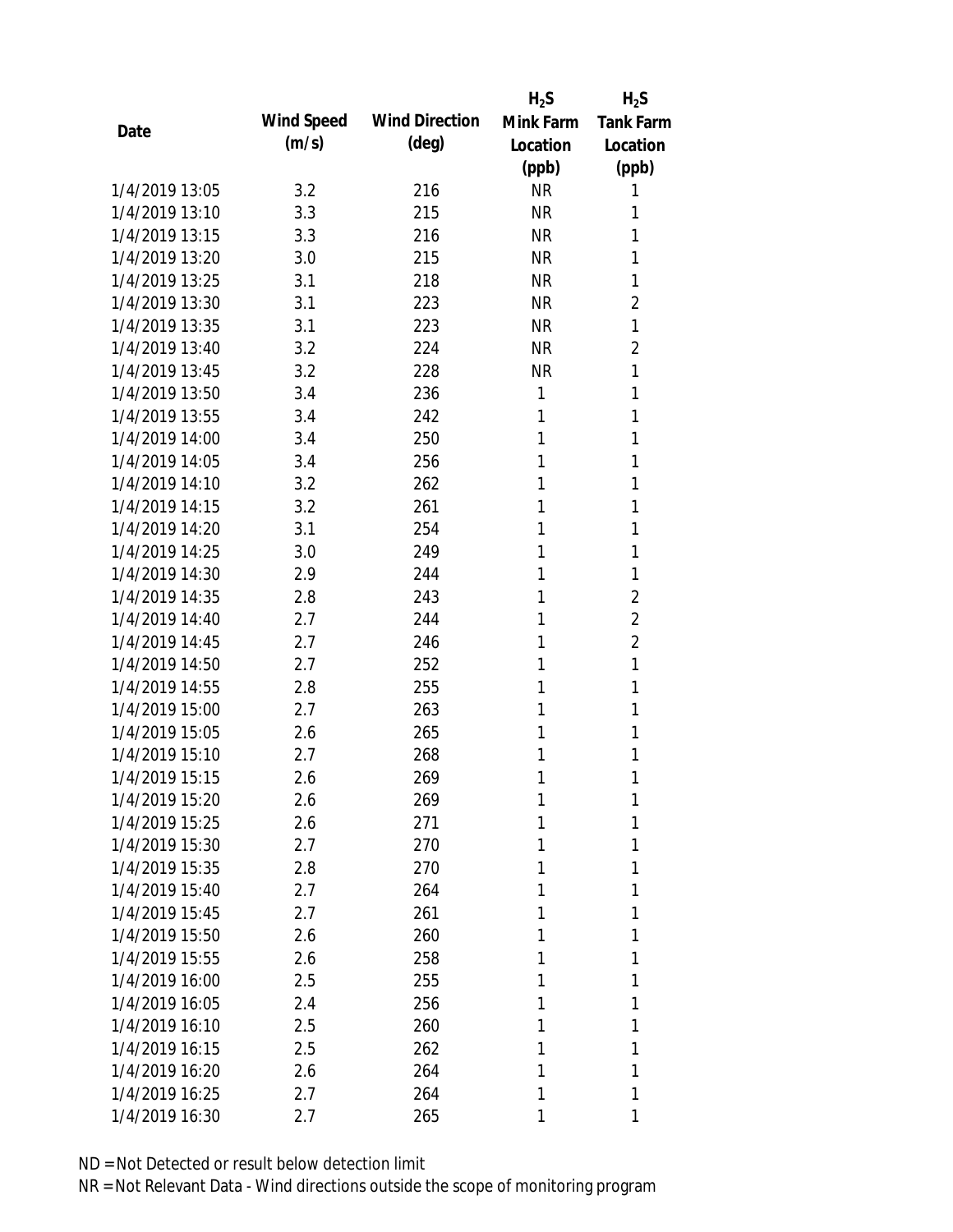|                |            |                       | $H_2S$    | $H_2S$           |
|----------------|------------|-----------------------|-----------|------------------|
| Date           | Wind Speed | <b>Wind Direction</b> | Mink Farm | <b>Tank Farm</b> |
|                | (m/s)      | (deg)                 | Location  | Location         |
|                |            |                       | (ppb)     | (ppb)            |
| 1/4/2019 16:35 | 2.8        | 263                   | 1         | 1                |
| 1/4/2019 16:40 | 2.8        | 261                   | 1         | 1                |
| 1/4/2019 16:45 | 2.8        | 264                   | 1         | 1                |
| 1/4/2019 16:50 | 2.9        | 267                   | 1         | 1                |
| 1/4/2019 16:55 | 3.0        | 271                   | 1         | 1                |
| 1/4/2019 17:00 | 3.0        | 275                   | 1         | 1                |
| 1/4/2019 17:05 | 3.1        | 279                   | 1         | <b>NR</b>        |
| 1/4/2019 17:10 | 3.0        | 282                   | 1         | <b>NR</b>        |
| 1/4/2019 17:15 | 3.1        | 281                   | 1         | <b>NR</b>        |
| 1/4/2019 17:20 | 2.9        | 278                   | 1         | <b>NR</b>        |
| 1/4/2019 17:25 | 2.9        | 273                   | 1         | $\overline{2}$   |
| 1/4/2019 17:30 | 2.8        | 268                   | 1         | $\overline{2}$   |
| 1/4/2019 17:35 | 2.6        | 262                   | 1         | $\overline{2}$   |
| 1/4/2019 17:40 | 2.6        | 256                   | 1         | $\overline{2}$   |
| 1/4/2019 17:45 | 2.6        | 252                   | 1         | $\overline{2}$   |
| 1/4/2019 17:50 | 2.6        | 250                   | 1         | $\overline{2}$   |
| 1/4/2019 17:55 | 2.6        | 249                   | 1         | $\overline{2}$   |
| 1/4/2019 18:00 | 2.7        | 249                   | 1         | 1                |
| 1/4/2019 18:05 | 2.8        | 248                   | 1         | 1                |
| 1/4/2019 18:10 | 2.9        | 250                   | 1         | 1                |
| 1/4/2019 18:15 | 3.0        | 250                   | 1         | 1                |
| 1/4/2019 18:20 | 3.0        | 251                   | 1         | 1                |
| 1/4/2019 18:25 | 3.0        | 252                   | 1         | 1                |
| 1/4/2019 18:30 | 3.1        | 253                   | 1         | 1                |
| 1/4/2019 18:35 | 3.2        | 255                   | 1         | 1                |
| 1/4/2019 18:40 | 3.2        | 256                   | 1         | 1                |
| 1/4/2019 18:45 | 3.1        | 257                   | 1         | 1                |
| 1/4/2019 18:50 | 3.1        | 258                   | 1         | 1                |
| 1/4/2019 18:55 | 3.1        | 258                   | 1         | 1                |
| 1/4/2019 19:00 | 2.9        | 257                   | 1         | $\overline{2}$   |
| 1/4/2019 19:05 | 2.8        | 257                   | 1         | 2                |
| 1/4/2019 19:10 | 2.8        | 257                   | 1         | $\overline{2}$   |
| 1/4/2019 19:15 | 2.7        | 257                   | 1         | $\overline{2}$   |
| 1/4/2019 19:20 | 2.7        | 259                   | 1         | $\overline{2}$   |
| 1/4/2019 19:25 | 2.6        | 257                   | 1         | $\overline{2}$   |
| 1/4/2019 19:30 | 2.5        | 257                   | 1         | 1                |
| 1/4/2019 19:35 | 2.4        | 257                   | 1         | 1                |
| 1/4/2019 19:40 | 2.4        | 257                   | 1         | 1                |
| 1/4/2019 19:45 | 2.4        | 258                   | 1         | 1                |
| 1/4/2019 19:50 | 2.4        | 259                   | 1         | 1                |
| 1/4/2019 19:55 | 2.4        | 262                   | 1         | 1                |
| 1/4/2019 20:00 |            | 265                   |           | 2                |
|                | 2.4        |                       | 1         |                  |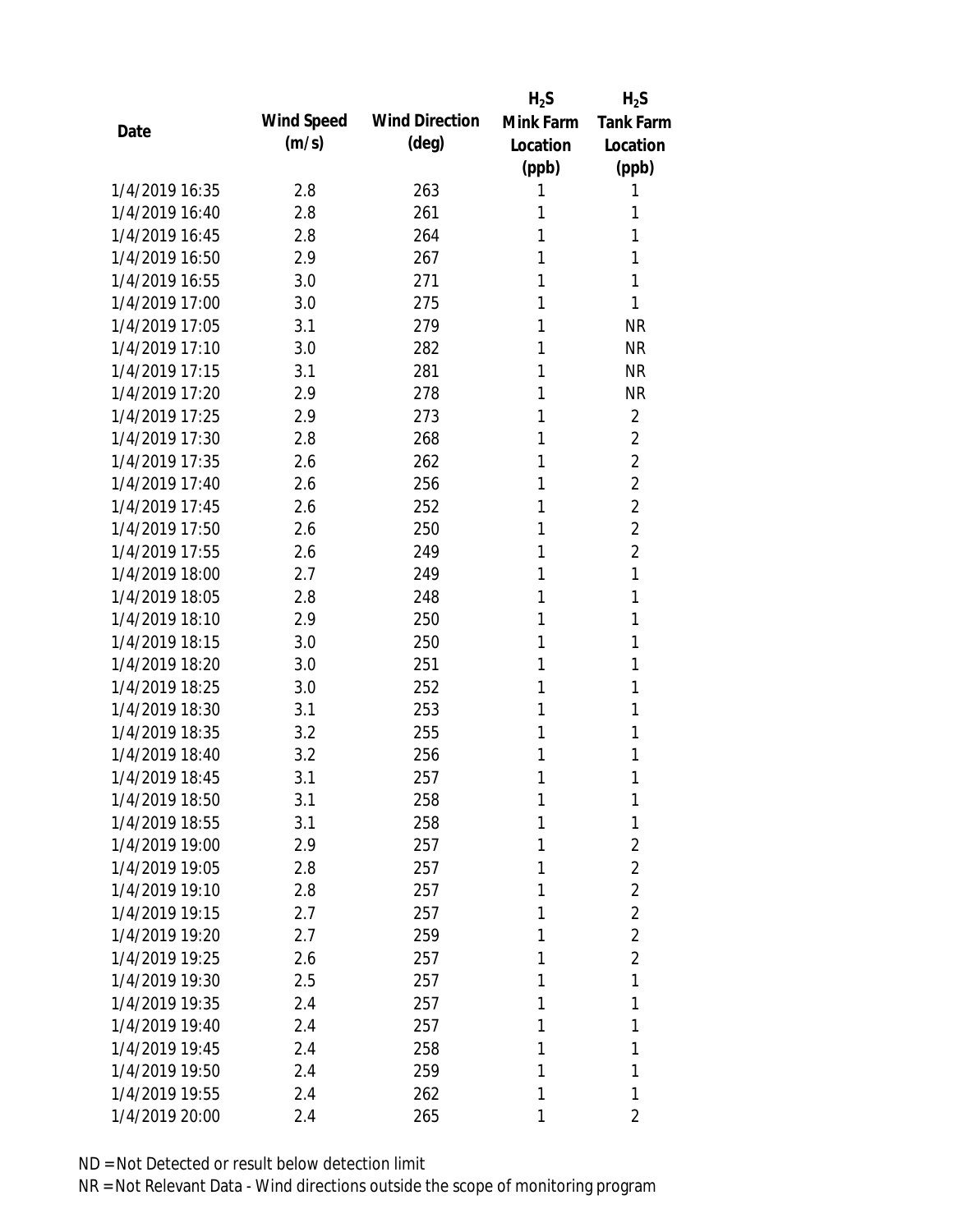|                |            |                       | $H_2S$         | $H_2S$           |
|----------------|------------|-----------------------|----------------|------------------|
| Date           | Wind Speed | <b>Wind Direction</b> | Mink Farm      | <b>Tank Farm</b> |
|                | (m/s)      | (deg)                 | Location       | Location         |
|                |            |                       | (ppb)          | (ppb)            |
| 1/4/2019 20:05 | 2.4        | 266                   | 1              | 2                |
| 1/4/2019 20:10 | 2.3        | 269                   | 1              | 2                |
| 1/4/2019 20:15 | 2.3        | 271                   | $\overline{2}$ | $\overline{2}$   |
| 1/4/2019 20:20 | 2.4        | 272                   | 1              | $\overline{2}$   |
| 1/4/2019 20:25 | 2.5        | 274                   | 1              | $\overline{2}$   |
| 1/4/2019 20:30 | 2.5        | 274                   | 1              | 1                |
| 1/4/2019 20:35 | 2.4        | 274                   | 1              | 1                |
| 1/4/2019 20:40 | 2.3        | 272                   | 1              | 1                |
| 1/4/2019 20:45 | 2.3        | 271                   | 1              | 1                |
| 1/4/2019 20:50 | 2.1        | 266                   | 1              | 1                |
| 1/4/2019 20:55 | 2.0        | 262                   | 1              | 1                |
| 1/4/2019 21:00 | 2.0        | 258                   | 1              | 1                |
| 1/4/2019 21:05 | 2.0        | 251                   | 1              | 1                |
| 1/4/2019 21:10 | 1.9        | 248                   | 1              | 1                |
| 1/4/2019 21:15 | 2.0        | 246                   | 1              | 1                |
| 1/4/2019 21:20 | 2.1        | 245                   | 1              | 1                |
| 1/4/2019 21:25 | 2.2        | 245                   | $\overline{2}$ | 1                |
| 1/4/2019 21:30 | 2.3        | 246                   | $\overline{2}$ | $\overline{2}$   |
| 1/4/2019 21:35 | 2.3        | 250                   | 1              | 1                |
| 1/4/2019 21:40 | 2.4        | 250                   | 1              | $\overline{2}$   |
| 1/4/2019 21:45 | 2.3        | 250                   | 1              | $\overline{2}$   |
| 1/4/2019 21:50 | 2.3        | 250                   | 1              | $\overline{2}$   |
| 1/4/2019 21:55 | 2.2        | 250                   | 1              | 1                |
| 1/4/2019 22:00 | 2.1        | 250                   | 1              | 1                |
| 1/4/2019 22:05 | 2.1        | 251                   | 1              | 1                |
| 1/4/2019 22:10 | 2.1        | 253                   | 1              | 1                |
| 1/4/2019 22:15 | 2.2        | 255                   | 1              | 1                |
| 1/4/2019 22:20 | 2.2        | 257                   | 1              | 1                |
| 1/4/2019 22:25 | 2.3        | 259                   | 1              | $\overline{2}$   |
| 1/4/2019 22:30 | 2.3        | 260                   | 1              | $\overline{2}$   |
| 1/4/2019 22:35 | 2.4        | 262                   | 1              | 1                |
| 1/4/2019 22:40 | 2.4        | 262                   | 1              | 1                |
| 1/4/2019 22:45 | 2.3        | 263                   | <b>ND</b>      | 1                |
| 1/4/2019 22:50 | 2.3        | 266                   | 1              | 1                |
| 1/4/2019 22:55 | 2.3        | 270                   | 1              | 1                |
| 1/4/2019 23:00 | 2.4        | 276                   | 1              | <b>NR</b>        |
| 1/4/2019 23:05 | 2.4        | 282                   | 1              | <b>NR</b>        |
| 1/4/2019 23:10 | 2.5        | 288                   | 1              | <b>NR</b>        |
| 1/4/2019 23:15 | 2.8        | 294                   | 1              | <b>NR</b>        |
| 1/4/2019 23:20 | 2.9        | 298                   | 1              | <b>NR</b>        |
| 1/4/2019 23:25 | 2.9        | 301                   | 1              | <b>NR</b>        |
| 1/4/2019 23:30 | 2.9        | 303                   | 1              | <b>NR</b>        |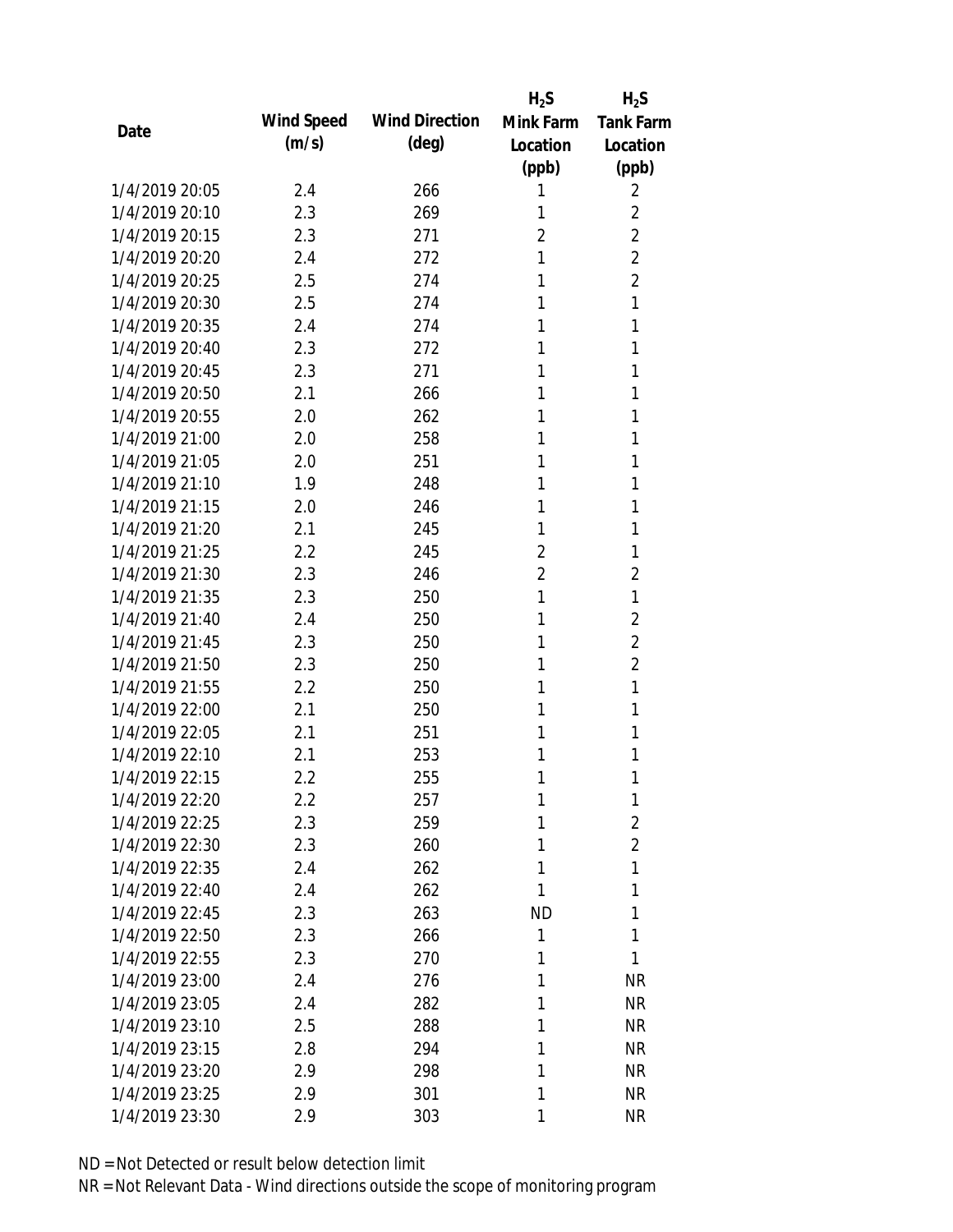|                |            |                       | $H_2S$         | $H_2S$           |
|----------------|------------|-----------------------|----------------|------------------|
| Date           | Wind Speed | <b>Wind Direction</b> | Mink Farm      | <b>Tank Farm</b> |
|                | (m/s)      | (deg)                 | Location       | Location         |
|                |            |                       | (ppb)          | (ppb)            |
| 1/4/2019 23:35 | 2.9        | 304                   | 1              | <b>NR</b>        |
| 1/4/2019 23:40 | 2.7        | 304                   | 1              | <b>NR</b>        |
| 1/4/2019 23:45 | 2.3        | 303                   | 1              | <b>NR</b>        |
| 1/4/2019 23:50 | 2.0        | 299                   | 1              | <b>NR</b>        |
| 1/4/2019 23:55 | 1.9        | 294                   | 1              | <b>NR</b>        |
| 1/4/2019 24:00 | 1.8        | 288                   | 1              | <b>NR</b>        |
| 1/5/2019 00:05 | 1.7        | 283                   | $\overline{2}$ | <b>NR</b>        |
| 1/5/2019 00:10 | 1.6        | 278                   | $\overline{2}$ | <b>NR</b>        |
| 1/5/2019 00:15 | 1.6        | 274                   | $\mathbf{1}$   | 1                |
| 1/5/2019 00:20 | 1.7        | 276                   | 1              | <b>NR</b>        |
| 1/5/2019 00:25 | 1.9        | 279                   | 1              | <b>NR</b>        |
| 1/5/2019 00:30 | 2.2        | 283                   | 1              | <b>NR</b>        |
| 1/5/2019 00:35 | 2.4        | 286                   | 1              | <b>NR</b>        |
| 1/5/2019 00:40 | 2.6        | 290                   | 1              | <b>NR</b>        |
| 1/5/2019 00:45 | 2.9        | 293                   | 1              | <b>NR</b>        |
| 1/5/2019 00:50 | 3.0        | 294                   | 1              | <b>NR</b>        |
| 1/5/2019 00:55 | 3.0        | 294                   | 1              | <b>NR</b>        |
| 1/5/2019 01:00 | 3.0        | 295                   | 1              | <b>NR</b>        |
| 1/5/2019 01:05 | 2.9        | 294                   | 1              | <b>NR</b>        |
| 1/5/2019 01:10 | 2.7        | 294                   | 1              | <b>NR</b>        |
| 1/5/2019 01:15 | 2.5        | 292                   | 1              | <b>NR</b>        |
| 1/5/2019 01:20 | 2.5        | 291                   | 1              | <b>NR</b>        |
| 1/5/2019 01:25 | 2.4        | 289                   | 1              | <b>NR</b>        |
| 1/5/2019 01:30 | 2.3        | 288                   | 1              | <b>NR</b>        |
| 1/5/2019 01:35 | 2.5        | 287                   | 1              | <b>NR</b>        |
| 1/5/2019 01:40 | 2.6        | 287                   | 1              | <b>NR</b>        |
| 1/5/2019 01:45 | 2.7        | 287                   | 1              | <b>NR</b>        |
| 1/5/2019 01:50 | 2.7        | 288                   | 1              | <b>NR</b>        |
| 1/5/2019 01:55 | 2.9        | 289                   | 1              | <b>NR</b>        |
| 1/5/2019 02:00 | 3.1        | 292                   | 1              | <b>NR</b>        |
| 1/5/2019 02:05 | 3.0        | 296                   | 1              | <b>NR</b>        |
| 1/5/2019 02:10 | 3.0        | 300                   | 1              | <b>NR</b>        |
| 1/5/2019 02:15 | 3.1        | 306                   | 1              | <b>NR</b>        |
| 1/5/2019 02:20 | 3.1        | 310                   | 1              | <b>NR</b>        |
| 1/5/2019 02:25 | 2.9        | 314                   | 1              | <b>NR</b>        |
| 1/5/2019 02:30 | 2.7        | 316                   | 1              | <b>NR</b>        |
| 1/5/2019 02:35 | 2.7        | 315                   | 1              | <b>NR</b>        |
| 1/5/2019 02:40 | 2.7        | 314                   | 1              | <b>NR</b>        |
| 1/5/2019 02:45 | 2.6        | 314                   | 1              | <b>NR</b>        |
| 1/5/2019 02:50 | 2.6        | 314                   | 1              | <b>NR</b>        |
| 1/5/2019 02:55 | 2.7        | 312                   | 1              | <b>NR</b>        |
| 1/5/2019 03:00 | 2.7        | 309                   | 1              | <b>NR</b>        |
|                |            |                       |                |                  |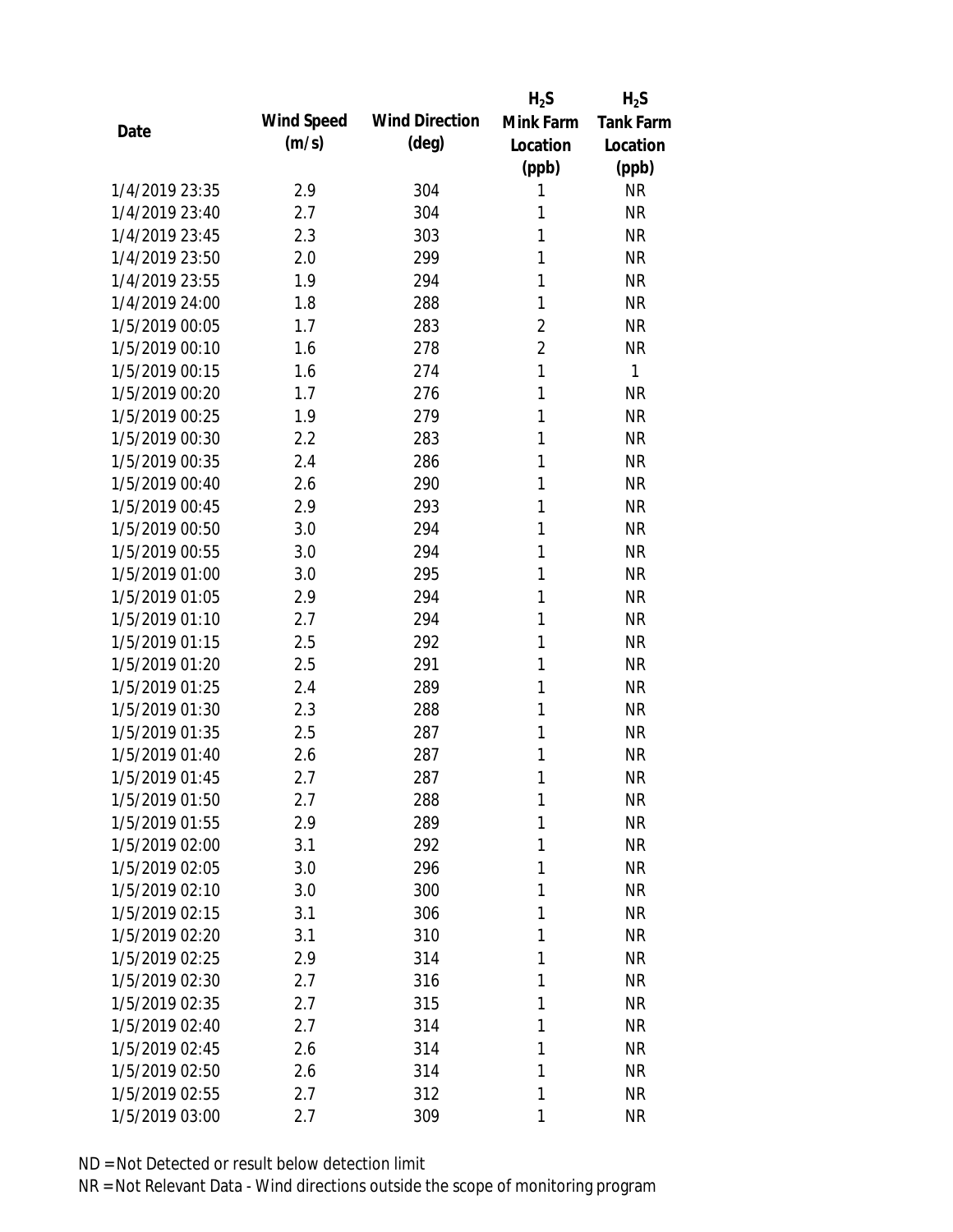|                |            |                       | $H_2S$         | $H_2S$           |
|----------------|------------|-----------------------|----------------|------------------|
| Date           | Wind Speed | <b>Wind Direction</b> | Mink Farm      | <b>Tank Farm</b> |
|                | (m/s)      | $(\text{deg})$        | Location       | Location         |
|                |            |                       | (ppb)          | (ppb)            |
| 1/5/2019 03:05 | 2.6        | 305                   | 1              | <b>NR</b>        |
| 1/5/2019 03:10 | 2.6        | 302                   | 1              | <b>NR</b>        |
| 1/5/2019 03:15 | 2.6        | 298                   | 1              | <b>NR</b>        |
| 1/5/2019 03:20 | 2.5        | 295                   | 1              | <b>NR</b>        |
| 1/5/2019 03:25 | 2.3        | 290                   | 1              | <b>NR</b>        |
| 1/5/2019 03:30 | 2.3        | 289                   | 1              | <b>NR</b>        |
| 1/5/2019 03:35 | 2.3        | 288                   | 1              | <b>NR</b>        |
| 1/5/2019 03:40 | 2.2        | 287                   | 1              | <b>NR</b>        |
| 1/5/2019 03:45 | 2.2        | 283                   | 1              | <b>NR</b>        |
| 1/5/2019 03:50 | 2.2        | 281                   | 1              | <b>NR</b>        |
| 1/5/2019 03:55 | 2.3        | 281                   | 1              | <b>NR</b>        |
| 1/5/2019 04:00 | 2.3        | 280                   | 1              | <b>NR</b>        |
| 1/5/2019 04:05 | 2.2        | 277                   | 1              | <b>NR</b>        |
| 1/5/2019 04:10 | 2.1        | 275                   | 1              | 1                |
| 1/5/2019 04:15 | 2.1        | 273                   | 1              | 1                |
| 1/5/2019 04:20 | 2.1        | 270                   | 1              | 1                |
| 1/5/2019 04:25 | 2.1        | 267                   | 1              | $\overline{2}$   |
| 1/5/2019 04:30 | 2.1        | 265                   | $\overline{2}$ | $\overline{2}$   |
| 1/5/2019 04:35 | 2.1        | 265                   | $\overline{2}$ | $\overline{2}$   |
| 1/5/2019 04:40 | 2.1        | 264                   | $\overline{2}$ | $\overline{2}$   |
| 1/5/2019 04:45 | 2.1        | 263                   | $\overline{2}$ | 1                |
| 1/5/2019 04:50 | 2.1        | 264                   | $\overline{2}$ | 1                |
| 1/5/2019 04:55 | 2.1        | 264                   | $\overline{2}$ | 1                |
| 1/5/2019 05:00 | 2.1        | 263                   | 1              | 1                |
| 1/5/2019 05:05 | 2.1        | 261                   | 1              | 1                |
| 1/5/2019 05:10 | 2.1        | 258                   | 1              | 1                |
| 1/5/2019 05:15 | 2.1        | 255                   | 1              | 1                |
| 1/5/2019 05:20 | 2.0        | 253                   | 1              | 1                |
| 1/5/2019 05:25 | 2.0        | 251                   | 1              | $\overline{2}$   |
| 1/5/2019 05:30 | 2.0        | 251                   | 1              | 1                |
| 1/5/2019 05:35 | 2.1        | 251                   | 1              | $\overline{2}$   |
| 1/5/2019 05:40 | 2.1        | 251                   | 1              | $\overline{2}$   |
| 1/5/2019 05:45 | 2.2        | 252                   | 1              | $\overline{2}$   |
| 1/5/2019 05:50 | 2.2        | 250                   | 1              | $\overline{2}$   |
| 1/5/2019 05:55 | 2.3        | 248                   | 1              | $\overline{2}$   |
| 1/5/2019 06:00 | 2.4        | 245                   | 1              | $\overline{2}$   |
| 1/5/2019 06:05 | 2.6        | 243                   | 1              | $\overline{2}$   |
| 1/5/2019 06:10 | 2.7        | 243                   | 1              | $\overline{2}$   |
| 1/5/2019 06:15 | 2.9        | 243                   | 1              | $\overline{2}$   |
| 1/5/2019 06:20 | 3.1        | 245                   | 1              | $\overline{2}$   |
| 1/5/2019 06:25 | 3.2        | 245                   | 1              | 1                |
| 1/5/2019 06:30 |            |                       |                | 1                |
|                | 3.4        | 247                   | 1              |                  |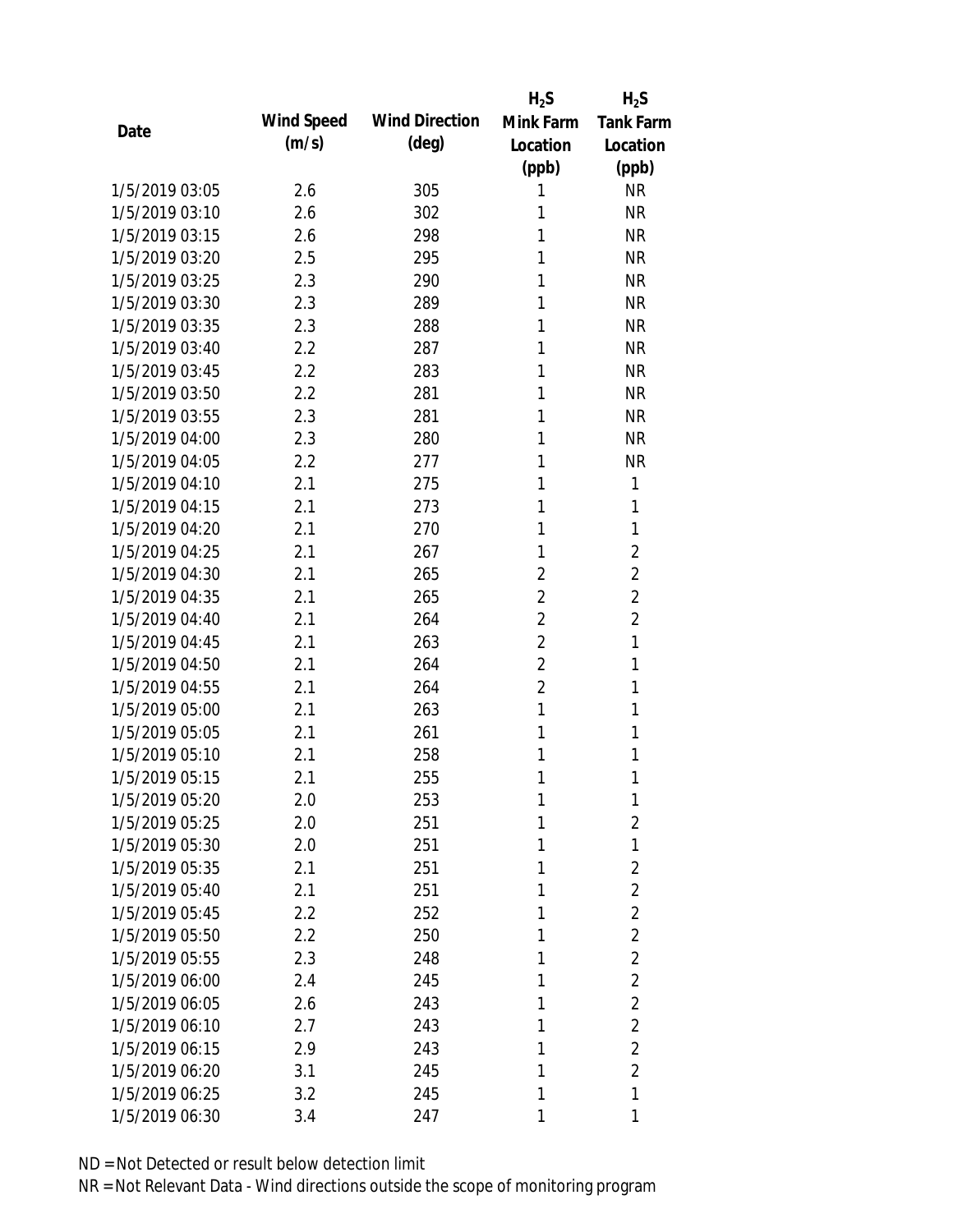|                |            |                       | $H_2S$    | $H_2S$           |
|----------------|------------|-----------------------|-----------|------------------|
| Date           | Wind Speed | <b>Wind Direction</b> | Mink Farm | <b>Tank Farm</b> |
|                | (m/s)      | (deg)                 | Location  | Location         |
|                |            |                       | (ppb)     | (ppb)            |
| 1/5/2019 06:35 | 3.4        | 248                   | 1         | 1                |
| 1/5/2019 06:40 | 3.3        | 248                   | 1         | 1                |
| 1/5/2019 06:45 | 3.1        | 247                   | 1         | 1                |
| 1/5/2019 06:50 | 3.1        | 246                   | 1         | 1                |
| 1/5/2019 06:55 | 2.9        | 246                   | 1         | 1                |
| 1/5/2019 07:00 | 2.7        | 247                   | 1         | 1                |
| 1/5/2019 07:05 | 2.5        | 247                   | 1         | 1                |
| 1/5/2019 07:10 | 2.3        | 246                   | 1         | 1                |
| 1/5/2019 07:15 | 2.2        | 244                   | 1         | 1                |
| 1/5/2019 07:20 | 2.1        | 242                   | 1         | 1                |
| 1/5/2019 07:25 | 2.0        | 242                   | 1         | 1                |
| 1/5/2019 07:30 | 2.1        | 241                   | 1         | 1                |
| 1/5/2019 07:35 | 2.2        | 241                   | 1         | 1                |
| 1/5/2019 07:40 | 2.4        | 242                   | 1         | 1                |
| 1/5/2019 07:45 | 2.6        | 245                   | 1         | 1                |
| 1/5/2019 07:50 | 2.8        | 246                   | 1         | 1                |
| 1/5/2019 07:55 | 2.8        | 245                   | 1         | 1                |
| 1/5/2019 08:00 | 2.8        | 245                   | 1         | $\overline{2}$   |
| 1/5/2019 08:05 | 2.8        | 245                   | 1         | 1                |
| 1/5/2019 08:10 | 2.7        | 245                   | 1         | 1                |
| 1/5/2019 08:15 | 2.8        | 246                   | 1         | 1                |
| 1/5/2019 08:20 | 2.8        | 246                   | 1         | $\overline{2}$   |
| 1/5/2019 08:25 | 2.9        | 247                   | 1         | $\overline{2}$   |
| 1/5/2019 08:30 | 2.9        | 247                   | 1         | $\mathbf{1}$     |
| 1/5/2019 08:35 | 2.9        | 248                   | 1         | $\overline{2}$   |
| 1/5/2019 08:40 | 2.8        | 247                   | 1         | 1                |
| 1/5/2019 08:45 | 2.8        | 246                   | 1         | 1                |
| 1/5/2019 08:50 | 2.7        | 246                   | 1         | 1                |
| 1/5/2019 08:55 | 2.7        | 246                   | 1         | 1                |
| 1/5/2019 09:00 | 2.8        | 246                   | 1         | 1                |
| 1/5/2019 09:05 | 2.8        | 244                   | 1         | 1                |
| 1/5/2019 09:10 | 2.8        | 240                   | 1         | 1                |
| 1/5/2019 09:15 | 2.8        | 237                   | 1         | 1                |
| 1/5/2019 09:20 | 2.8        | 233                   | 1         | 1                |
| 1/5/2019 09:25 | 2.7        | 230                   | ND        | 1                |
| 1/5/2019 09:30 | 2.7        | 227                   | <b>NR</b> | 1                |
| 1/5/2019 09:35 | 2.8        | 225                   | <b>NR</b> | 2                |
| 1/5/2019 09:40 | 2.9        | 225                   | <b>NR</b> | $\overline{2}$   |
| 1/5/2019 09:45 | 2.9        | 225                   | NR        | $\overline{2}$   |
| 1/5/2019 09:50 | 2.8        | 225                   | <b>NR</b> | $\overline{2}$   |
| 1/5/2019 09:55 | 2.9        | 225                   | NR        | $\overline{2}$   |
|                |            |                       |           |                  |
| 1/5/2019 10:00 | 2.8        | 225                   | <b>NR</b> | 1                |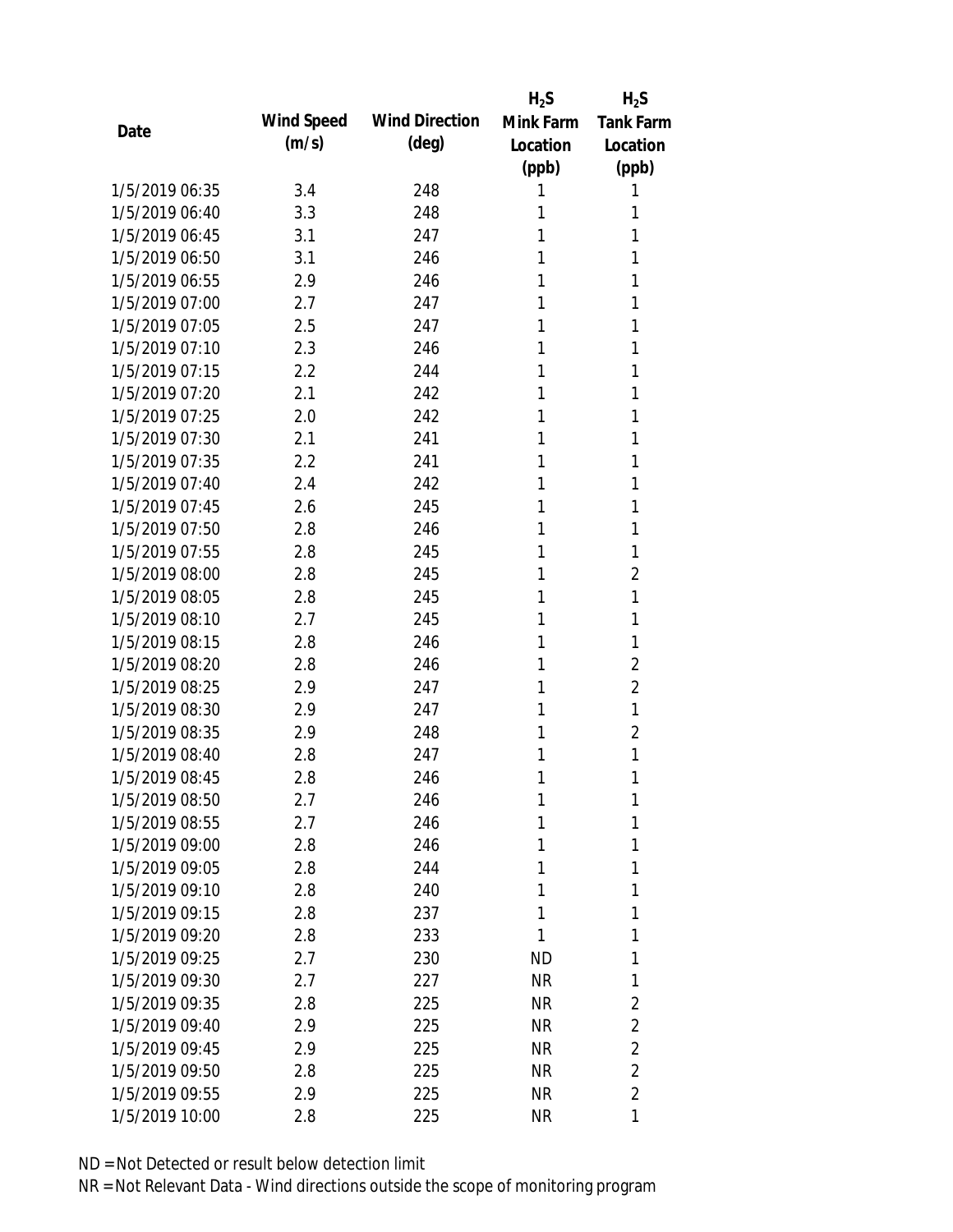|                |            |                       | $H_2S$         | $H_2S$           |
|----------------|------------|-----------------------|----------------|------------------|
| Date           | Wind Speed | <b>Wind Direction</b> | Mink Farm      | <b>Tank Farm</b> |
|                | (m/s)      | $(\text{deg})$        | Location       | Location         |
|                |            |                       | (ppb)          | (ppb)            |
| 1/5/2019 10:05 | 2.7        | 226                   | <b>NR</b>      | 1                |
| 1/5/2019 10:10 | 2.6        | 229                   | <b>NR</b>      | 1                |
| 1/5/2019 10:15 | 2.6        | 233                   | 1              | 1                |
| 1/5/2019 10:20 | 2.5        | 234                   | 1              | 1                |
| 1/5/2019 10:25 | 2.5        | 236                   | 1              | $\overline{2}$   |
| 1/5/2019 10:30 | 2.6        | 240                   | 1              | $\overline{2}$   |
| 1/5/2019 10:35 | 2.7        | 239                   | 1              | $\overline{2}$   |
| 1/5/2019 10:40 | 2.7        | 237                   | 1              | $\overline{2}$   |
| 1/5/2019 10:45 | 2.7        | 235                   | 1              | $\overline{2}$   |
| 1/5/2019 10:50 | 2.7        | 234                   | 1              | $\overline{2}$   |
| 1/5/2019 10:55 | 2.7        | 231                   | 1              | $\overline{2}$   |
| 1/5/2019 11:00 | 2.7        | 229                   | <b>NR</b>      | 3                |
| 1/5/2019 11:05 | 2.9        | 228                   | <b>NR</b>      | 3                |
| 1/5/2019 11:10 | 3.0        | 230                   | 1              | 3                |
| 1/5/2019 11:15 | 3.0        | 231                   | $\overline{2}$ | 3                |
| 1/5/2019 11:20 | 3.3        | 236                   | $\overline{2}$ | 3                |
| 1/5/2019 11:25 | 3.5        | 241                   | $\overline{2}$ | 3                |
| 1/5/2019 11:30 | 3.5        | 244                   | 1              | $\overline{2}$   |
| 1/5/2019 11:35 | 3.5        | 249                   | 1              | $\overline{2}$   |
| 1/5/2019 11:40 | 3.6        | 252                   | 1              | $\overline{2}$   |
| 1/5/2019 11:45 | 3.8        | 254                   | 1              | $\overline{2}$   |
| 1/5/2019 11:50 | 3.8        | 254                   | 1              | $\mathbf{1}$     |
| 1/5/2019 11:55 | 3.7        | 256                   | 1              | $\overline{2}$   |
| 1/5/2019 12:00 | 3.7        | 258                   | 1              | $\overline{2}$   |
| 1/5/2019 12:05 | 3.6        | 260                   | 1              | $\overline{2}$   |
| 1/5/2019 12:10 | 3.5        | 261                   | 1              | $\overline{2}$   |
| 1/5/2019 12:15 | 3.4        | 261                   | 1              | $\overline{2}$   |
| 1/5/2019 12:20 | 3.3        | 262                   | 1              | $\overline{2}$   |
| 1/5/2019 12:25 | 3.3        | 258                   | 1              | $\overline{2}$   |
| 1/5/2019 12:30 | 3.4        | 251                   | 1              | $\overline{2}$   |
| 1/5/2019 12:35 | 3.5        | 244                   | 1              | 1                |
| 1/5/2019 12:40 | 3.6        | 237                   | 1              | 1                |
| 1/5/2019 12:45 | 3.9        | 231                   | 1              | $\overline{2}$   |
| 1/5/2019 12:50 | 4.1        | 227                   | <b>NR</b>      | 1                |
| 1/5/2019 12:55 | 4.3        | 225                   | <b>NR</b>      | 1                |
| 1/5/2019 13:00 | 4.3        | 228                   | <b>NR</b>      | 1                |
| 1/5/2019 13:05 | 4.3        | 231                   | 1              | 1                |
| 1/5/2019 13:10 | 4.4        | 235                   | 1              | 1                |
| 1/5/2019 13:15 | 4.3        | 241                   | 1              | 1                |
| 1/5/2019 13:20 | 4.3        | 245                   | 1              | 1                |
| 1/5/2019 13:25 | 4.4        | 249                   | 1              | $\overline{2}$   |
| 1/5/2019 13:30 | 4.7        | 252                   | 1              | $\overline{2}$   |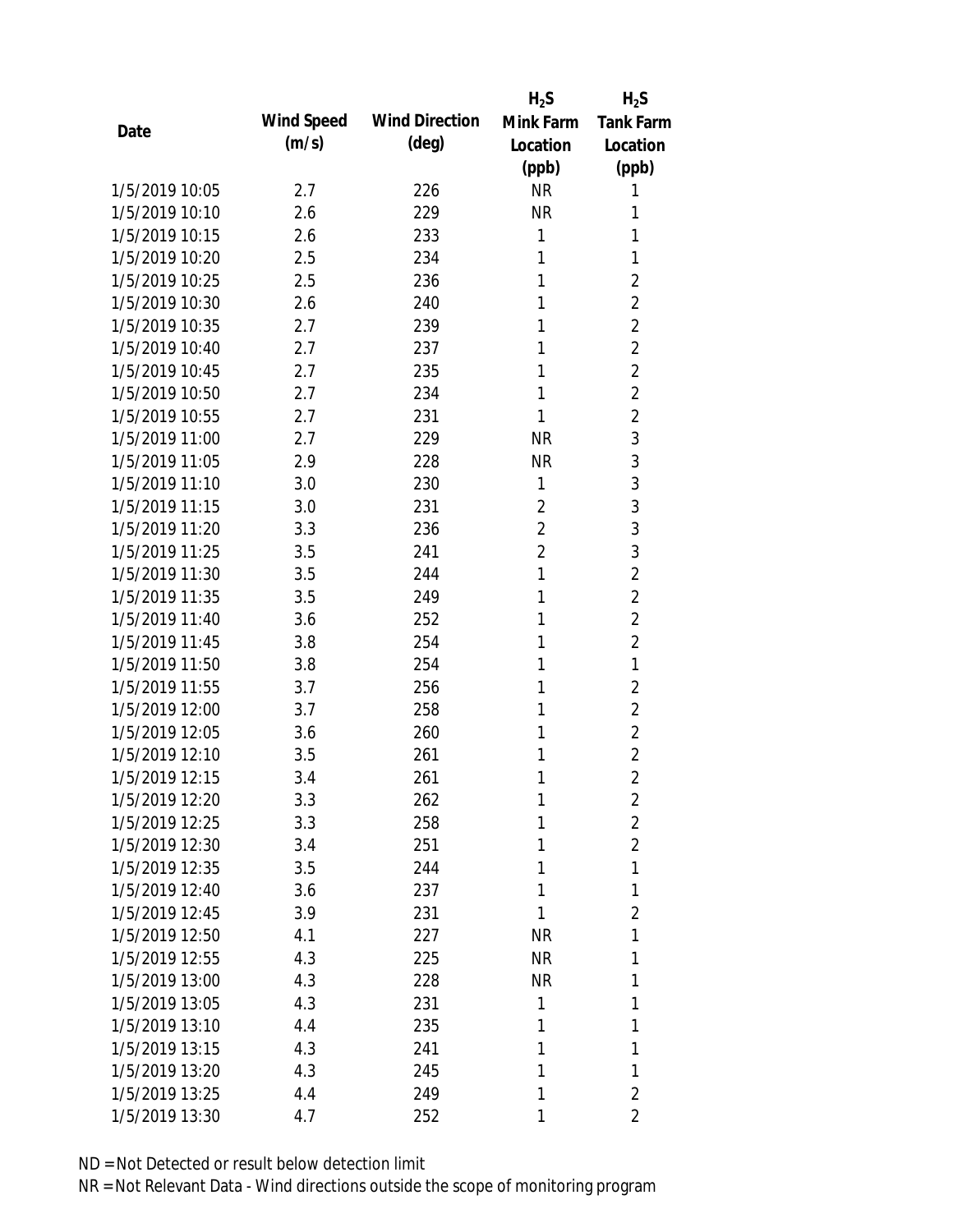|                |            |                       | $H_2S$    | $H_2S$           |
|----------------|------------|-----------------------|-----------|------------------|
| Date           | Wind Speed | <b>Wind Direction</b> | Mink Farm | <b>Tank Farm</b> |
|                | (m/s)      | (deg)                 | Location  | Location         |
|                |            |                       | (ppb)     | (ppb)            |
| 1/5/2019 13:35 | 4.7        | 251                   | 1         | 2                |
| 1/5/2019 13:40 | 4.6        | 250                   | 1         | $\overline{2}$   |
| 1/5/2019 13:45 | 4.7        | 250                   | 1         | $\overline{2}$   |
| 1/5/2019 13:50 | 4.8        | 249                   | 1         | $\overline{2}$   |
| 1/5/2019 13:55 | 4.6        | 249                   | 1         | $\overline{2}$   |
| 1/5/2019 14:00 | 4.4        | 249                   | 1         | $\overline{2}$   |
| 1/5/2019 14:05 | 4.4        | 253                   | 1         | $\overline{2}$   |
| 1/5/2019 14:10 | 4.6        | 254                   | 1         | $\mathbf{1}$     |
| 1/5/2019 14:15 | 4.4        | 253                   | 1         | 1                |
| 1/5/2019 14:20 | 4.3        | 254                   | 1         | 1                |
| 1/5/2019 14:25 | 4.5        | 254                   | 1         | 1                |
| 1/5/2019 14:30 | 4.6        | 253                   | 1         | 1                |
| 1/5/2019 14:35 | 4.7        | 252                   | 1         | 1                |
| 1/5/2019 14:40 | 4.9        | 252                   | 1         | 1                |
| 1/5/2019 14:45 | 4.9        | 253                   | 1         | $\overline{2}$   |
| 1/5/2019 14:50 | 5.0        | 252                   | 1         | $\overline{2}$   |
| 1/5/2019 14:55 | 5.0        | 253                   | 1         | 1                |
| 1/5/2019 15:00 | 5.0        | 253                   | 1         | 1                |
| 1/5/2019 15:05 | 5.0        | 254                   | 1         | 1                |
| 1/5/2019 15:10 | 4.9        | 254                   | 1         | 1                |
| 1/5/2019 15:15 | 4.9        | 253                   | 1         | 1                |
| 1/5/2019 15:20 | 4.7        | 252                   | 1         | 1                |
| 1/5/2019 15:25 | 4.7        | 251                   | 1         | 1                |
| 1/5/2019 15:30 | 4.6        | 251                   | 1         | 1                |
| 1/5/2019 15:35 | 4.5        | 250                   | 1         | 1                |
| 1/5/2019 15:40 | 4.5        | 250                   | 1         | 1                |
| 1/5/2019 15:45 | 4.6        | 251                   | 1         | 1                |
| 1/5/2019 15:50 | 4.5        | 253                   | 1         | 1                |
| 1/5/2019 15:55 | 4.4        | 254                   | 1         | 1                |
| 1/5/2019 16:00 | 4.7        | 254                   | 1         | 1                |
| 1/5/2019 16:05 | 4.6        | 253                   | 1         | 1                |
| 1/5/2019 16:10 | 4.4        | 253                   | 1         | 1                |
| 1/5/2019 16:15 | 4.1        | 252                   | 1         | 1                |
| 1/5/2019 16:20 | 4.1        | 250                   | 1         | 1                |
| 1/5/2019 16:25 | 4.1        | 249                   | 1         | 1                |
| 1/5/2019 16:30 | 4.0        | 248                   | 1         | 1                |
| 1/5/2019 16:35 | 4.0        | 248                   | 1         | 1                |
| 1/5/2019 16:40 | 4.1        | 246                   | 1         | 1                |
| 1/5/2019 16:45 | 4.3        | 248                   | 1         | 1                |
| 1/5/2019 16:50 | 4.4        | 248                   | 1         | 1                |
| 1/5/2019 16:55 | 4.3        | 249                   | 1         | 1                |
| 1/5/2019 17:00 | 4.2        | 250                   | 1         | 1                |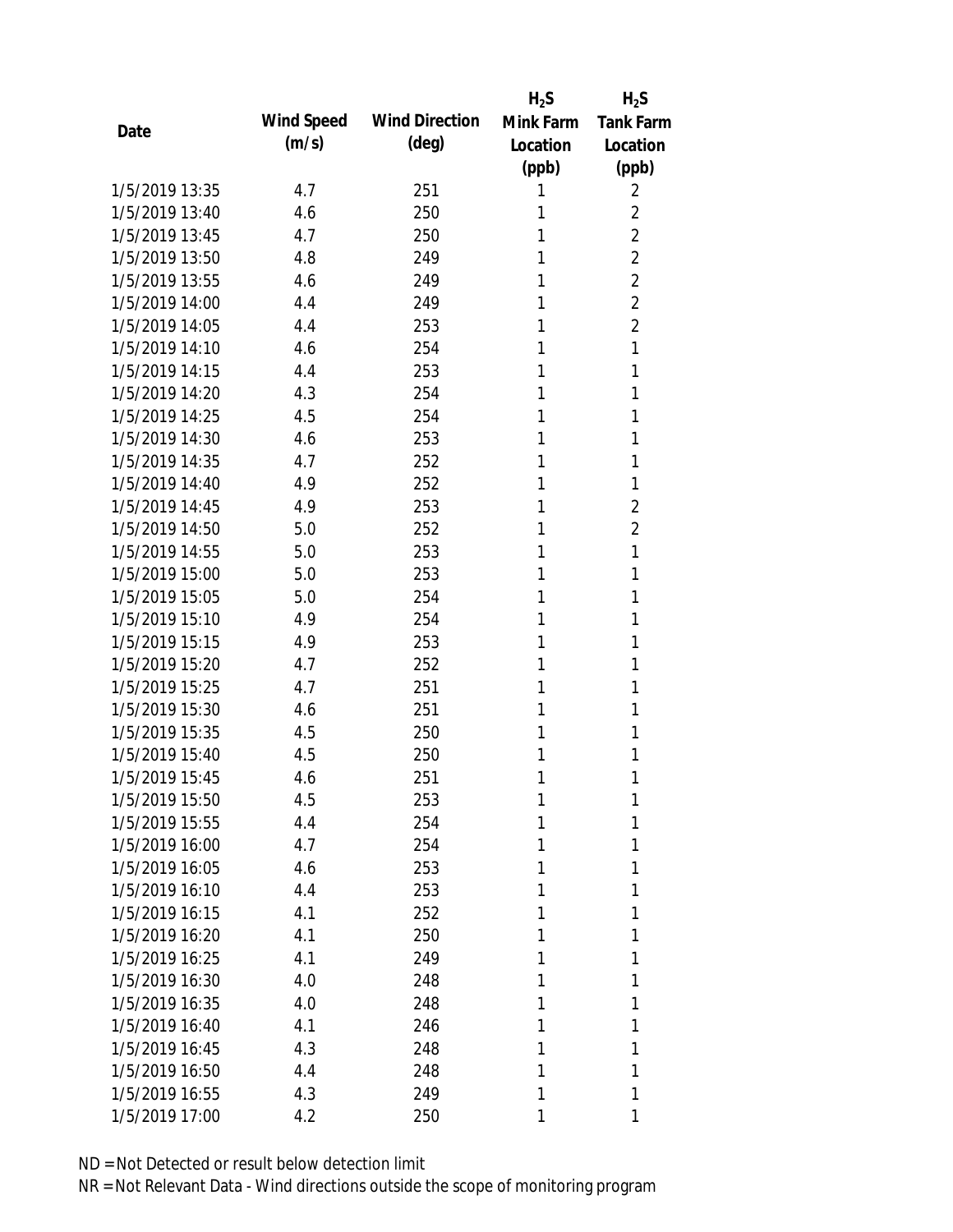|                |            |                       | $H_2S$    | $H_2S$           |
|----------------|------------|-----------------------|-----------|------------------|
| Date           | Wind Speed | <b>Wind Direction</b> | Mink Farm | <b>Tank Farm</b> |
|                | (m/s)      | (deg)                 | Location  | Location         |
|                |            |                       | (ppb)     | (ppb)            |
| 1/5/2019 17:05 | 4.0        | 250                   | 1         | 1                |
| 1/5/2019 17:10 | 4.0        | 253                   | 1         | 1                |
| 1/5/2019 17:15 | 3.8        | 252                   | 1         | 1                |
| 1/5/2019 17:20 | 3.6        | 252                   | 1         | $\overline{2}$   |
| 1/5/2019 17:25 | 3.5        | 252                   | 1         | $\overline{2}$   |
| 1/5/2019 17:30 | 3.4        | 252                   | 1         | 1                |
| 1/5/2019 17:35 | 3.3        | 253                   | 1         | 1                |
| 1/5/2019 17:40 | 3.3        | 253                   | 1         | 1                |
| 1/5/2019 17:45 | 3.3        | 254                   | 1         | 1                |
| 1/5/2019 17:50 | 3.3        | 255                   | 1         | 1                |
| 1/5/2019 17:55 | 3.2        | 256                   | 1         | 1                |
| 1/5/2019 18:00 | 3.2        | 257                   | 1         | $\overline{2}$   |
| 1/5/2019 18:05 | 3.1        | 257                   | 1         | $\overline{2}$   |
| 1/5/2019 18:10 | 3.1        | 256                   | 1         | $\overline{2}$   |
| 1/5/2019 18:15 | 3.0        | 257                   | 1         | $\overline{2}$   |
| 1/5/2019 18:20 | 3.0        | 257                   | 1         | $\overline{2}$   |
| 1/5/2019 18:25 | 3.0        | 259                   | 1         | 1                |
| 1/5/2019 18:30 | 3.1        | 261                   | 1         | 1                |
| 1/5/2019 18:35 | 3.1        | 262                   | 1         | 1                |
| 1/5/2019 18:40 | 3.1        | 264                   | 1         | 1                |
| 1/5/2019 18:45 | 3.1        | 266                   | 1         | 1                |
| 1/5/2019 18:50 | 3.1        | 268                   | 1         | 1                |
| 1/5/2019 18:55 | 3.0        | 268                   | 1         | 1                |
| 1/5/2019 19:00 | 2.9        | 268                   | 1         | 1                |
| 1/5/2019 19:05 | 2.8        | 268                   | 1         | 1                |
| 1/5/2019 19:10 | 2.7        | 266                   | 1         | 1                |
| 1/5/2019 19:15 | 2.6        | 264                   | 1         | 1                |
| 1/5/2019 19:20 | 2.6        | 260                   | 1         | 1                |
| 1/5/2019 19:25 | 2.7        | 258                   | 1         | 1                |
| 1/5/2019 19:30 | 2.8        | 257                   | 1         | 1                |
| 1/5/2019 19:35 | 2.8        | 256                   | 1         | 1                |
| 1/5/2019 19:40 | 2.7        | 257                   | 1         | 1                |
| 1/5/2019 19:45 | 2.7        | 259                   | 1         | 1                |
| 1/5/2019 19:50 | 2.7        | 261                   | 1         | 1                |
| 1/5/2019 19:55 | 2.6        | 261                   | 1         | 1                |
| 1/5/2019 20:00 | 2.5        | 260                   | 1         | 1                |
| 1/5/2019 20:05 | 2.5        | 260                   | 1         | 2                |
| 1/5/2019 20:10 | 2.6        | 258                   | 1         | 2                |
| 1/5/2019 20:15 | 2.6        | 255                   | 1         | $\overline{2}$   |
| 1/5/2019 20:20 | 2.6        | 254                   | 1         | 1                |
| 1/5/2019 20:25 | 2.6        | 255                   | 1         | $\overline{2}$   |
| 1/5/2019 20:30 | 2.6        | 256                   | 1         | 2                |
|                |            |                       |           |                  |